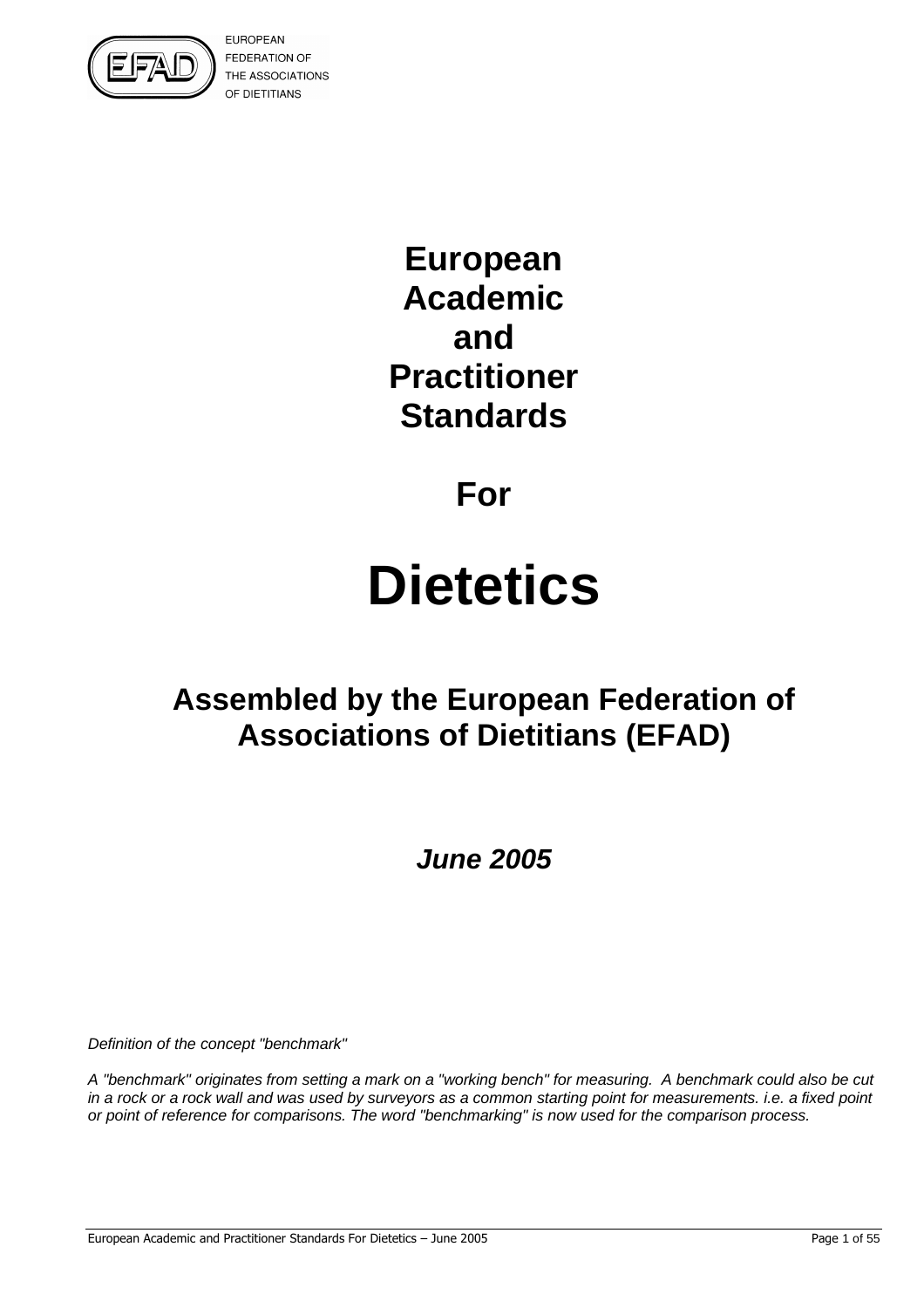

# **Contents**

| 1.0 Introduction to the European Dietetic Benchmark Statement<br>4<br>Background<br>4<br>$\overline{\mathbf{4}}$<br>How the European Dietetic Benchmark Statement was developed<br>5<br>Purpose of the Benchmark<br>Use of the Benchmark<br>6<br><b>Status of the Benchmark</b><br>6<br>2.0 Extent and Nature of Dietetics within a European Context<br>7<br>The clinical dietitian<br>The administrative dietitian<br>$\bullet$<br>The public health or community dietitian<br>$\bullet$<br>9<br>3.0 The Subject and Discipline of Dietetics<br>10<br>The dietitian as a registered health care practitioner; expectations held by the<br>A<br>profession, employers and public<br>Principles and concepts held by the profession of dietetics which are applied to<br>B<br>12<br>secure maintenance to, or improvement in, health/wellbeing.<br>Subject knowledge, understanding and associated skills that are essential to underpin<br>13<br>С<br>informed safe and effective practice of dietetics.<br><b>Education Programmes, Teaching, Learning and Assessment</b><br>18<br>4.0<br><b>Benchmark Standards for the Practical Component</b><br>19<br>5.0<br>6.0 Academic and Practitioner Standards minimum and threshold<br>20<br>22<br><b>References</b><br>Glossary<br>23<br><b>Appendices</b><br>Appendix I: Articles of EFAD<br>26<br>30<br>Appendix II: Official terms to identify the profession in each member state<br>Appendix III: Member Associations<br>31<br>Appendix IV: EFAD Education Report<br>35<br>55<br>Appendix VI: Members of the working party | <b>Preface</b> | 3 |  |
|------------------------------------------------------------------------------------------------------------------------------------------------------------------------------------------------------------------------------------------------------------------------------------------------------------------------------------------------------------------------------------------------------------------------------------------------------------------------------------------------------------------------------------------------------------------------------------------------------------------------------------------------------------------------------------------------------------------------------------------------------------------------------------------------------------------------------------------------------------------------------------------------------------------------------------------------------------------------------------------------------------------------------------------------------------------------------------------------------------------------------------------------------------------------------------------------------------------------------------------------------------------------------------------------------------------------------------------------------------------------------------------------------------------------------------------------------------------------------------------------------------------------------------------------------------------------------|----------------|---|--|
|                                                                                                                                                                                                                                                                                                                                                                                                                                                                                                                                                                                                                                                                                                                                                                                                                                                                                                                                                                                                                                                                                                                                                                                                                                                                                                                                                                                                                                                                                                                                                                              |                |   |  |
|                                                                                                                                                                                                                                                                                                                                                                                                                                                                                                                                                                                                                                                                                                                                                                                                                                                                                                                                                                                                                                                                                                                                                                                                                                                                                                                                                                                                                                                                                                                                                                              |                |   |  |
|                                                                                                                                                                                                                                                                                                                                                                                                                                                                                                                                                                                                                                                                                                                                                                                                                                                                                                                                                                                                                                                                                                                                                                                                                                                                                                                                                                                                                                                                                                                                                                              |                |   |  |
|                                                                                                                                                                                                                                                                                                                                                                                                                                                                                                                                                                                                                                                                                                                                                                                                                                                                                                                                                                                                                                                                                                                                                                                                                                                                                                                                                                                                                                                                                                                                                                              |                |   |  |
|                                                                                                                                                                                                                                                                                                                                                                                                                                                                                                                                                                                                                                                                                                                                                                                                                                                                                                                                                                                                                                                                                                                                                                                                                                                                                                                                                                                                                                                                                                                                                                              |                |   |  |
|                                                                                                                                                                                                                                                                                                                                                                                                                                                                                                                                                                                                                                                                                                                                                                                                                                                                                                                                                                                                                                                                                                                                                                                                                                                                                                                                                                                                                                                                                                                                                                              |                |   |  |
|                                                                                                                                                                                                                                                                                                                                                                                                                                                                                                                                                                                                                                                                                                                                                                                                                                                                                                                                                                                                                                                                                                                                                                                                                                                                                                                                                                                                                                                                                                                                                                              |                |   |  |
|                                                                                                                                                                                                                                                                                                                                                                                                                                                                                                                                                                                                                                                                                                                                                                                                                                                                                                                                                                                                                                                                                                                                                                                                                                                                                                                                                                                                                                                                                                                                                                              |                |   |  |
|                                                                                                                                                                                                                                                                                                                                                                                                                                                                                                                                                                                                                                                                                                                                                                                                                                                                                                                                                                                                                                                                                                                                                                                                                                                                                                                                                                                                                                                                                                                                                                              |                |   |  |

### **Revisions**

| Version 1            | - July 2004     |
|----------------------|-----------------|
| Version 2            | - February 2005 |
| <b>Final Version</b> | - June 2005     |
| <b>Revision date</b> | - June 2010     |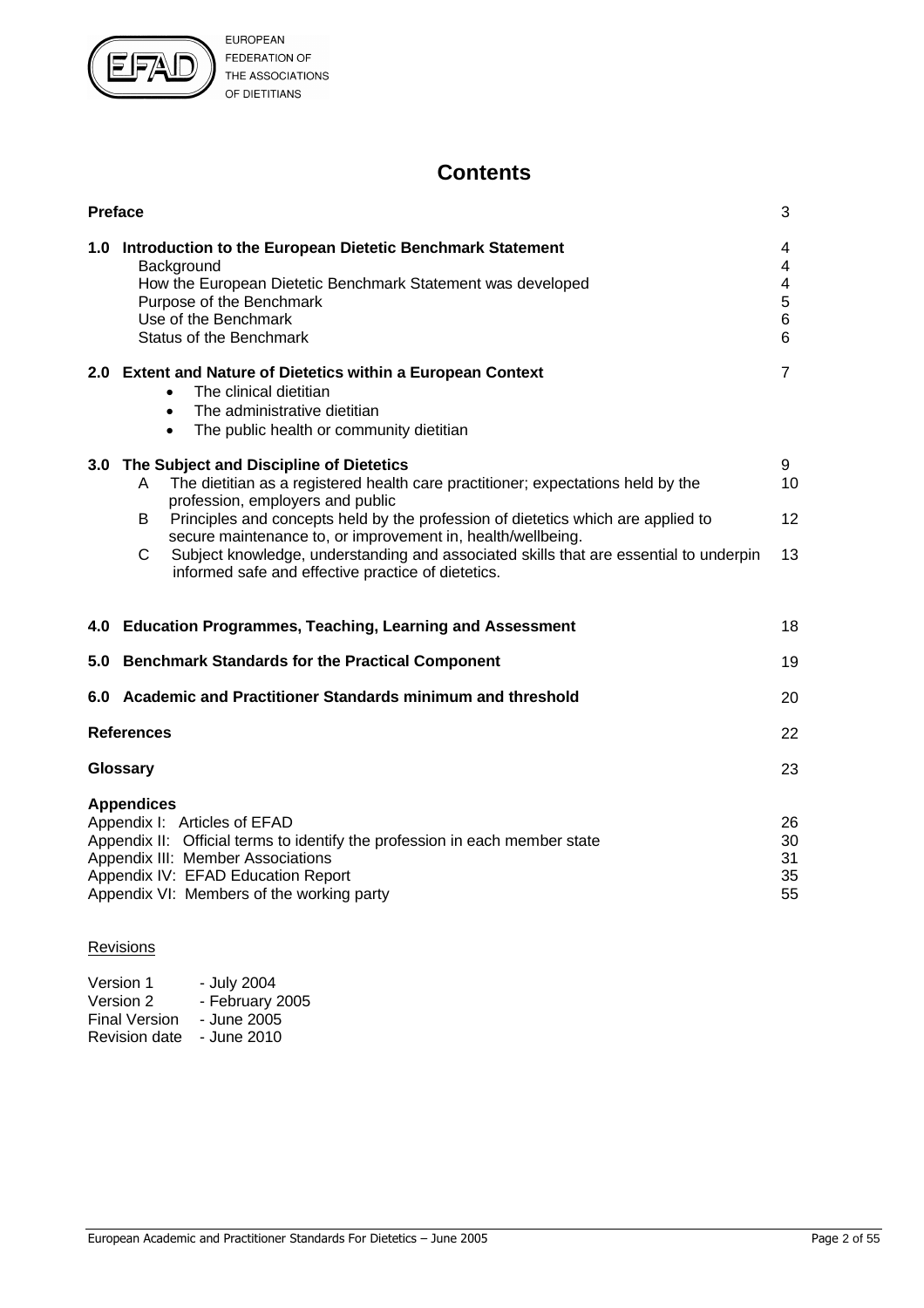

# **Preface**

Dietitians working across Europe have at the forefront of their minds the nutritional health of the people of Europe. They work with health professionals and others to realise this goal. Dietitians work to make good nutrition and food a reality to the people of Europe and it has been my pleasure to be part of this team and network. One of the aims of the European Federation of the Associations of Dietitians (EFAD) is to foster high standards of service and importantly fitness for purpose and fitness to practice. Working with our 24 member National Dietetic Associations we have recognised that in the spirit of convergence and sharing of best practice EFAD has a role to play in furthering not only the standards of education but also the maintenance of standards.

The Bologna Declaration of June 1999 called for a coherent, compatible and competitive European Higher Education Area by 2010. Further at the Convention in Salamanca in March 2001 the European universities declared that: "European Higher Education Institutions recognise that their students need and demand qualifications which they can use effectively for the purpose of their studies and careers all over Europe…….and confirm their willingness to organise themselves accordingly within the framework of autonomy."

EFAD Member Associations also made a commitment at Roskilde in 2003 to define priorities for the convergence of the education and practice of dietitians across Europe. As part of this commitment it was agreed to establish a European Benchmark Statement for Dietetics. Two years later I am pleased to say that the Benchmark has been formulated and accepted by all members of EFAD. As dietitians we will now begin to work towards the implementation of this Benchmark across our members states to further health through good nutrition in Europe.

**Irene C. I. Mackay FBDA** Honorary President European Federation of the Associations of Dietitians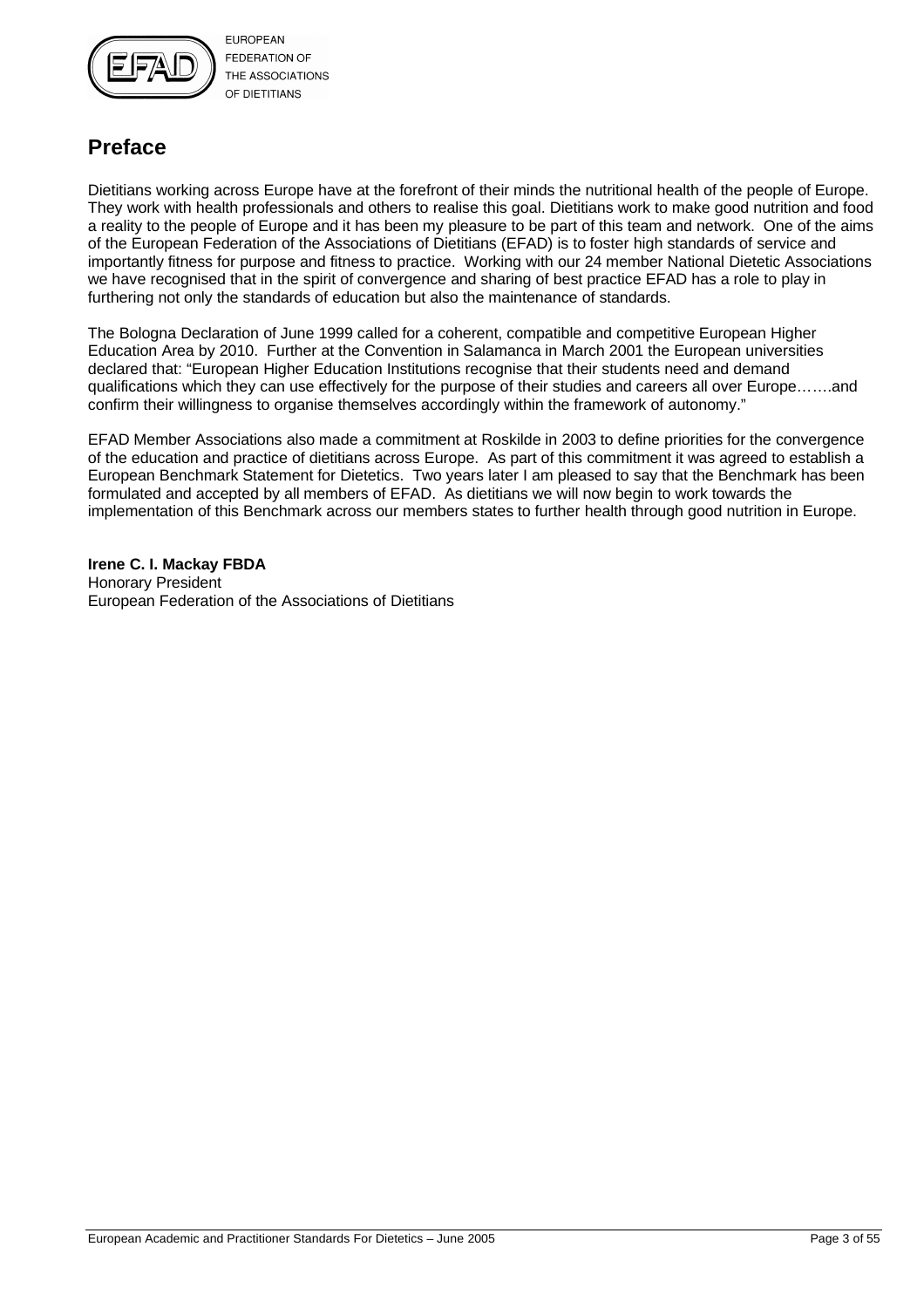

# **1.0 Introduction to the European Dietetic Benchmark Statement**

### **1.1 Background**

The Bologna Declaration (1999) from the European Ministers of Education agreed a common goal to create a European Area for Higher Education and pledged to reform their higher education structures in a convergent way.

The objectives within the Bologna Declaration (1999) include:

 The adoption of a system of easily readable and comparable degrees, facilitating academic and professional recognition of course units, to allow the use of qualifications, competencies and skills throughout the European Higher Education Area.

 Convergence of higher education to a system of two cycles, (at Bachelor and Masters Level) with a framework described in terms of learning outcomes, competencies and profile (also see Joint Quality Initiative, 2004).

 Establishing a system of credits to allow transferability and access (also see European Credit Transfer System; ECTS).

- Promotion of mobility of students, academic and administrative staff.
- Quality assurance to ensure high quality standards and comparability of qualifications across Europe.
- The development of modules, courses and curricula with a European dimension.

Dietetics is an established profession with a common core in the application of the science of nutrition to the feeding and education of groups of people and individuals in health and disease. The practice of dietetics across Europe is, however, diverse and has evolved to meet the needs of the users and demand within each country. The European Benchmark has been developed to reflect those needs within a European context.

The first professional qualification, obtained in any country, represents the completion of a curriculum that permits the use of the title 'Dietitian' and allows the holder to practise as an independent professional. The qualification is nationally regulated in most countries but is not comparable across Europe and the title is only protected in a minority of countries.

The European Federation of the Associations of Dietitians (EFAD), established by the dietetic associations of countries within the Council of Europe, aims to promote the development of the dietetic profession and to develop dietetics on a scientific and professional level in the common interests of the Member Associations. EFAD has produced a number of reports related to the education and/or work of dietitians in the members states of EFAD (1986, 1987, 1990, 1991, 1996, 1999, and 2003) that highlight the variation in courses that lead to a qualification in dietetics and the diversity of work undertaken by dietitians.

The application of the objectives of the Bologna Declaration to dietetic education is consistent with the aims of EFAD and reinforces the need to develop a common standard across Europe. Comparable qualifications would then support the European labour market, enabling dietitians to study and work more easily throughout the European Union. However, it is acknowledged that additional education in specializations may be required in order to gain employment in members states for the dietitian who has trained in a specialization different from the one in which they are now seeking employment.

### **1.2 How the European Dietetic Benchmark Statement was developed**

A dietetic benchmark statement was developed in the UK by a group of appropriate specialists drawn from higher education institutions, service providers and the professional and statutory regulatory bodies. The statements represent the first attempt to make explicit in published form the general academic characteristics and standards of dietetic awards in the UK. The work was undertaken under the guidance of the Quality Assurance Agency (QAA) and published in July 2001.

At the General Meeting in September 2003, in Denmark, the EFAD delegates participated in a workshop to consider the desirability and feasibility of establishing a European Dietetic Benchmark Statement. The delegates from the 18 Member Associations present agreed that the priorities for the convergence of the education and practice of dietitians across Europe should be as follows: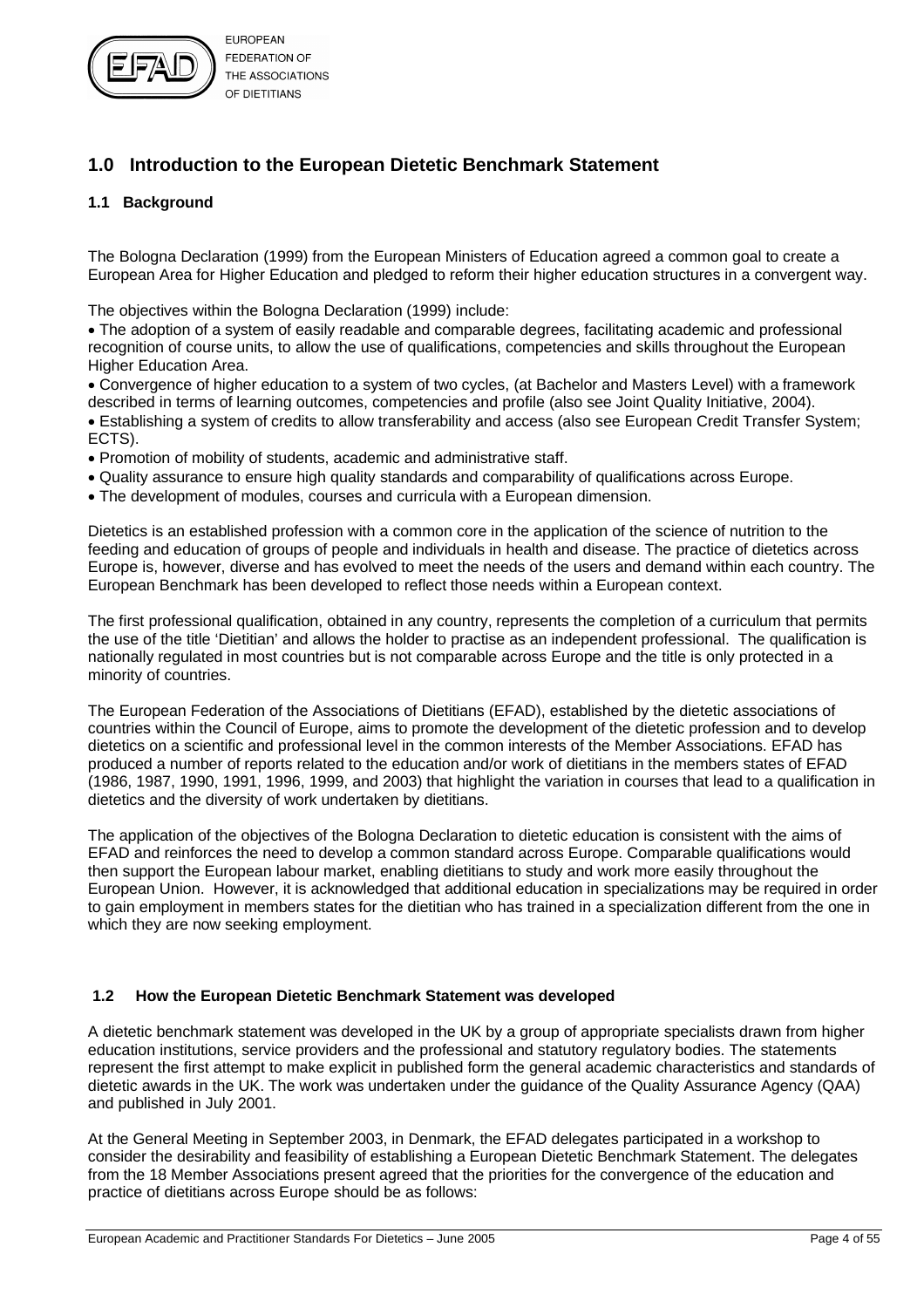

- 1. To agree a description of the role of a dietitian working in Europe
- 2. To define the minimum qualification of a first cycle bachelor degree, with a benchmark level, within the European Credit Transfer System (ECTS)
- 3. To agree a European Dietetic Benchmark Statement, including a practical placement benchmark, for the education of dietitians in Europe
- 4. To set a benchmark for teachers of dietetics
- 5. To agree a common "language" by defining any technical terms used
- 6. To set up a National Registration of dietitians to protect the title "dietitian".
- 7. Consideration should be given to registration as a European Dietitian.

A working group, established to take the work forward, met in February 2004 in Düsseldorf and agreed that the benchmark statement for dietetics should encourage programmes to focus on outcomes rather than a curriculum of finite subjects. This is in keeping with the current thinking of the EU on convergence and free migration. The document was based upon the QAA (2001) document, adapted to reflect the work of the dietitian across Europe. The European physiotherapy benchmark statement (2003) was also used for reference. A draft document was circulated to all of the Member Associations and Higher Education Institutes involved in dietetic education in July 2004 for consultation.

The working group reconvened in September 2004 to consider the response, prior to the EFAD General Meeting in Bordeaux. The deadline was short and the number of responses was too small to be considered as representative. There was, however, sufficient agreement with the priorities established in Denmark to recommend to the EFAD delegates that the order of work should be as stated but that priorities 2 and 3 be combined, with the European Dietetic Benchmark Statement as the defined level of a first cycle bachelor degree.

A second workshop was held in Bordeaux to refine and develop the statement. The delegates agreed that for EFAD to have a clear mandate to proceed, responses should be received from all of the Associations and 50% of the Higher Education Institutes. It was felt that a high level of agreement was required, particularly for the standard at which the benchmark was set, as some countries would not initially meet that standard. The deadline for the consultation on the first draft of the European Dietetic Benchmark Statement was extended to give all of the Associations and Higher Education Institutes time to respond. Associations undertook to translate the Benchmark into their own language.

The second draft of the European Dietetic Benchmark Statement was circulated to all of the Member Associations for further discussion with their respective Higher Education Institutes. The final ratification and acceptance of the Benchmark statement took place at the General meeting in Geneva, June 2005.

### **1.3 What is the purpose of the European Dietetic Benchmark Statement?**

The benchmark statements are used for a variety of purposes.

- They provide a means of describing the nature and characteristics of programmes of study and training in dietetics.
- They represent general expectations about standards for the award of qualifications at a given level and articulate attributes and capabilities that those possessing such qualifications should be able to demonstrate.
- They are an important external source of reference for designing and developing new programmes of dietetic education.
- They provide general guidance for articulating the learning outcomes associated with the programme but are not a specification of a detailed curriculum.
- They enable the learning outcomes specified for a particular programme to be reviewed and evaluated against agreed general expectations about standards.
- The European Dietetic Benchmark Statement also provides support in the pursuit of internal quality assurance.
- The European Dietetic Benchmark Statement is one of a number of external sources of information that can be drawn upon for the purposes of academic review and for making judgements about minimum standards being met.
- Benchmark statements provide for variety and flexibility in the design of programmes and encourage innovation within an agreed overall conceptual framework.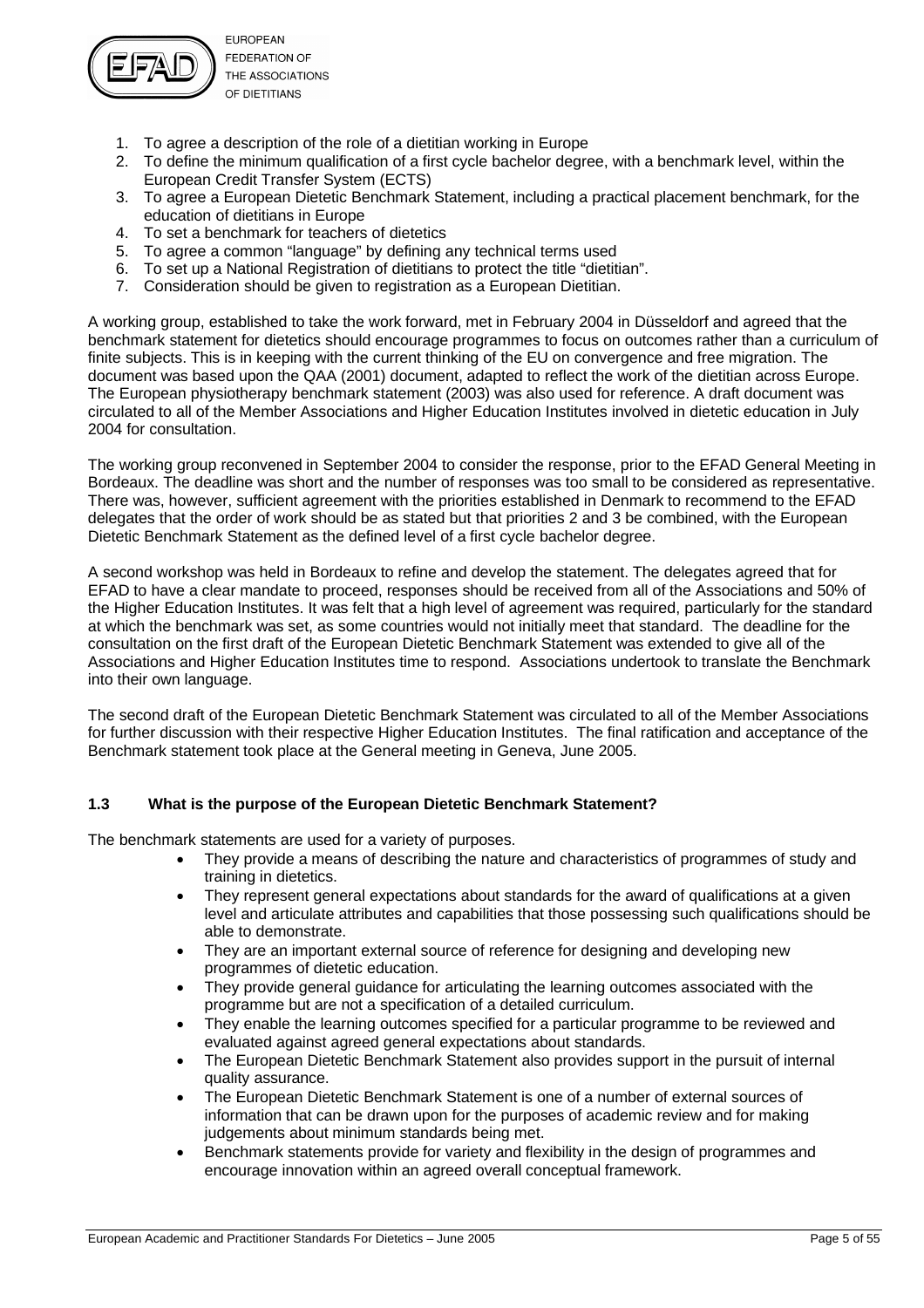

The benchmark statement should be used by reviewers in conjunction with, and taking into account, documentation of relevant professional and statutory regulatory bodies as well as the institutions own evaluation document. This will provide a broad range of evidence to enable rounded judgements from reviewers rather than a crude checklist.

The statement has been written to establish the minimum standard required for qualification as a dietitian in any of the member countries of EFAD. Additional statements are included that supplement the minimum, core statements and are the threshold level for the areas of specialization within dietetics.

Dietitians working across Europe practice in many different languages and within different food cultures. It is recognised that when the benchmark is used the resulting minimum standard achieved is within the context where it was studied. Dietitians moving between countries where language and food cultures are different may need to make appropriate changes to their practice delivery.

### **1.4 Who should use the European Dietetic Benchmark Statement?**

The benchmark statement can be used in curriculum planning and development and for internal and external assurance of quality and standards by national organisations, governments, health and education authorities, dietetic educators and others, who have an interest in providing education.

The benchmark statement can also be used to inform dietitians, managers, service providers and others delivering healthcare of the level of attributes and skills of dietitians on entry to the profession. Users of the service (see Glossary) will find the statement a useful indication of the attributes and skills they can expect from dietitians delivering the service.

### **1.5 What is the status of the European Dietetic Benchmark Statement?**

The statement does not set a European or national curriculum for programmes leading to awards in dietetics but it does set the minimum framework within which the curriculum needs to be set. It acknowledges that the requirements of the professional and statutory regulatory authorities need to be incorporated into the design of programmes. It seeks to encourage higher education institutions and service providers to work collaboratively in the design and delivery of their curricula. The essential feature is the specification of minimum standards that combine academic and practitioner elements. This provides a minimum standard against which higher education institutions should set their standards for the award. It is important to emphasise that in due course, the benchmark statement will be revised to reflect developments in dietetics and the experiences of institutions, academic review, service providers and others working with it in Europe.

The European Dietetic Benchmark Statement is currently advisory but has been adopted by EFAD (endorsed by all of the Member Associations) as the standard that must be achieved by dietitians on qualification and maintained through continuing professional development (CPD). To promote dietetic standards and quality of service EFAD will work towards convergence of dietetic education across Europe so that dietitians will be able to work and move freely between regulatory bodies in Europe.

### **Acknowledgment**

EFAD is grateful to the Quality Assurance Agency, Gloucester, UK for permission to use the Benchmark Statement for Dietetics as a basis for this document.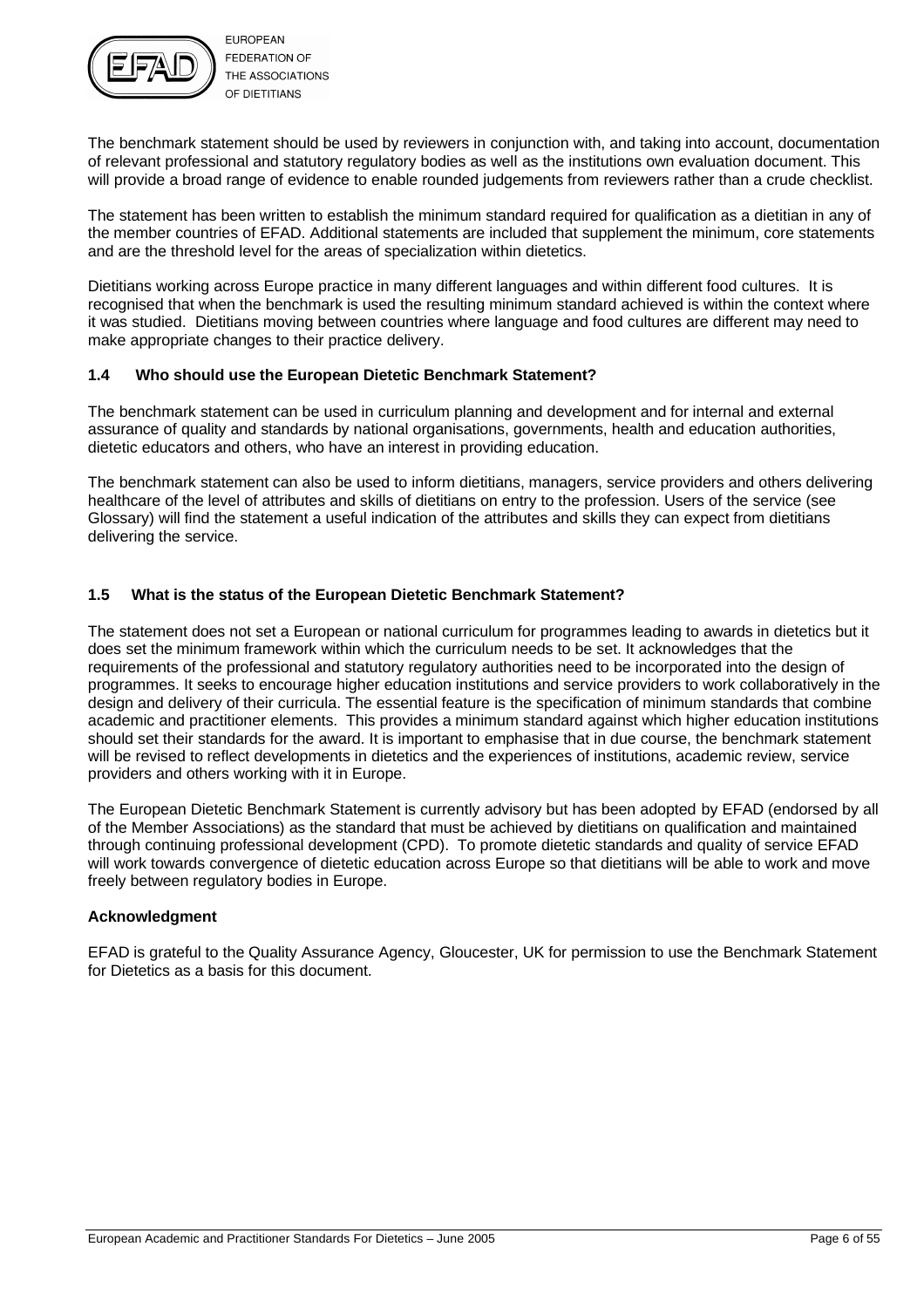

# **2.0 Extent and Nature of Dietetics within a European Context**

Dietitians work throughout Europe and internationally where they oversee the use of food to ensure the promotion of good health in all age groups. Dietitians advise on dietary manipulation to treat disease and optimise health. Dietitians can work at population level in health promotion, advising on nutritional policy and in public health nutrition.

Dietetics is based on nutritional science. It incorporates the understanding of the composition of food, the nature of nutrients and their metabolism in the body, the nutritional requirements of people through the lifecycle, the dietary effects of foods on health and the ways that food can be used to promote health in individuals and groups thereby minimizing the risk of illness. It is a broad-based subject ranging from the natural and clinical sciences through to the social sciences.

Dietitians have a singular role, knowledge and skills in the therapeutic application of nutritional science although they are increasingly being required to develop more specialist knowledge and skills which enable them to work in allied areas.

Within Europe EFAD has adopted, in principle, the International Congress of Dietetic Associations (ICDA) definition of the role of the dietitian;

- A dietitian is a person with a qualification in Nutrition & Dietetics recognized by national authority(s). The dietitian applies the science of nutrition to the feeding and education of groups of people and individuals in health and disease.
- The scope of dietetic practice is such that dietitians may work in a variety of settings and have a variety of work functions.

Within Europe dietitians find themselves practising in three main areas. These may be quite distinctive, such as the administrative dietitian in Sweden or more generic such as in the United Kingdom. This Benchmark Statement indicates the three areas of specialization, recognized by EFAD, which can occur and are within the practice of dietetics in Europe. These are:

Administrative Dietitian:<sup>1</sup> a dietitian who focuses and works primarily within food service management with responsibility for providing nutritionally adequate, quality food to individuals or groups in health and disease in an institution or a community setting.

Clinical Dietitian<sup>2</sup> a dietitian who has responsibility for planning, education, supervision and evaluation of a clinically devised eating plan to restore the client/patient to functional nutritional health. Clinical dietitians can work in primary care as well as in institutions.

Public Health or Community Dietitian.<sup>3</sup> a dietitian directly involved in health promotion and policy formulation that leads to the promotion food choice amongst individuals and groups to improve or maintain their nutritional health and minimizes risk from nutritionally derived illness.

All dietitians, regardless of their specialism, interpret and communicate nutritional knowledge to groups and individuals. Practitioners of dietetics elicit information from individual clients and groups about dietary intake, interpret, translate and critically evaluate information on nutritional requirements and research from the various disciplines in order to produce practical advice on food intake and associated advisory resources. Dietitians are required to work professionally within the complex frameworks of accountability and ethical and legal boundaries within the workplace, be that in the Health Service, private practice, industry, local government, education or research. To become a registered dietitian, students must follow a prescribed first cycle course (Bachelor degree) normally delivered at a higher education institution, which carries a minimum of 210 ECTS or their equivalent (also see Section 4.0, pg 18) eg a first cycle/bachelor/undergraduate degree or a second cycle/postgraduate programme of study. The degree must contain an academic and practical element and this Benchmark Statement provides guidance on both.

### European Academic and Practitioner Standards For Dietetics – June 2005 Page 7 of 55

<sup>1</sup> Specific attributes for the administrative dietitian will be indicated by blue text

 $2^{2}$  Specific attribute for the clinical dietitian will be indicated by red text

<sup>3</sup> Specific attributes for the public health or community dietitian will be indicated by green text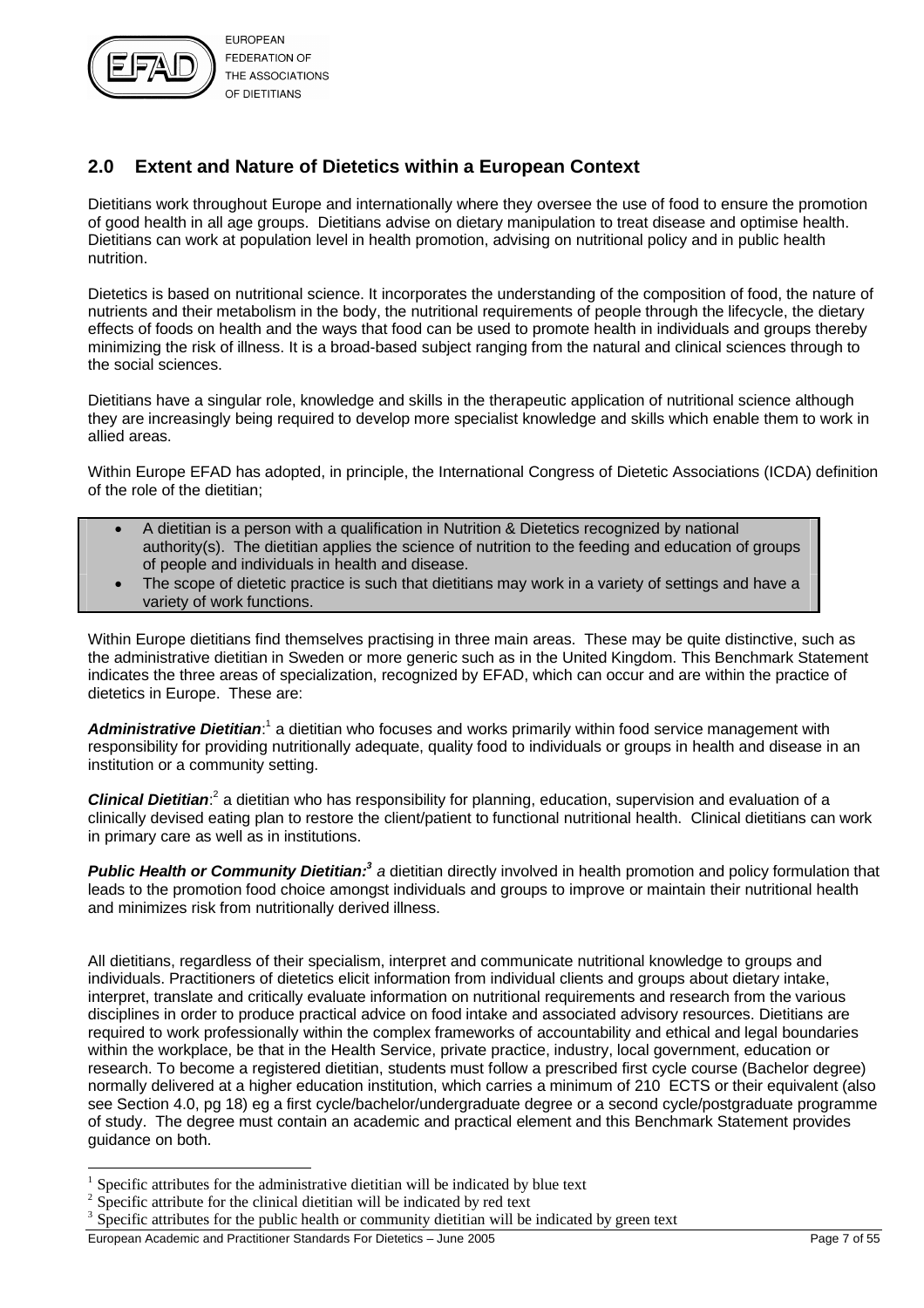

Therefore, the study of dietetics includes these principles:

- The application of the science of nutrition to individuals and groups by translating theoretical concepts and principles into relevant and applied diet therapy and dietary modification
- Acquisition of the educational skills and qualities that enable the practitioner to empower individuals to take control of their food choice in relation to their health
- Integration of theoretical concepts from biological, clinical, economic and social sciences with practical application to food service and nutritional habits
- Ability to assess, advise and enable individuals and groups to make appropriate and safe food provision;
- Development of strong interpersonal and language skills to enable effective communication through varying media and to a wide diversity of individuals and groups
- Ability to act as an advocate on behalf of individuals, groups and the profession
- Development of teamworking skills / working collaboratively with others
- Maintenance and enhancement of health both through the treatment of disease by diet and the promotion of good nutrition and lifestyle (as appropriate)
- Critical reflection, self-evaluation and commitment to the use of research in the evaluation and improvement of the practice of dietetics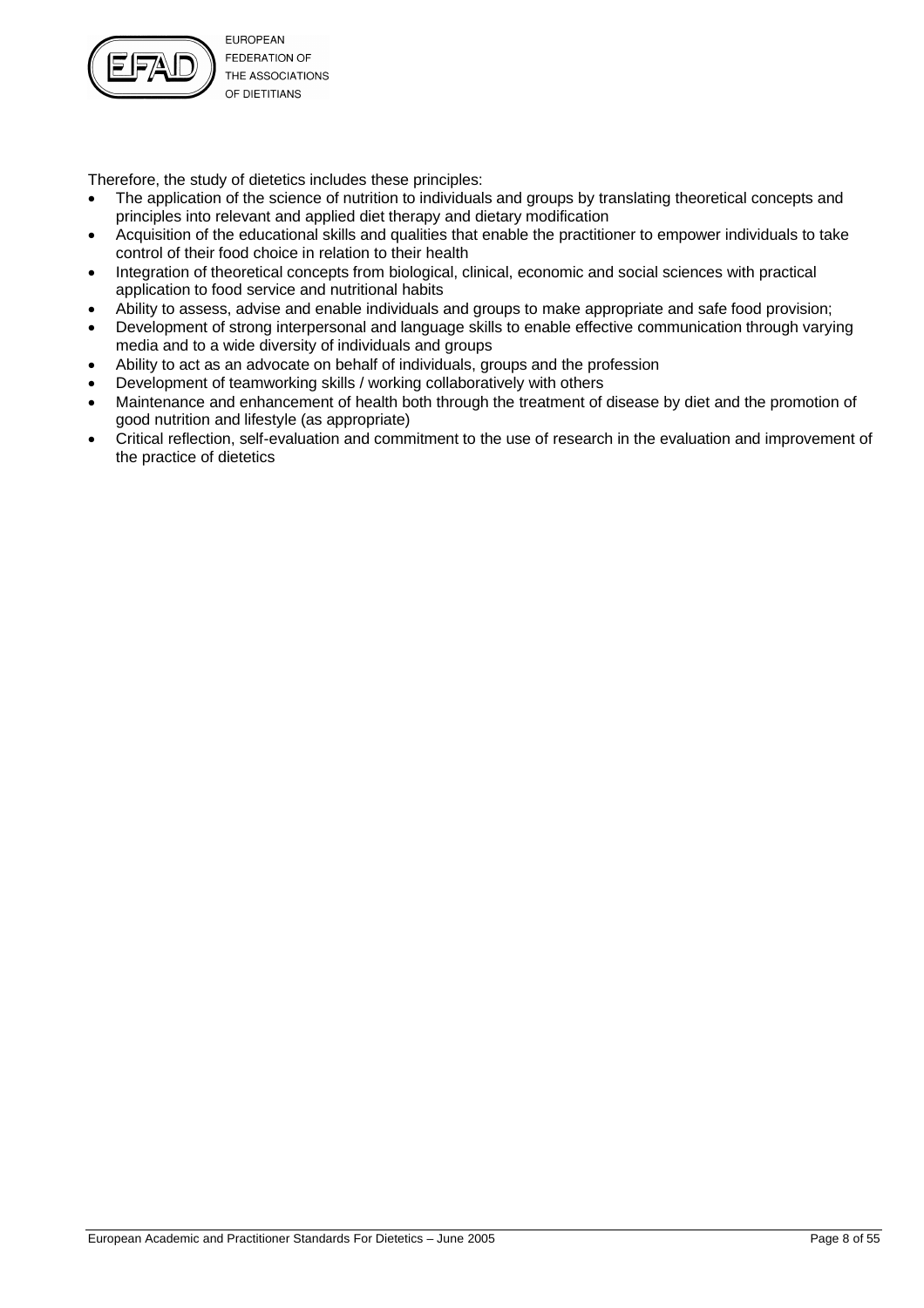

# **3.0 The Subject and Discipline of Dietetics**

Dietetics is an interdisciplinary and applied subject that is concerned with the application of nutritional science for treatment of disease and the promotion of health for individuals and groups. It is concerned primarily with ensuring that individuals have the appropriate nutrients from the foods they eat. Dietetics requires the integration of a broad range of natural and social sciences so that practitioners can educate and empower individuals and groups to improve food intake to the benefit of health.

Manipulating the food selected by individuals can modify their nutrient provision and this is used either to correct a metabolic imbalance or to maintain and promote health. Dietetics is concerned with the nutrition of the individual both in health and disease at a primary level and extends through to tertiary care in acute specialised medical provision. Practitioners of dietetics use their interpersonal skills, knowledge and expertise in other arenas such as industry (especially food and pharmaceutical), primary research and development, education, local government, the media and private practice.

Dietetics has nutritional science at its core. Nutritional science investigates how the body nourishes itself and the effects of nutrient supply on the body's functions in health and disease, the effect of diet on metabolism and the interaction of the genes with nutrients. Public health nutrition focuses on the promotion of good health through nutrition and the primary prevention of diet-related illness in the population, whereas dietetics requires an understanding of individuals and how change can be brought about to effect a therapeutic outcome. Therefore, dietetics is essentially the manipulation of diet to improve health. This requires reflective practice, systematic clinical reasoning and a problem-solving approach as well as an understanding of individual circumstances, including age, gender, socio-economic status, disease state, food habits and lifestyle, to assess nutritional status and formulate appropriate dietary advice.

The practice of dietetics is restricted to dietitians who have undergone a recognised education and training. The requirements for 'fitness to practise' and eligibility for recognition to practise is normally overseen by a Regulatory Body (RB). The RB assumes responsibility for the safe practice of dietetics through a published 'Statement of Conduct' and also sets the criteria for the dietetic curriculum. The RB and the higher education institution (HEI) where the education is delivered have a shared responsibility to ensure that all graduates who enter the professional register are appropriately fit to do so

Dietetics draws mainly on nutritional science and clinical subjects (including diet therapy) underpinned by life sciences including biochemistry, physiology, immunology, microbiology, genetics, pharmacology, and food science. The pre-registration student has supporting studies in psychology, sociology, communication, education, and health promotion. The study of these subjects enables dietitians to take an integrated view of dietetics and communicate this effectively with an inter-disciplinary perspective. Epidemiology, management, food studies, catering, information technology and statistics complete the major areas of study. The development of a reflective practitioner with the potential to continue professional development is encouraged through the study of research methods, subject-specific literature, ethics and clinical education placements.

There are two pre-registration routes for dietetics that take place in higher education. The first cycle qualification is the most popular route to gain a qualification and registration in dietetics. However, it is possible for individuals with a Bachelor's degree in an appropriate subject (normally in human sciences) to undertake a second cycle programme, suitably constructed and delivered to achieve a dietetics qualification and registration. Both routes include a mandatory period of practice in their structure.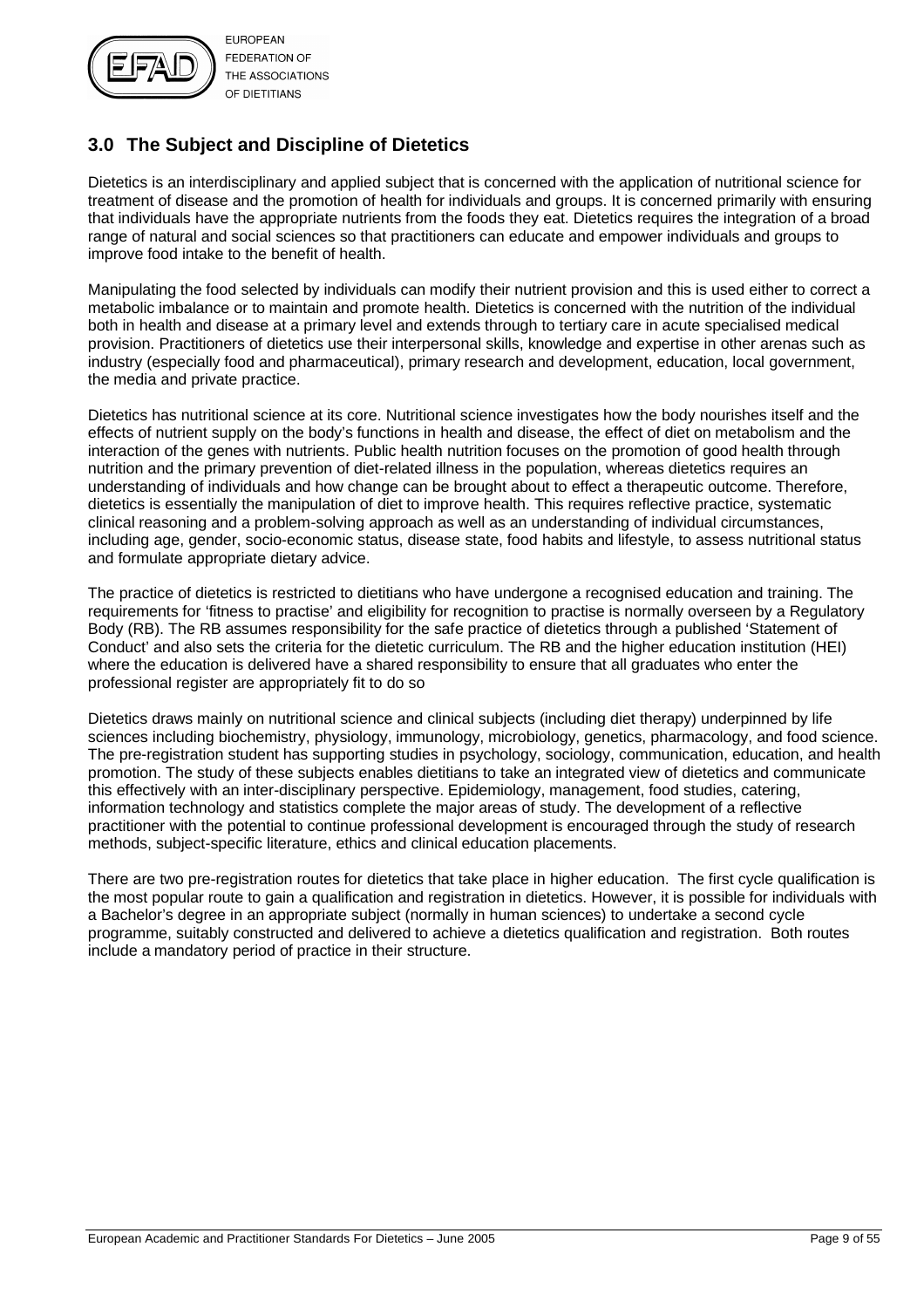

### **A The Dietitian as a registered health care practitioner; expectations held by the profession, employers and public**

### **A1 Professional autonomy and accountability of the dietitian**

The dietitian should be able to:

- maintain the standards and requirements for the professional role of the dietitian
- demonstrate awareness of the roles of the Regulatory or Statutory and Professional Bodies in dietetics (country specific)
- demonstrate understanding of his/her commitment to the ethics and code of conduct of the profession of dietetics in own country and in Europe
- show an understanding of the need for continuing professional development in order to maintain a credible and professional dietetic role

### **A2 Professional relationships**

The dietitian should be able to:

- show awareness of the role of the dietitian in healthcare services
- report accurately to relevant people, including writing in medical notes and producing technical reports
- contribute to, and encourage colleagues to initiate and participate in, enquiry into all areas of dietetic practice
- share the findings of evaluation and research with dietitians and other professionals
- initiate and maintain effective interactions with relevant external agencies including other healthcare professionals
- take account of the normative and moral positions of others to understand how human needs are felt and met with respect to food choice and its provision
- use interpersonal skills to demonstrate respect for others
- deploy and manage support staff effectively and efficiently

### **A3 Personal and professional skills of the dietitian**

The dietitian should be able to:

- demonstrate confidence in delivering a quality of dietetic service at an explicit and evidence-based level
- practise in a non-discriminatory manner, with dignity, recognising the rights and autonomy of each individual show awareness of the limitations of his/her knowledge and experience and know how to obtain advice and
- guidance
- demonstrate understanding of the need to influence and contribute to all activities that enable each individual and group to make appropriate and safe food choices
- identify strategies that can be used to influence nutritional choices for the individual and within the community
- show understanding of the methods used to evaluate self-performance as an individual and as part of a team
- draw up a plan for her/his own professional development including methods for continually updating dietetic knowledge and practice
- act as a resource in nutrition and dietetics to develop appropriate educational material and training packages
- show awareness of his/her role and sphere of influence within the organisation, enabling effective dietetic service delivery
- manage change, uncertainty and stress
- work as a member of a team and demonstrate leadership
- manage own time, resources and people to complete tasks effectively and meet deadlines
- work with others to develop partnerships and demonstrate negotiation and conciliation skills

### **A4 Profession and employer context for the practice of dietetics**

The dietitian should be able to:

- show understanding of the role of the dietetic service within the organisation and function of the professional manager, and the levels of responsibility of other dietetic colleagues in achieving the quality of service
- show familiarity with government policies for the provision of health care as they impinge on dietetic service
- demonstrate awareness of financial business planning, tendering and contracting, quality, standards, audit and governance
- be aware of contemporary health and safety legislation and integrate into dietetic practice
- show understanding of policy issues concerned with public health nutrition
- play an active role in health education and health promotion programmes
- demonstrate familiarity with the current systems for the provision of health care, education and social sciences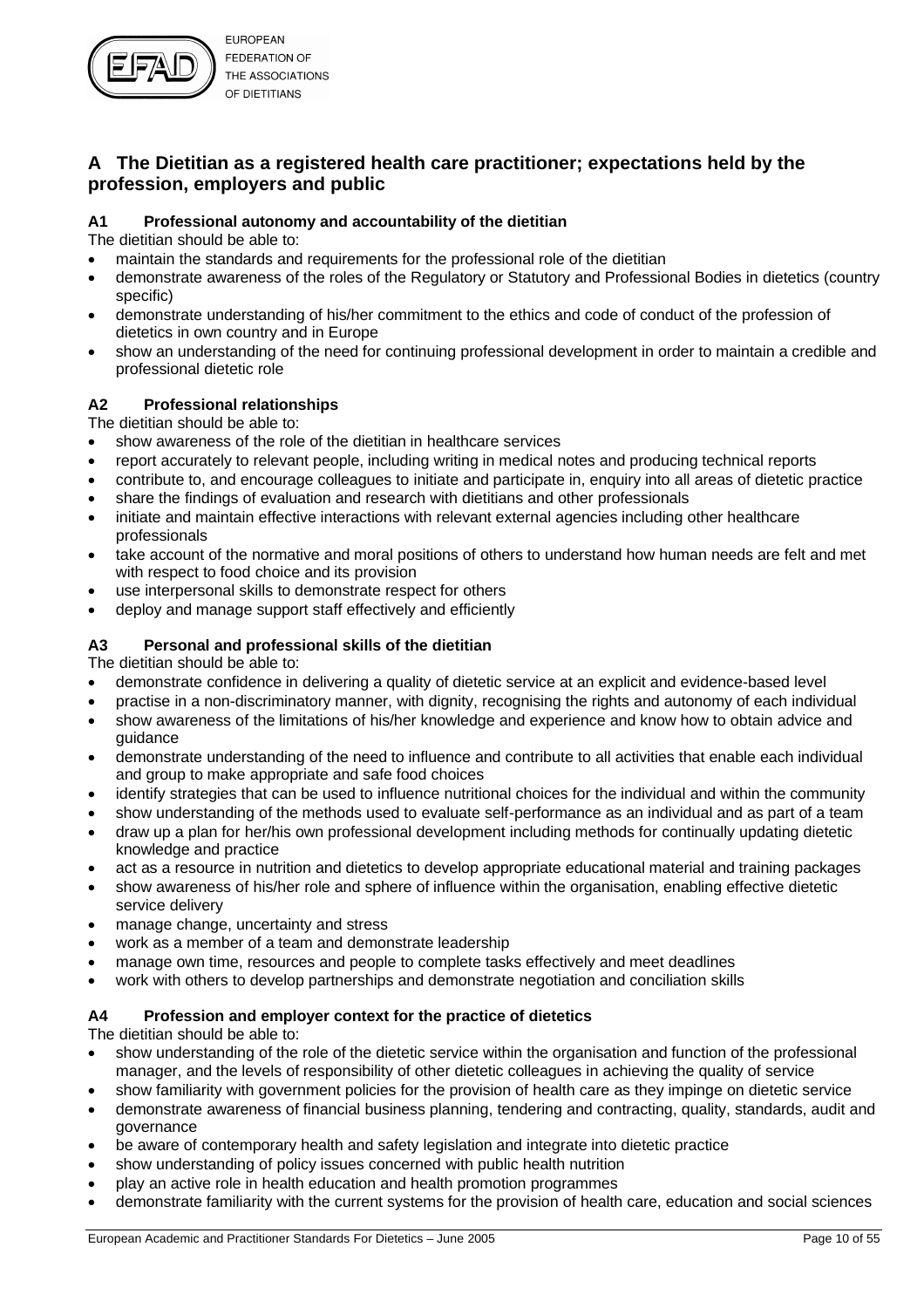

- demonstrate familiarity with community and catering services available and the relevant government legislation with respect to dietetic provision
- show understanding of the role of the dietitian as an advisor who can influence positively the wider social, commercial and political environment for the modification of factors that influence eating behaviour, and national and local nutritional standards
- recognise the wide and reaching value of research and scholarly activity within the health care and professional context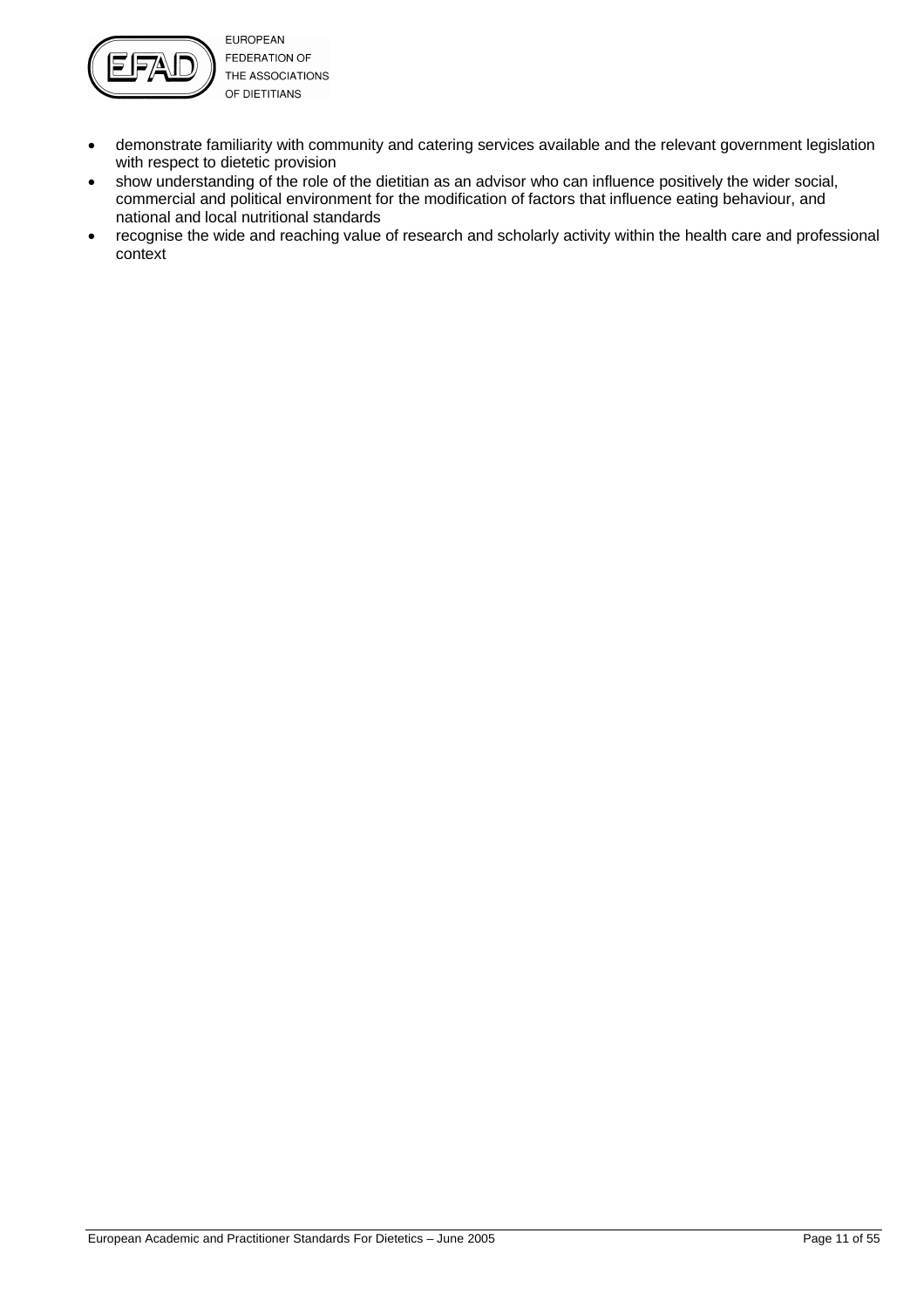

### **B Principles and concepts held by the profession of dietetics which are applied to secure maintenance to, or improvement in, health/wellbeing**

### **B1 Patient/client and user assessment**

The dietitian should be able to:

- collect medical, nutritional (anthropometric, biochemical) social, cultural, economic, personal and food intake details, organise and then evaluate all relevant information before initiating the most appropriate dietetic response
- show awareness of the social and cultural factors that shape the individual's lifestyle and that may affect the interaction between client(s) and dietitian
- use the dietetic knowledge base to assess the information gathered quantitatively and qualitatively, eg the perceived needs of the individual or group depending on their circumstances and attitudes
- assign priorities to the information collected to set appropriate dietetic goals
- record concisely all the necessary information to support the professional dietetic judgement in line with established standards and the professional code(s) of conduct

### **B2 Application of practice of dietetics**

The dietitian should be able to:

- formulate practical dietetic advice and resources by interpreting, translating and critically evaluating information emanating from the various disciplines that contribute to the knowledge base of dietetics
- translate nutritional, medical and social theory into practical dietetic advice on food, eating and drinking for individuals and groups
- plan menus for healthy individuals and to modify these for both sick and healthy people of all age groups and different cultural groups being aware of personal circumstances and financial constraints involved
- integrate health education as part of overall health care
- use a detailed knowledge of current theories of human nutrition and dietetics to develop strategies that support safe practice
- apply knowledge and appropriate skills for the promotion of nutritional health and management of disease
- plan, devise and review nutritional programmes for individuals and groups
- prepare a plan for achieving an agreed goal, taking into consideration the contribution of the family, health professionals and other agencies, eg school and social services
- set a timescale to review the achievements for individuals and groups and re-assess priorities as a result of the review
- apply knowledge of sociology and psychology to support and motivate individuals to change their food behaviour
- undertake educational activities that enable others to influence the dietary behaviour of individuals and groups
- use educational and communication skills, together with knowledge of all factors that affect food choice, in order to give nutritional and dietary advice to individuals and groups
- use information technology to identify and access information, to record and manage client data and to process and analyse research findings
- handle information with due regard for legal and ethical requirements
- plan and work collaboratively with individuals and groups<br> **B3** Evaluation of dietetic practice

### **B3 Evaluation of dietetic practice**

The dietitian should be able to:

- monitor and evaluate the effects of dietetic treatment and nutritional interventions
- undertake a simple audit, interpret the outcome and relate it to the practice of dietetics
- use research from the relevant disciplines as an evaluation tool in day-to-day work for the advancement of professional knowledge and practice
- evaluate dietetic practice continually
- evaluate the dietetic interventions within the total service provision:
- reflect on dietetic experiences and demonstrate reflection in action
- apply dietetic knowledge in a way so as not to endanger the health or safety of an individual or group
- use nutrition and dietetic research findings to support evidence-based practice in dietetics.
- recognise the boundaries of their own dietetic practice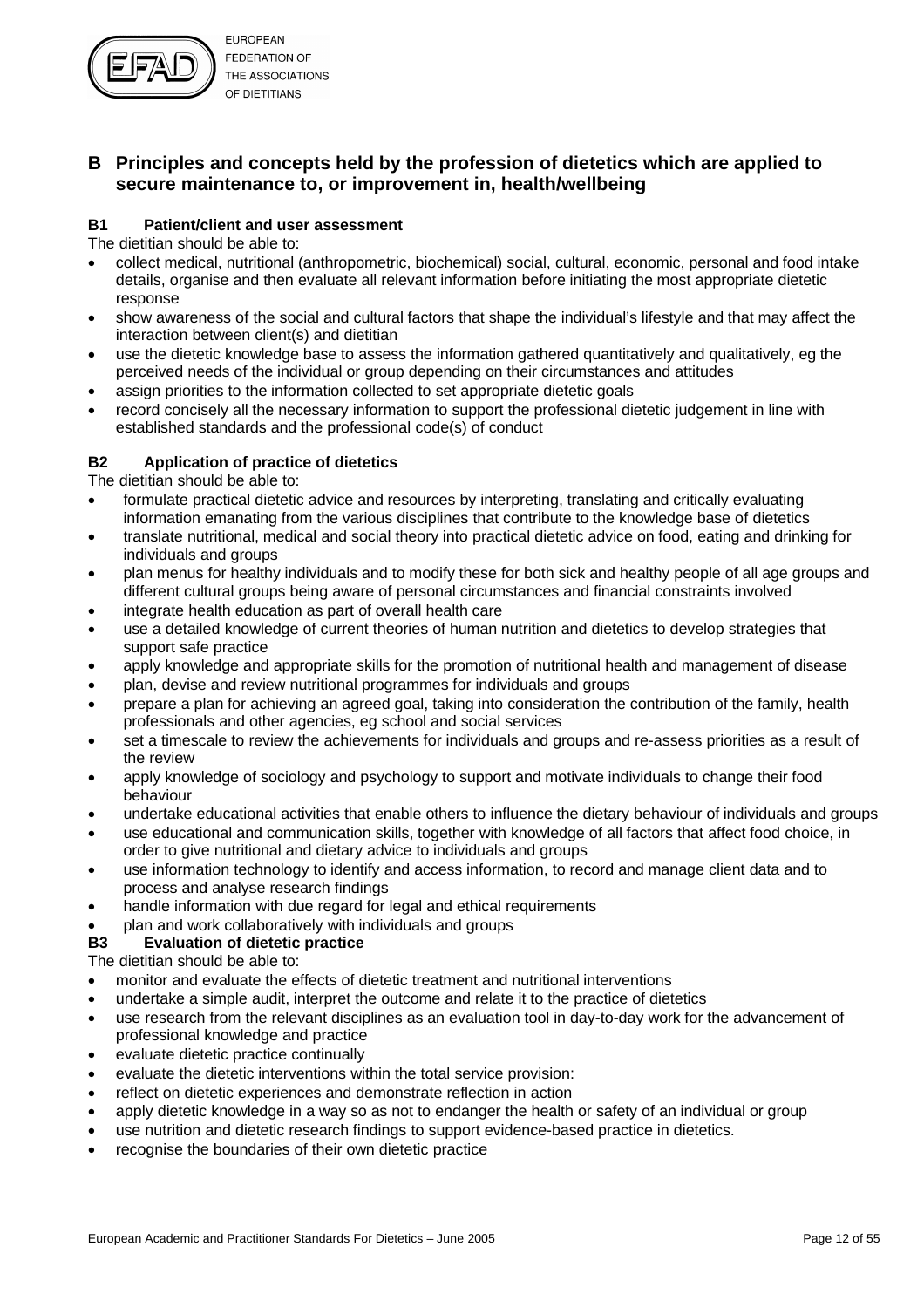

### **C Subject knowledge, understanding and associated skills that are essential to underpin informed safe and effective practice of dietetics**

**C1 The dietitian should be able to demonstrate a systematic understanding of the key aspects of the range of disciplines underpinning dietetics (those written in black) To qualify as:**

- **a Clinical Dietitian they should also be able to demonstrate a detailed knowledge of those aspects in red,**
- **an Administrative Dietitian they should also be able to demonstrate a detailed knowledge of those aspects in blue, and**
- **a Public Health Dietitian they should also be able to demonstrate a detailed knowledge of those aspects in green**

### **The disciplines should include:**

### **Biochemistry**

- The chemistry of living processes including an integrated understanding of cellular and molecular sciences
- Major metabolic pathways and the involvement of nutrients and other food constituents in body chemistry
- The cellular and molecular basis of disease and metabolic complications that occur in common clinical conditions eg diabetes, hyperlipidaemia and obesity

### **Clinical Medicine**

- Sound medical background, understanding of medical terminology and disease classification
- Know the difference between aetiology and risk factors
- Know the ways in which patients are investigated to achieve a diagnosis, common types of therapy and patient management
- Have an in-depth understanding of the ways in which patients are investigated to achieve a diagnosis, common types of therapy and patient management (red)

### **Dietetics**

- Know the rationale behind the modification of the food and nutrient intake and how these modifications can be applied to the prevention of disease or its treatment
- Knowledge of techniques used to assess dietary intake, calculate the relevant nutrients, how to interpret the results and the limitations of the data to estimate nutrient requirements
- Understand how to modify the diet for individuals with differing food habits, cultural backgrounds and socioeconomic circumstances, recognising that the nutritional bioavailability will affect the achievement of nutritional requirements
- Demonstrate knowledge of the dangers of dietary manipulation and how to manage the consequences for the individual
- Know the range and use of foods including those that can be classified as drugs and prescription products used in artificial feeding
- Understand the ways in which dietary modifications can be used for diagnosis and research

### **Catering and Food Service**

- Knowledge of different production, distribution and service systems
- Understand how menu planning is influenced by catering resources ie equipment, the human resources, the budget and the availability of products, and the effect this will have on quality and sustainability of provision of food for meeting nutritional standards
- An understanding of quality control
- In-depth understanding of production, distribution and service systems (blue)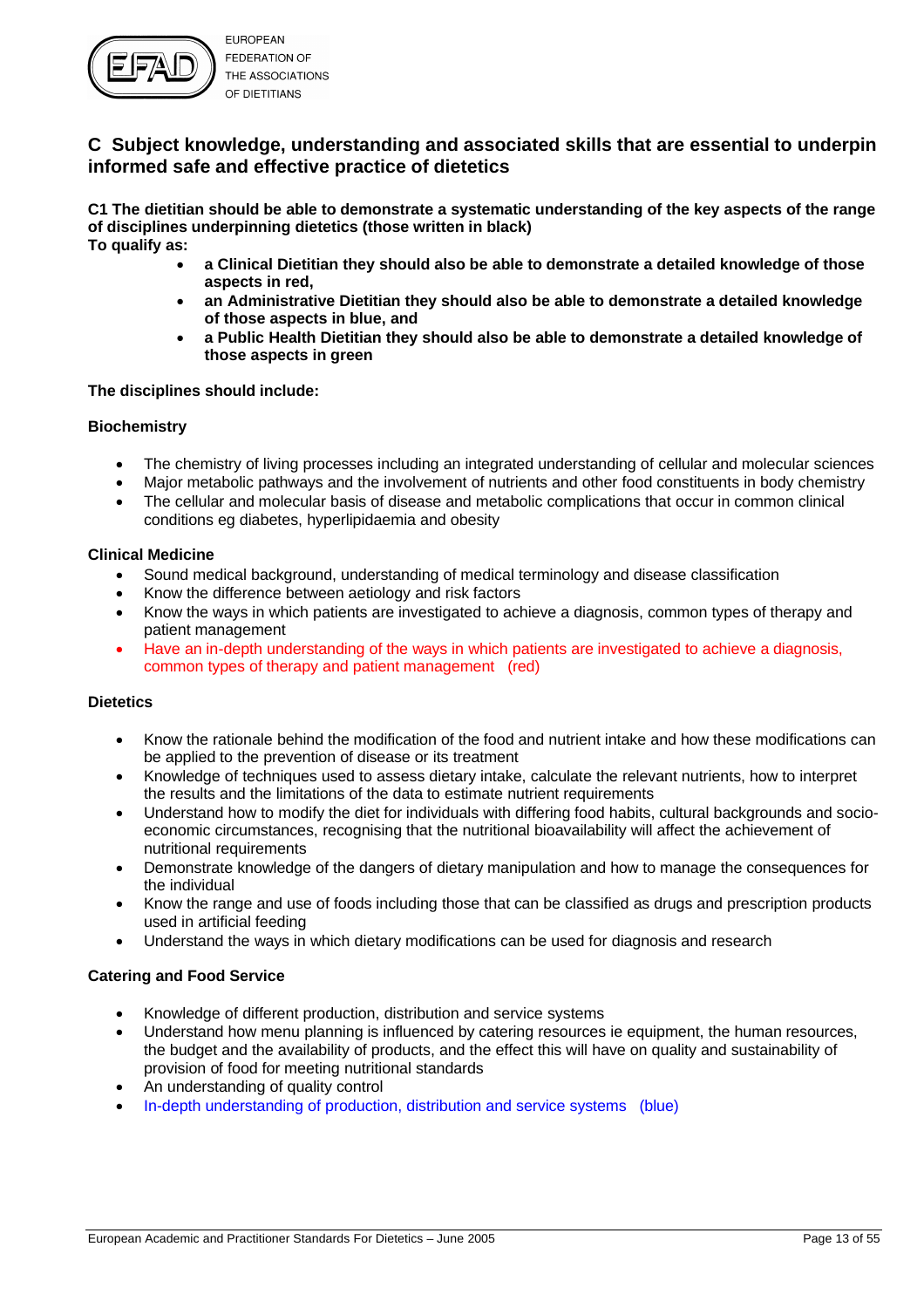

### **Food skills**

 Knowledge of cooking, other methods of food preparation and presentation of food to ensure nutritional requirements are met

### **Food Hygiene**

- Knowledge of procedures for safe handling and preparation of food
- A basic knowledge of legislation and procedures pertaining to food hygiene and handling, eg Hazard Analysis Critical Control Point (HACCP)
- Detailed knowledge of current legislation and procedures pertaining to food hygiene and handling, eg HACCP (blue)

### **Education and communication**

- Knowledge of formal and informal methods of communication
- Knowledge and understanding of verbal and non-verbal education skills and recognise the need to use interpersonal skills to encourage active participation of all users
- Appreciate how these can be affected by culture, age, ethnicity, gender, religious beliefs and socioeconomic status and how to modify to address potential barriers such as in learning or physical disability
- Knowledge of some elements of educational and learning theories including health promotion strategies

### **Enquiry**

- Understand the principles of scientific enquiry, statistics, evidence-based practice and epidemiology and the need for dietitians to be involved in audit, research and the evaluation of practice
- Understand current technologies and how they can be applied in everyday practice

### **Public Health/Health Promotion**

- Know how to promote healthy food choices amongst individuals, groups and communities and increasing awareness of the link between nutrition and health, eg local authority, schools, youth services
- Understand how descriptive and analytical epidemiological studies can be used to examine the relationship between nutrition and health and show familiarity with the demographic, social and economic aspects of life in both a local and European context and how these may affect health
- Basic understanding of public health policy at national and European level
- Insight into the role of the dietitian in the promotion, assessment of need, planning, directing, coordinating and evaluating the nutrition component of public health policies (green)
- Knowledge of the economic, political, social and psychological aspects of nutrition and health promotion initiatives (green)

### **Pharmacology**

- An understanding of clinical pharmacology to provide knowledge of the basis of drug/nutrient interaction, the use of nutrients as pharmacological agents and the use of drug therapy in relevant diseases
- Know the names, functions and contraindications of drugs used in the treatment of diseases where the dietitian is a key member of the clinical team (red)

### **Immunology**

- An understanding of the principles of immunology and its role in the aetiology of ill health
- Know the effect of nutrients on immunological response and the role of the dietitian in advising on the appropriate use of these agents (red)

### **Genetic**

- An understanding of the principles of genetics and their role in the aetiology of ill health
- Know how to use the genetic profile of an individual to target dietary advice more effectively (red)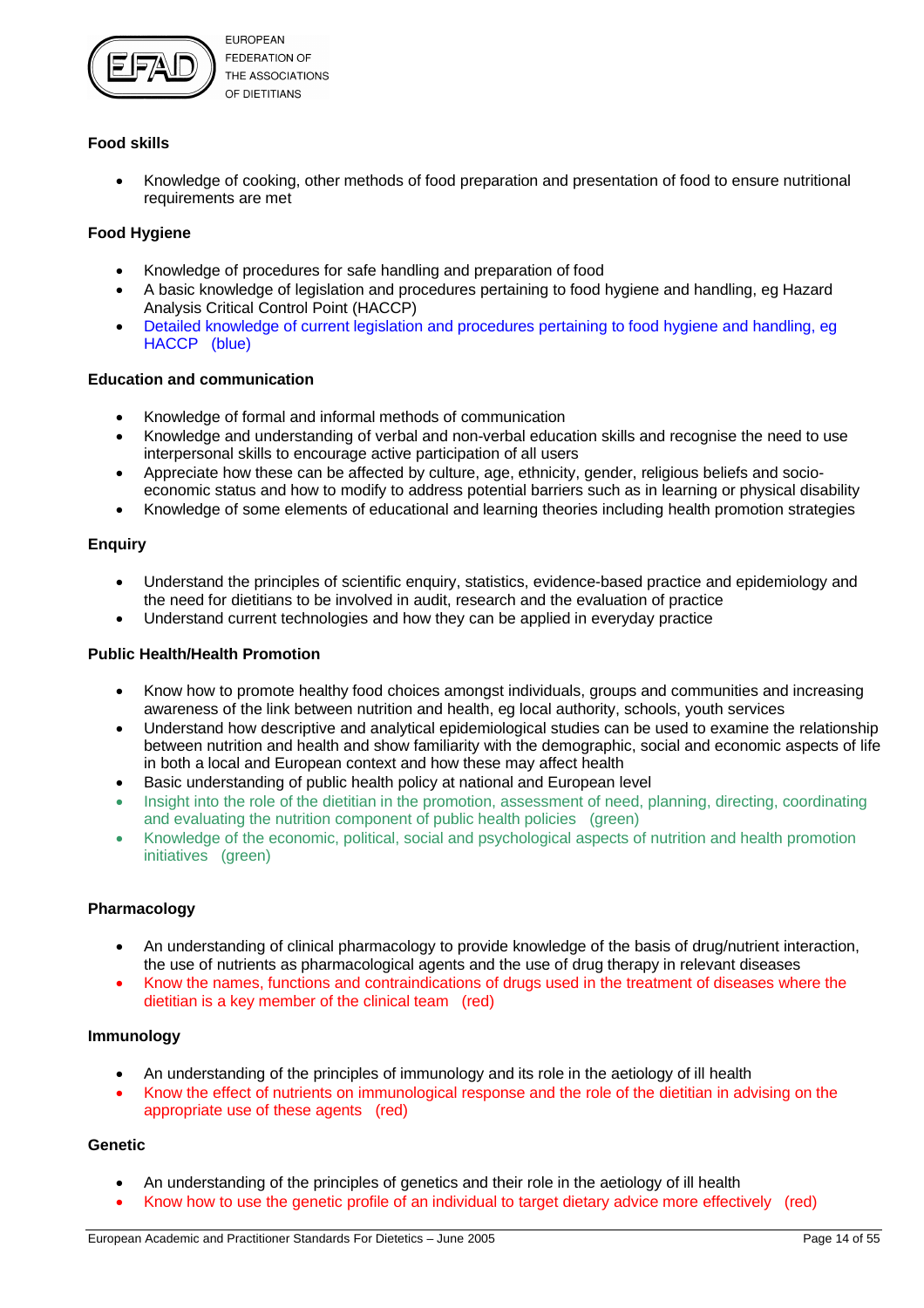

### **Sociology and Social Policy**

- Know the role of food and eating in a social context and the sociology of health and illness
- Understand the concepts of status, roles, social networks and social mobility relating particularly to health and healthcare, the concept of socialisation and its application to the various stages of the life cycle
- Be aware of the classification systems, use of social class, social problems, social policy and the availability of community services in relation to patterns of health, health inequalities and health behaviours (green)

### **Professionalism of dietetics**

- Knowledge of the legal and ethical boundaries together with the professional and personal scope of their practice
- Understand the obligation to maintain fitness to practice and the need for career-long and self-directed learning

### **Administration**

- A basic understanding of how to budget and purchase, and the systems that need to be in place to meet legal requirements, local agreements and quality standards
- Knowledge of how to budget and purchase within legal and local agreements, to meet nutritional and quality standards (blue)
- Knowledge of how to document the use of all resources (blue)
- Knowledge of how to plan large-scale catering and how to use associated resources (blue)

### **Food Science**

- Knowledge of food chemistry and the nutritional content of foods and meals
- Know how the nutrient content of food is altered by food production, food processing, distribution and serving methods
- An appreciation of food labelling, regulation and legislation, the types and uses of food additives and methods of food preservation

### **Management and leadership**

- Knowledge of what factors must be considered to lead, manage and work successfully with various individuals and groups
- Understand the need to build and sustain professional relationships as both an independent practitioner and collaboratively as a member of a team
- Apply knowledge of leadership to create a good working environment
- A detailed knowledge of the principles of management and leadership (blue)

### **Marketing**

- Knowledge of how to market the importance of nutrition for good health
- Knowledge of how to market and promote the need for a qualified dietitian
- Knowledge of marketing strategies to promote the need for a qualified dietitian to advise and provide a food and nutrition service (green)

### **Nutrition**

- Knowledge of the principles of human nutrition, nutritional requirements and the mechanisms through which nutrition contributes to maintenance of good health
- Methods available to monitor nutritional health, intake and their limitations
- Have an understanding of the impact of nutrients on cellular mechanisms and gene expression/nutrigenomics
- Understand the factors determining food choice within Europe and the relationship between physical exertion, environmental factors and the development of disease (green)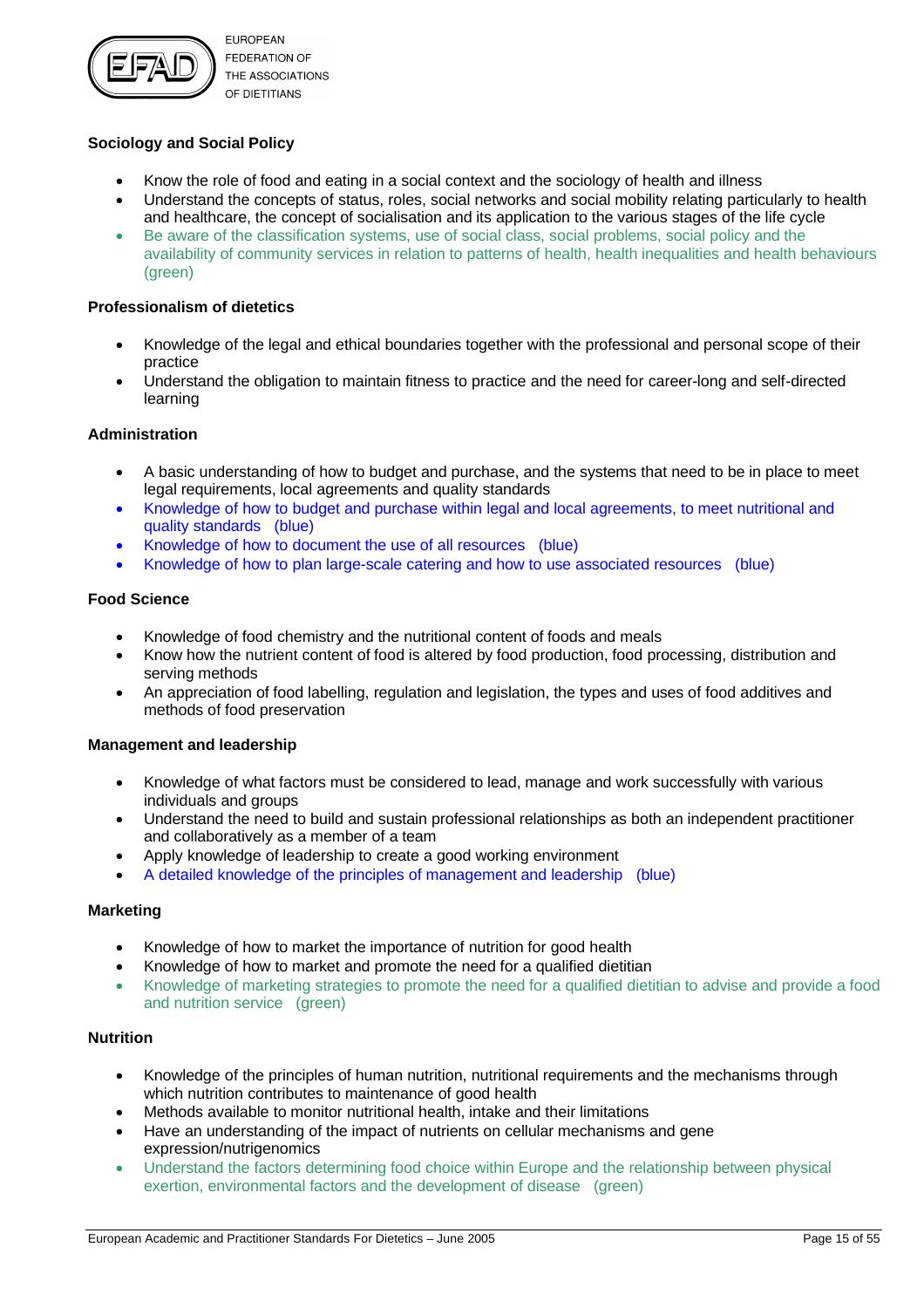

### **Microbiology**

- Knowledge of the key elements of microbiology applied to human health, disease, food science and food preparation
- Understanding of clinical microbiology appropriate to dietetic practice, the microorganisms most commonly associated with infection of all groups of the population and how to minimise the spread of infection

### **Physiology**

- Knowledge of the functions of the human body in health, including those aspects of particular relevance to the dietitian, such as visceral organs, endocrine and cardiovascular system
- Know the physiology of the systems of the human body and their structure to cellular level that lead to the specialist knowledge of the disease process required by the dietitian

### **Psychology**

- Knowledge of human behaviour, including the effects of personality, group dynamics, theories of motivation and behaviour change together with aspects of counselling
- Be aware of the models of health beliefs to understand health behaviour and the factors that determine health
- Understand the psychological dimensions of hunger, satiety and food choice and be familiar with the psychological aspects of normal and abnormal eating behaviour, which can lead to clinically defined conditions

### **C2 Skills**

### **A capacity for self-reflection on the extent and limitations of:**

- The professional role of the dietitian, the maintenance of standards and the requirements for registration
- Monitoring and evaluating the effects of dietetic service. He/she must know the theory and rationale for reflective practice as a mechanism for maintaining and improving his/her professional practice
- Reflection on action and reflection in action. The dietitian must be able to demonstrate his/her understanding of how these two processes can advance his/her professional practice

### **An ability to gather and evaluate evidence and information from a wide range of sources and draw reasoned conclusions or reach sustainable judgements with particular regard to:**

- European and world nutrition problems
- The principles and integration of knowledge acquired in physiology and nutrition with biochemistry
- The ways in which dietary modifications can be used in diagnosis and research
- The techniques used to assess the nutritional status of individuals and groups such as anthropometry, biochemical tests, and dietary surveys
- Basic statistical techniques used in nutrition and dietetics

### **An ability to identify, investigate, analyse and formulate solutions to problems, including a capacity to draw on established analytical techniques where appropriate and particularly to:**

- Assimilate and assess critically new concepts to initiate and to promote changes in practice
- Undertake a practical project of some substance, demonstrating a critical approach to research involving some original thought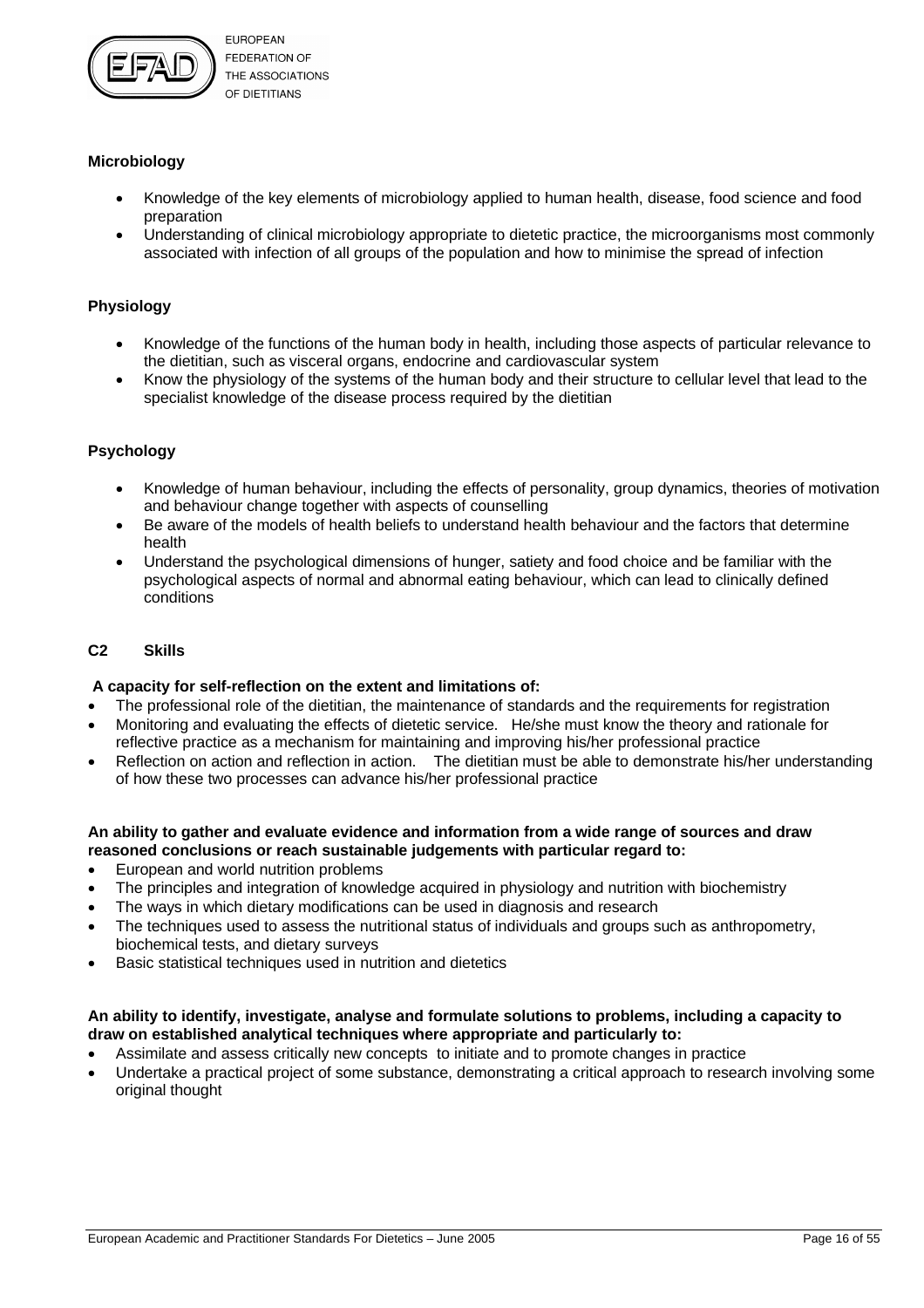

### **An expertise in an appropriate range of skills and procedures essential for the practice of dietetics including:**

- The rationale behind the modification of nutrient intake and how these modifications can be applied in the prevention and/or treatment of disease
- Knowing how and why the intake of specific nutrients must be modified in the treatment of named diseases and the giving of practical advice to clients from differing social and economic backgrounds to achieve the required modification
- The ways of fortifying/modifying diets
- Knowledge of the types of nutritional products that are available (prescribable), and when and how to use them
- Familiarity with objective setting in the delivery of a dietetic service
- Knowing how to evaluate and interpret relevant biochemical and medical data
- Awareness of, and the ability to prepare, both standard recipes and recipes modified with those products specifically for use in therapeutic diets, eg gluten-free flour
- A thorough understanding of the methods of achieving optimal nutritional status in all disease states
- Knowledge of what intervention a patient requires to follow a healthy eating regime taking into consideration financial and other constraints
- Understanding of the origins, changes and current eating patterns of different sectors of the population

### **An ability to collect and interpret data to provide qualitative information, particularly:**

- Understanding the theoretical and practical basis for the use of biochemical tests in the detection and management of disease states of patients
- Being aware of ways in which dietary modifications can be used in diagnosis and research

### **The range of communication skills and other interpersonal skills necessary for effective performance including:**

- Awareness of the different methods and styles of communication that are used when interacting with other health care personnel, catering staff and clients, and appropriate one-to-one communication with colleagues and the general public
- Use of communication skills to establish working relationships and develop strategies for coping with pressure
- The ability to identify the barriers to communication and ways in which these may be overcome
- Ability to choose the most appropriate methods of communication for a given situation
- Know, understand and use appropriately a variety of education techniques

### **Confidence in engaging with technology in the pursuit of effective dietetic practice including:**

- A working knowledge of the methods commonly used in nutrition research and the ability to evaluate research papers critically
- Ability to use basic packages for word processing and statistical analysis, and understand how to set up databases and spreadsheets
- Demonstration of appropriate information technology skills to communicate with colleagues (eg email), search for information and as a medium for teaching
- Competence in using a nutritional analysis programme to analyse food intake records/recipes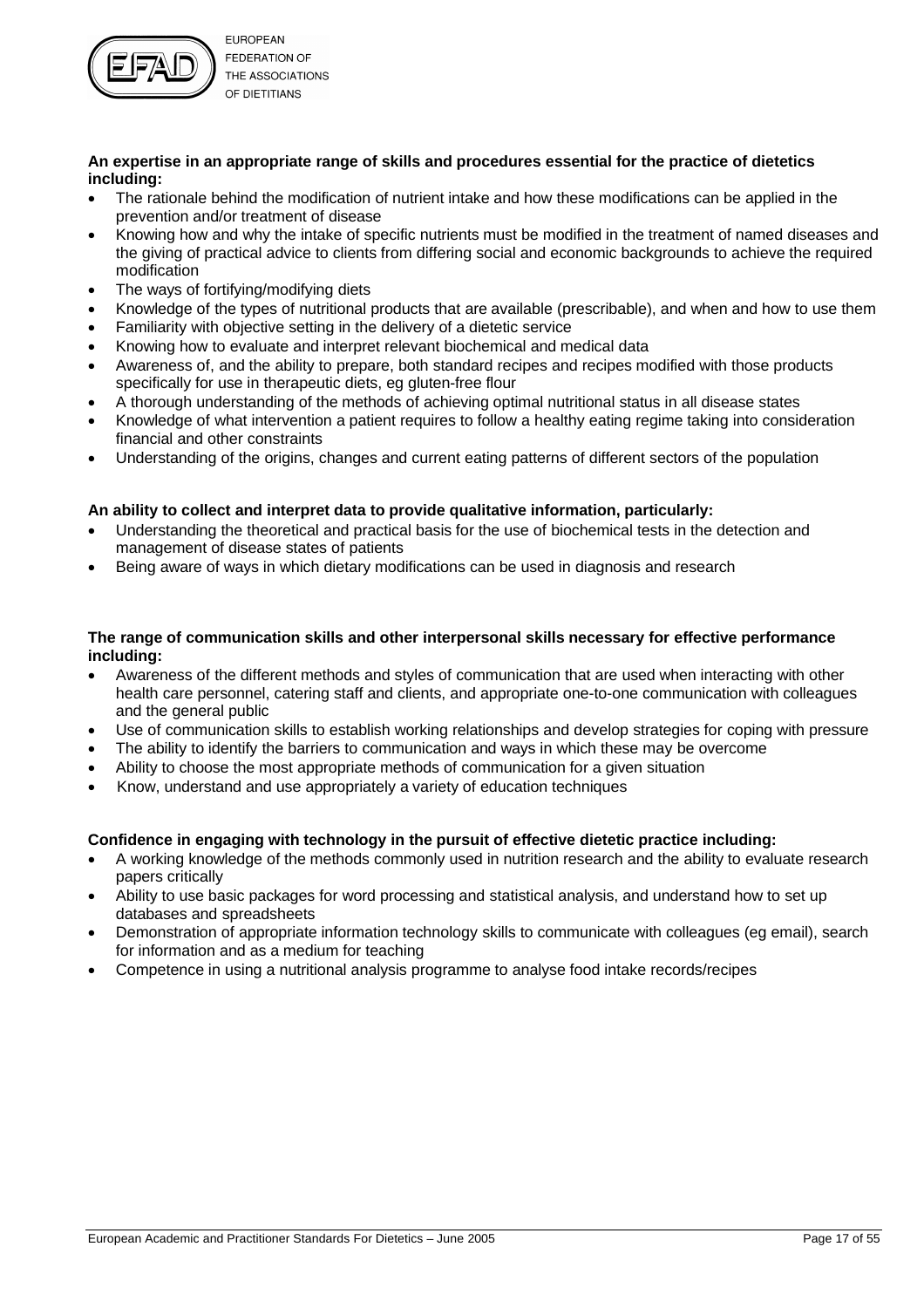

# **4.0 Education Programmes, Teaching, Learning and Assessment**

### **4.1 General comments**

Decisions about the strategies and methods for teaching, learning and assessment are for institutions to determine, but should complement the learning outcomes associated with health profession programmes. It is not for benchmark statements to promulgate any one approach (or combination of approaches) over others. However, this European Benchmark Statement promotes an integrative approach to the application of theory and practice. It underlines the significance attached to the design of learning opportunities that facilitate the acquisition of professional capabilities and to assessment regimes that ensure these are being both delivered and rewarded to an appropriate standard. Fundamental to the basis upon which students are prepared for their professional career, is the provision of programmes of academic study and practice-based learning which lay the foundation for careerlong professional development and lifelong learning to support best professional practice and the maintenance of professional standards.

### **4.2 European Credit Transfer System (ECTS)**

ECTS is the European system for transferring credits in further and higher education. ECTS has been developed within the EU to improve academic recognition and to transfer credits from studies or parts of studies obtained in other countries. The system is also usable for transferring credits within a country.

The ECTS point system can also be used to estimate the work load measured in time. Proposals concerning workload have been made by the Tuning Project (2003), which was supported by the European Commission in the Framework of the Socrates programme, ie in Europe the average total student workload per year is about 1500 hours delivered over 25 weeks. This equates to about 25 hours of student work for one credit. 60 ECTS points corresponds to a full-time first cycle degree study over one year (25 weeks) or 75 ECTS points where the study is over 45 weeks. The Tuning Project makes note that the workload of one hour of lecture is different from one hour practical work. At the time of writing the levels of study within the first cycle degree have not yet been characterised.

EFAD recommends that first cycle education of European dietitians (of all specialisations) has a minimum of 210 ECTS points corresponding to 3 ½ years of study, derived as follows:

The theoretical part has a minimum of 180 ECTS-points, corresponding to 2  $\frac{1}{2}$  - 3 years of academic theory. The practical part has a minimum of 30 ECTS-points corresponding to  $\frac{1}{2}$  -  $\frac{3}{4}$  year of dietetic practice.

EFAD recommends that second cycle education of European dietitians (of all specialisations) has a minimum of 90 ECTS-points, which includes 30 derived from practice.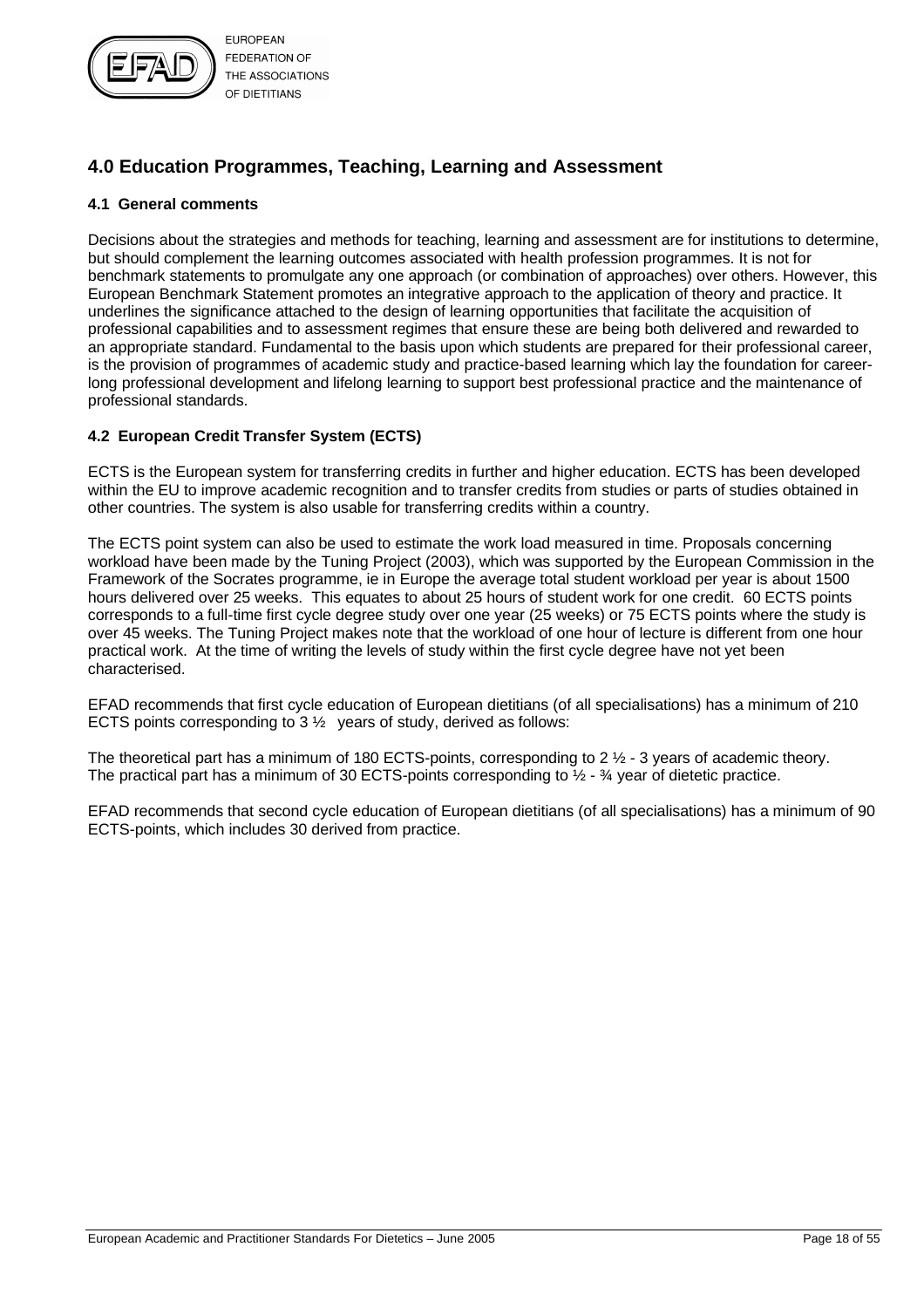

# **5.0 Benchmark Standards for the Practical Component**

### **5.1 General comments**

The practical element of the first or second cycle degree is an essential part of any qualification leading to registration as a dietitian. The practical component allows demonstration of the application of theory in the practical setting. The applied nature of dietetics means that students must demonstrate capability in both the academic (campus-based) component and the workplace or practical component at the minimum/threshold level.

Dietitians work in a variety of situations with a diversity of individuals and groups and it essential that they demonstrate their dietetic capabilities under these circumstances. The practical component will enable demonstration of knowledge, skills and attitudes of the subject and discipline of dietetics as stated in 3.0 (A, B and C) to meet the standards as stated in 6.0 (see below).

### **5.2 Specification for application of dietetics**

To meet the practitioner standards the practical component will meet the following specification. The practical component will take place in a minimum of two different settings:

- a) where the individuals or groups are healthy and well, eg schools, workplace
- b) where the individuals or groups are unwell, eg clinics, hospitals

The individuals or groups will represent a range of ages, pathological conditions, special needs and cultures. When a particular specialisation is included in the first or second cycle degrees it may be necessary and desirable to broaden the range of practical experiences.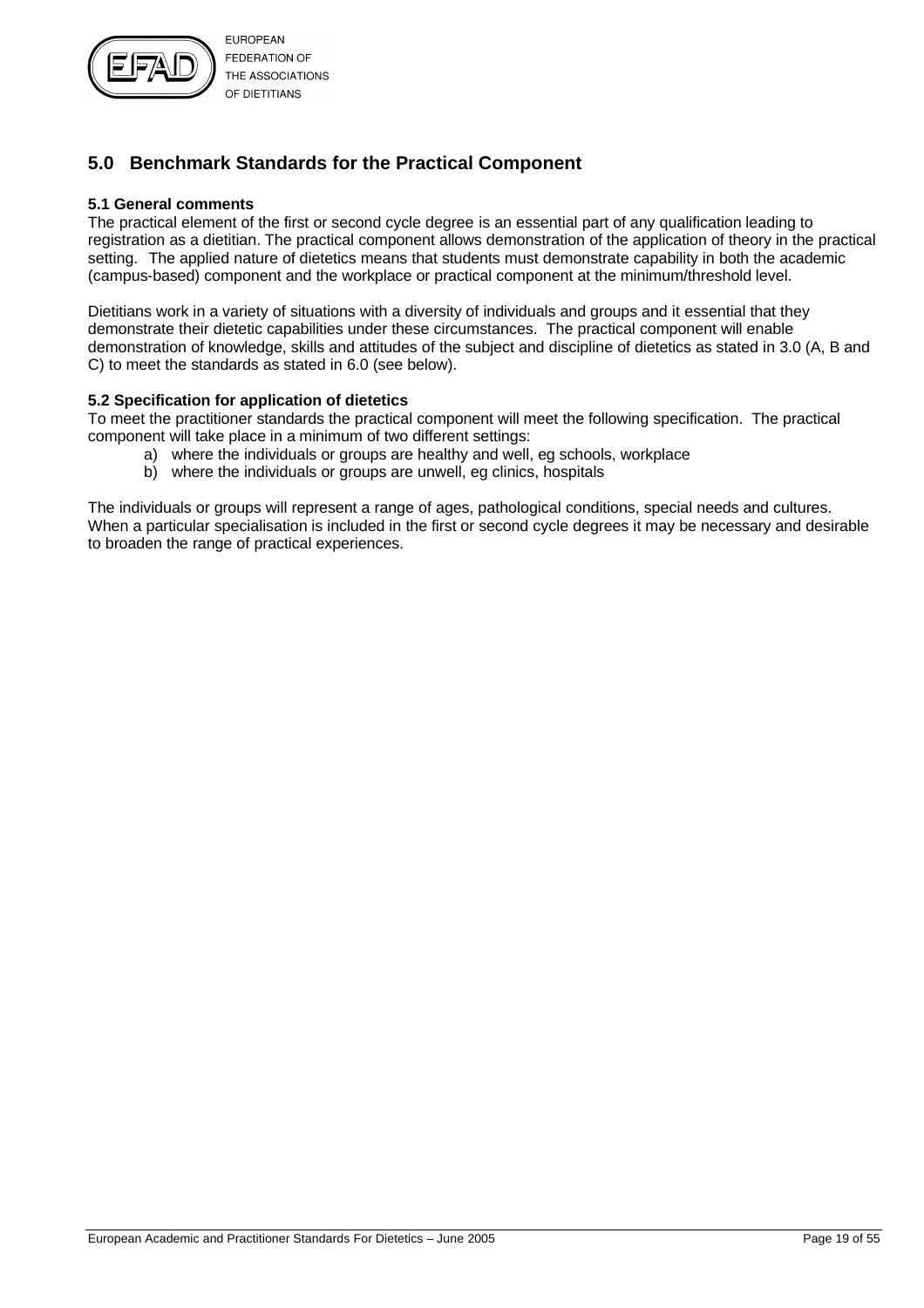

# **6.0 Academic and Practitioner Standards Minimum and Threshold**

The minimum standard expected of the graduate is outlined below. Additionally if an area of specialization is incorporated (as indicated in colour) into the first or second cycle degree this is referred to as a threshold level for that specialization. Achievement of this standard will meet the regulatory requirements handed down by the Professional and/or Regulatory Body within a member State

| 6.1 | Working as a professional in dietetics                                                                                                                                                                                                                                                                                                                                                                                                                                                                                                                                                                                                                                                                                                                                                                                                                                                                                                                                                                                                                                                                                                                                                                                                                                                                                                                                                                                                                                                                                                                                                                                                                                                                                                                                                            |
|-----|---------------------------------------------------------------------------------------------------------------------------------------------------------------------------------------------------------------------------------------------------------------------------------------------------------------------------------------------------------------------------------------------------------------------------------------------------------------------------------------------------------------------------------------------------------------------------------------------------------------------------------------------------------------------------------------------------------------------------------------------------------------------------------------------------------------------------------------------------------------------------------------------------------------------------------------------------------------------------------------------------------------------------------------------------------------------------------------------------------------------------------------------------------------------------------------------------------------------------------------------------------------------------------------------------------------------------------------------------------------------------------------------------------------------------------------------------------------------------------------------------------------------------------------------------------------------------------------------------------------------------------------------------------------------------------------------------------------------------------------------------------------------------------------------------|
|     | The dietitian should be able to:<br>recognise the potential and limitations of dietetics as a practice-based discipline within the legal and<br>ethical boundaries laid out by the country in which dietetics is practiced<br>integrate his/her understanding of ethical issues and Professional Code of Conduct (country specific)<br>$\bullet$<br>with his/her own dietetic interventions in specific situations<br>demonstrate his/her capacity to update continuously his/her knowledge and practice in response to<br>$\bullet$<br>changing circumstances and nutritional knowledge<br>exercise substantial autonomy in most of the professional activities associated with dietetics, these<br>$\bullet$<br>will cover processes such as assessment, planning, execution and evaluation of safe dietary<br>intervention<br>guide and direct the work of others and be responsible for the proper use of resources<br>$\bullet$<br>work effectively as a reflective practitioner in exercising judgements based on awareness of key<br>$\bullet$<br>issues in dietetics<br>as a reflective practitioner accept responsibility, in a peer relationship and with some guidance, for<br>$\bullet$<br>determining and achieving personal and group outcomes<br>demonstrate appropriate knowledge of the workplace within the dietetic practice context<br>$\bullet$<br>demonstrate an understanding of the organisation of health promotion and health education, with a<br>$\bullet$<br>critical understanding of the role and the theoretical foundation of dietary interventions in public health<br>recognise the importance of undertaking research and scholarly activity and be able to make a<br>$\bullet$<br>contribution to the evolving knowledge base of the profession of dietetics |
| 6.2 | Application of principles and concepts<br>The dietitian should be able to:<br>select and use appropriate dietetic, nutritional analysis and assessment techniques within his/her<br>٠<br>practice<br>evaluate social, cultural, financial and personal factors together with medical and nutritional<br>$\bullet$<br>information to reach a justified and reasoned response to a dietetic problem<br>devise a dietetic intervention for a range of therapeutic cases, and in accord with established dietetic<br>$\bullet$<br>standards, some of which will be at the forefront of the discipline area<br>demonstrate a capability to advise individuals or their carers about food choice which will be clinically<br>$\bullet$<br>effective with a high level of autonomy and communication skills<br>effect a change in food choice or nutritional intake that can be recorded and monitored in a manner<br>$\bullet$<br>appropriate to safe dietetic practice<br>critically evaluate new concepts, arguments and evidence from a range of current theories and<br>research from relevant disciplines and use these to analyse novel problems in dietetic practice<br>show creativity when solving problems, often undertaken with senior colleagues or in peer groups,<br>$\bullet$<br>where evaluations are based on limited information and data<br>communicate effectively with peers, staff and senior colleagues, including those who have particular<br>٠<br>expertise in the area<br>show awareness of personal limitations and a capacity to draw on advice to improve personal<br>performance and interactions with others                                                                                                                                                           |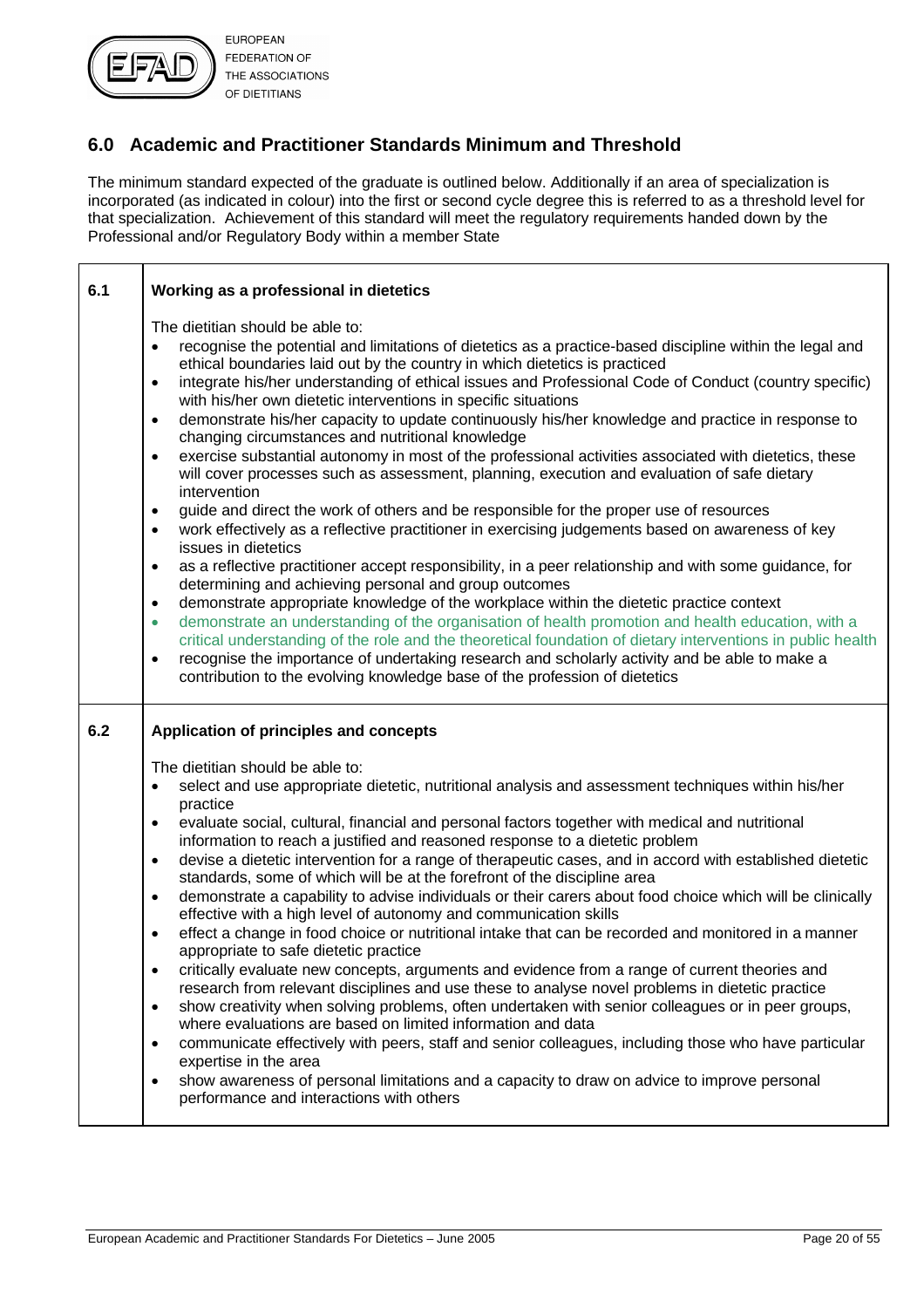

### **6.3 Subject knowledge and understanding** The dietitian should be able to: show systematic and integrated understanding of the key areas of study as specified in C draw evidence from a range of sources specified in C to solve problems and plan strategies for dietetic intervention draw on his/her knowledge of investigative methods, introduced in C, to critically evaluate published

- materials in nutrition and dietetics and related fields
- communicate information, ideas, problems and solutions on diet and health in a variety of formats appropriate to specialist and non-specialist groups and individuals
- exercise judgement based on awareness of key issues in dietetics and show responsibility for achieving personal and group outcomes
- show confidence in using technology to analyse nutrient content of diets, undertake investigative work and deliver nutrition and dietetic health education
- describe the limitations of nutritional assessment tools and recommended dietary allowances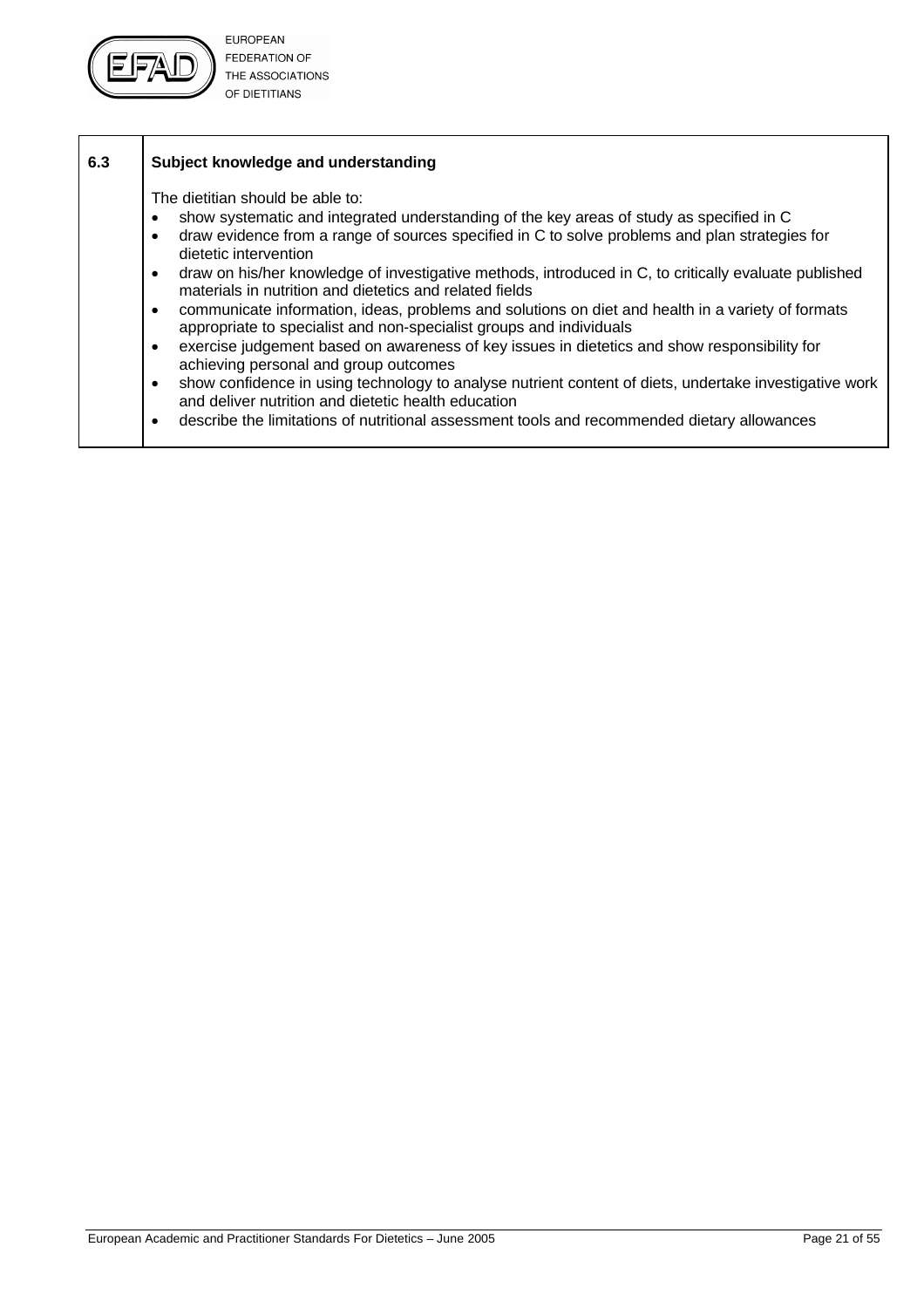

# References

Bologna Declaration explained; can be found at <http://europa.eu.int/comm/education/policies/educ/bologna/bologna.pdf>

European Credit Transfer System; ECTS Point system can be found at [http://europa.eu.int/comm/education/programmes/socrates/ects\\_en.html](http://europa.eu.int/comm/education/programmes/socrates/ects_en.html)

European Federation of the Associations of Dietitians; Articles; approved September 2003

European Federation of the Association of Dietitians; Education Programme and Work of Dietitians in the Member Countries of EFAD 2003

European Federation of the Associations of Dietitians; Education Programmes and Work of Dietitians in the Member States of EFAD 1999

European Federation of the Associations of Dietitians; the Work of Dietitians in Europe 1996

European Federation of the Associations of Dietitians; Training Programmes for Dietitians in the Member States of EFAD 1991

European Federation of the Associations of Dietitians; The Role and Training of Dietitians in Europe 1988

European Federation of the Associations of Dietitians; The Job Field of Dietitians, Now and in Future 1986

European Region of the World Confederation for Physical Therapy; European Physiotherapy Benchmark Statement 2003

Joint Quality Initiative; Shared 'Dublin' descriptors: October 2004 to be found at [http://www.jointquality.org/content/ierland/Complete\\_set\\_Dublin\\_Descriptors\\_2004\\_1.31.doc](http://www.jointquality.org/content/ierland/Complete_set_Dublin_Descriptors_2004_1.31.doc)

Towards the European Higher Education Area; European Ministers of Higher Education 1999

Tuning: Tuning Educational Structures in Europe (supported by the European Commission in the Framework of the Socrates Programme) papers can be found at www.relint.deusto.es/TuningProject/index.htm or www.let.rug.nl/TuningProject/index.htm

Quality Assurance Agency for Higher Education, UK; Benchmark Statements for Dietetics 2001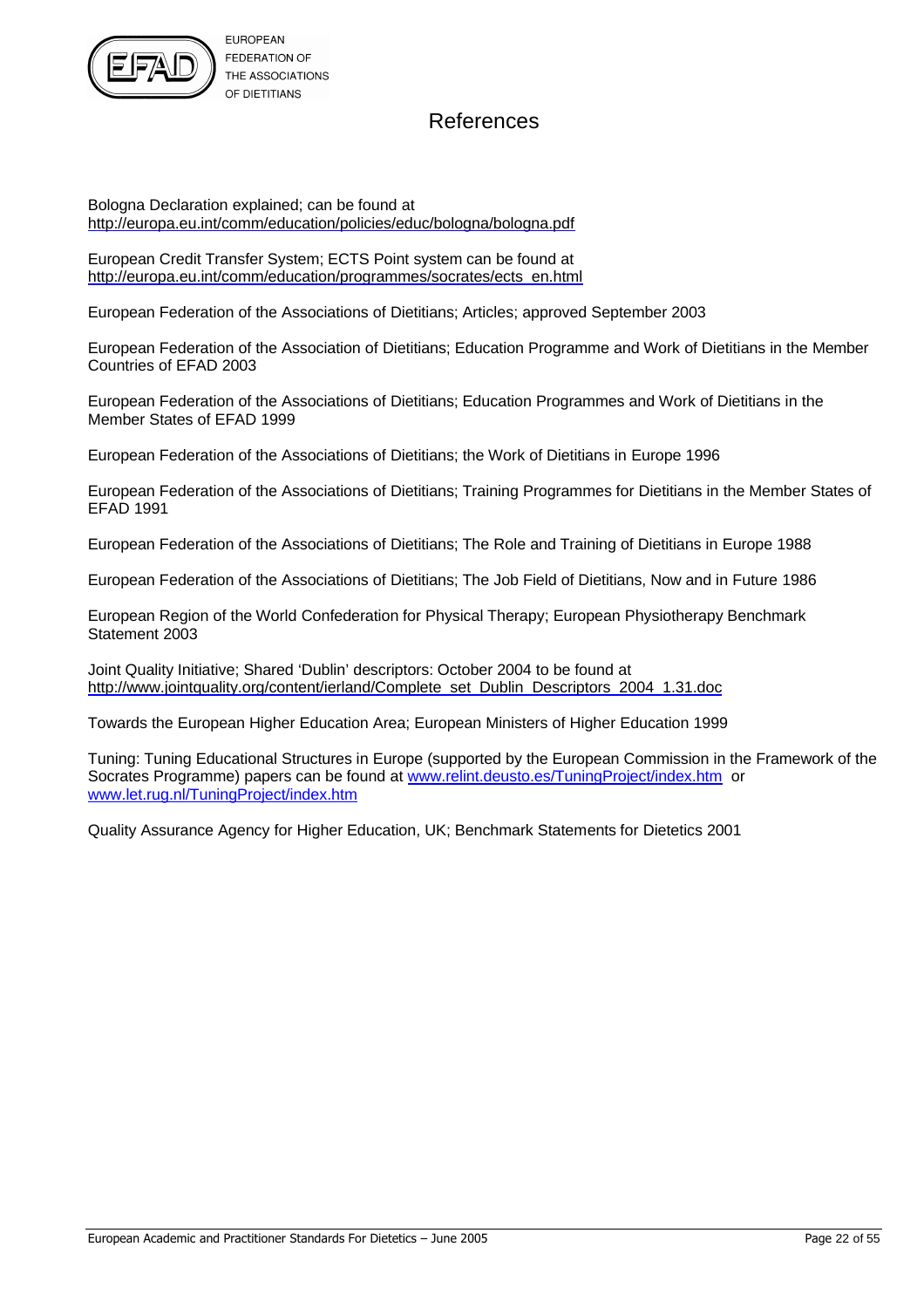

# Glossary of Terms

### **Assessment**

The collection of information relating to a patient's condition, taking account of the full range of relevant contextual factors, that is needed to make a clinical diagnosis and plan of management.

### **Benchmark statement**

An initiative undertaken under the aegis of the Quality Assurance Agency (QAA) to describe the nature and characteristics of higher education programmes in a specific subject, while representing general expectations about the standards for an award of qualifications at a particular level and articulating the attributes and capabilities that those possessing such qualifications should be able to demonstrate.

### **Campus based**

The academic component

### **Clinical reasoning**

The critical and analytical thinking associated with the process of making clinical decisions

### **Codes of practice**

These may be established by the dietetic profession or incorporated into national rules and laws. They include ethical rules and principles that form an obligatory part of professional practice.

### **Continuing Professional Development (CPD)**

The process by which professionals update, maintain and enhance their knowledge, skills and expertise in order to ensure their continuing competence to practise. The process is systematic and ongoing.

### **Critical reflection**

Involves exploring reasons and approaches and the underlying concepts/assumptions. The exploration is based upon an evaluation of the context and takes account of social, personal and historical influences upon the professional setting.

### **Dublin Descriptors**

These are reproduced in full at the end of the glossary

### **European Credit Transfer System (ECTS)**

ECTS is the European system for transferring credits in further and higher education. ECTS has been developed within the EU to improve academic recognition and to transfer credits from studies or parts of studies obtained in other countries. The system is also usable for transferring credits within a country. The ECTS point system can be used to estimate the workload measured in time.

### **Evaluation**

Review and assessment of the quality of care in order to identify areas for improvement.

#### **Evidence-based practice**

A commitment to using the best available evidence to inform decision-making that involves integrating practitioners' individual professional judgement with evidence gained through systematic research.

#### **Fitness to practise**

A level of practice which demonstrates an appropriate level of knowledge and understanding, skills and competency, attitude and adherence to a code of conduct for the role currently being undertaken and a commitment to maintain that level.

### **Higher Education Institute (HEI)**

An institution providing education at first cycle (bachelor) degree level.

#### **Independent practitioner**

A person acting in their own right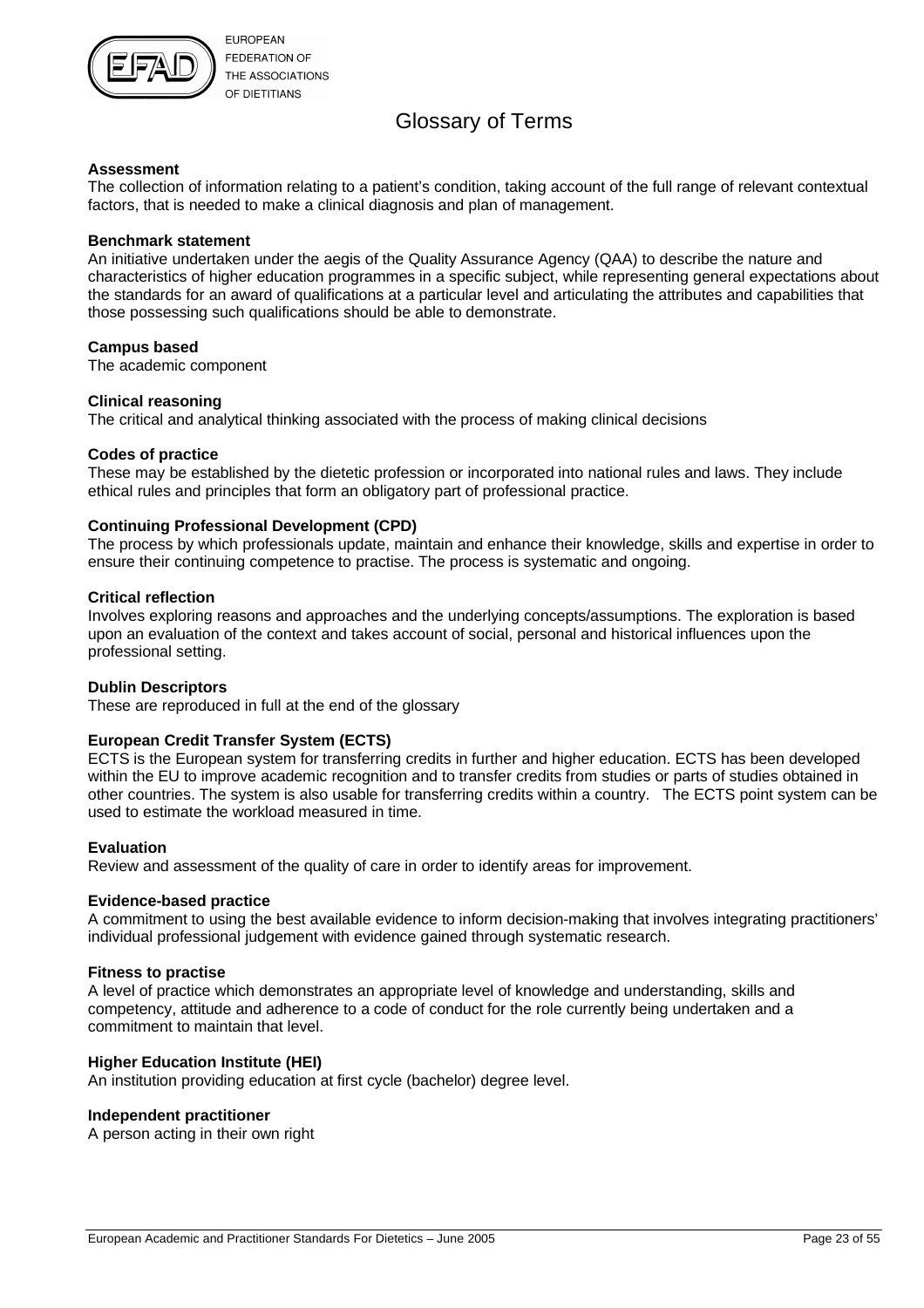

# Glossary of Terms

### **Inter-professional**

Two or more professionals from different disciplines working together in an integrated way resulting in new ways of working.

### **Learning theories**

Established ideas of how learning can be promoted.

### **Lifelong learning**

The process of constant learning and development incorporating continuous professional development in which all individuals need to engage in a time of rapid change.

### **Multidisciplinary**

One or more disciplines working collaboratively

### **Nutrigenomics**

The study of how different foods can interact with particular genes to increase the risk of disease.

### **Non-discriminatory practice**

Professional practice within which individuals, teams and organisations actively seek to ensure that no-one (including patients, carers, colleagues or students) is either directly or indirectly treated less favourably that others are , or would be, treated in the same or similar circumstances, on the grounds of age, colour, creed, criminal convictions, culture, disability, ethnic or national origin, gender, marital status, medical condition, mental health, nationality, physical appearance, political beliefs, race, religion, responsibility for dependants, sexual identity, sexual orientation or social class.

### **Practical placement /Clinical education placements**

A period of education carried out in the workplace, providing the opportunity to translate theory into practice.

### **Problem solving**

Exercises and processes that enable students to examine their existing knowledge and develop their learning to formulate a solution to a presented question or issue and that should deepen students' learning, as well as developing their conceptual and methodological skills, thereby enhancing their overall approach to professional practice.

### **Professional autonomy**

The power to make decisions regarding the management of the patient/client based on the professional's own professional knowledge and expertise.

### **Reflective practice / reflection on action**

Reflecting after the event. Often involves thinking through a situation and discussing it with a colleague. It involves being self-aware and should be action orientated and lead to change.

### **Reflection in action**

Being aware of what you are doing. Knowing and doing at the same time

### **Resource**

The potential or assets in a person or an organisation, eg time, money, equipment, staff, the specialist knowledge held by a person, which could be used to help or support others when needed.

### **Self-directed learning**

Independent learning that is initiated by the student

### **Tool**

The instrument or method

### **User**

Anyone receiving a dietetic service – patients, clients, the public, catering services, food industry, customers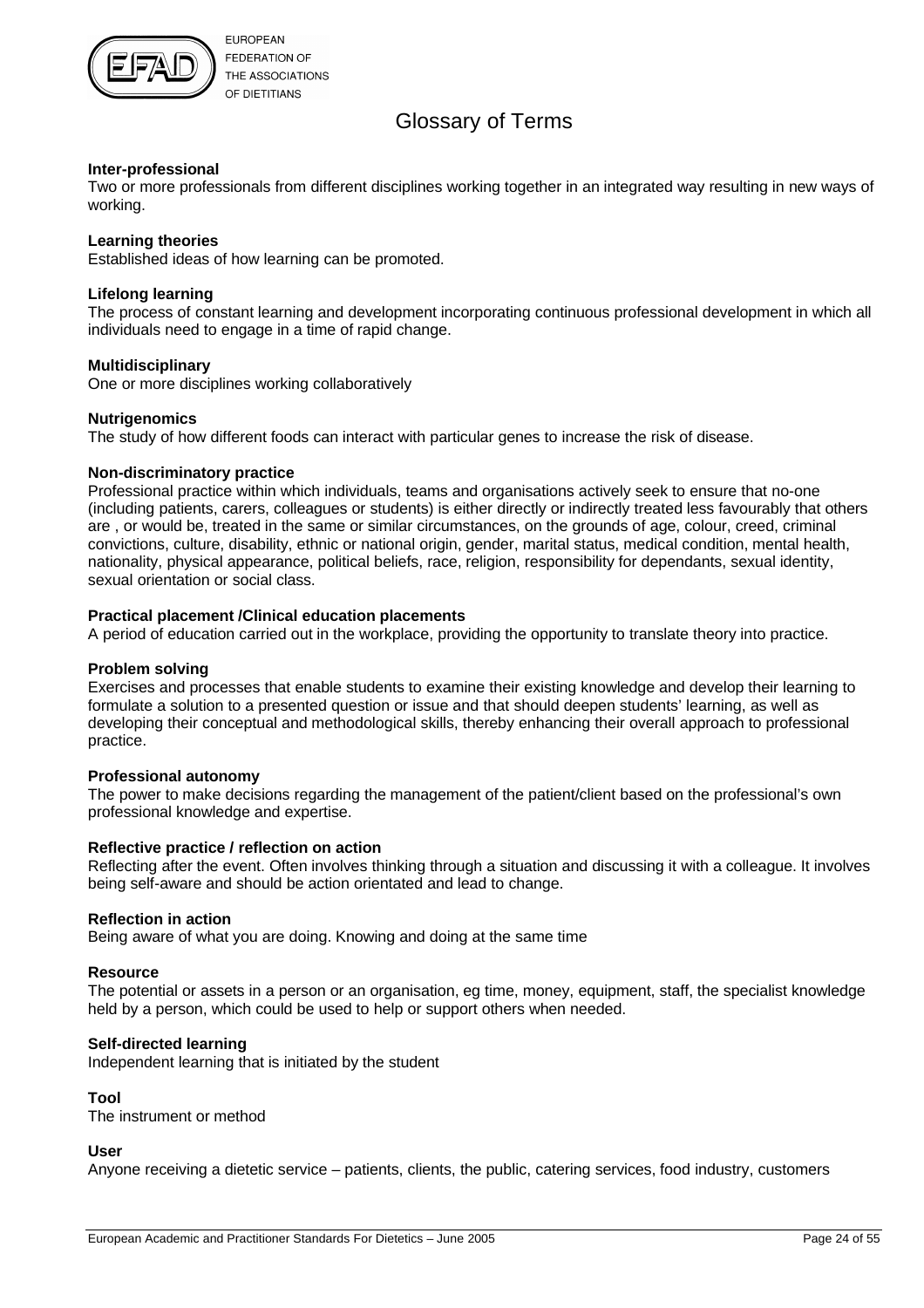

# Glossary of Terms

### **The 'Dublin' Descriptors (2004)**

### **Qualifications that signify completion of the first cycle are awarded to students who:**

- have demonstrated knowledge and understanding in a field of study that builds upon their general secondary education, and is typically at a level that, whilst supported by advanced textbooks, includes some aspects that will be informed by knowledge of the forefront of their field of study;
- can apply their knowledge and understanding in a manner that indicates a professional approach to their work or vocation, and have competences typically demonstrated through devising and sustaining arguments and solving problems within their field of study;
- have the ability to gather and interpret relevant data (usually within their field of study) to inform judgements that include reflection on relevant social, scientific or ethical issues;
- can communicate information, ideas, problems and solutions to both specialist and non-specialist audiences;
- have developed those learning skills that are necessary for them to continue to undertake further study with a high degree of autonomy.

### **Qualifications that signify completion of the second cycle are awarded to students who:**

- have demonstrated knowledge and understanding that is founded upon and extends and/or enhances that typically associated with Bachelor's level, and that provides a basis or opportunity for originality in developing and/or applying ideas, often within a research context;
- can apply their knowledge and understanding, and problem solving abilities in new or unfamiliar environments within broader (or multidisciplinary) contexts related to their field of study;
- have the ability to integrate knowledge and handle complexity, and formulate judgements with incomplete or limited information, but that include reflecting on social and ethical responsibilities linked to the application of their knowledge and judgements;
- can communicate their conclusions, and the knowledge and rationale underpinning these, to specialist and non-specialist audiences clearly and unambiguously;
- have the learning skills to allow them to continue to study in a manner that may be largely self-directed or autonomous.

### **Qualifications that signify completion of the third cycle are awarded to students who:**

- have demonstrated a systematic understanding of a field of study and mastery of the skills and methods of research associated with that field;
- have demonstrated the ability to conceive, design, implement and adapt a substantial process of research with scholarly integrity;
- have made a contribution through original research that extends the frontier of knowledge by developing a substantial body of work, some of which merits national or international refereed publication;
- are capable of critical analysis, evaluation and synthesis of new and complex ideas;
- can communicate with their peers, the larger scholarly community and with society in general about their areas of expertise;
- can be expected to be able to promote, within academic and professional contexts, technological, social or cultural advancement in a knowledge based society;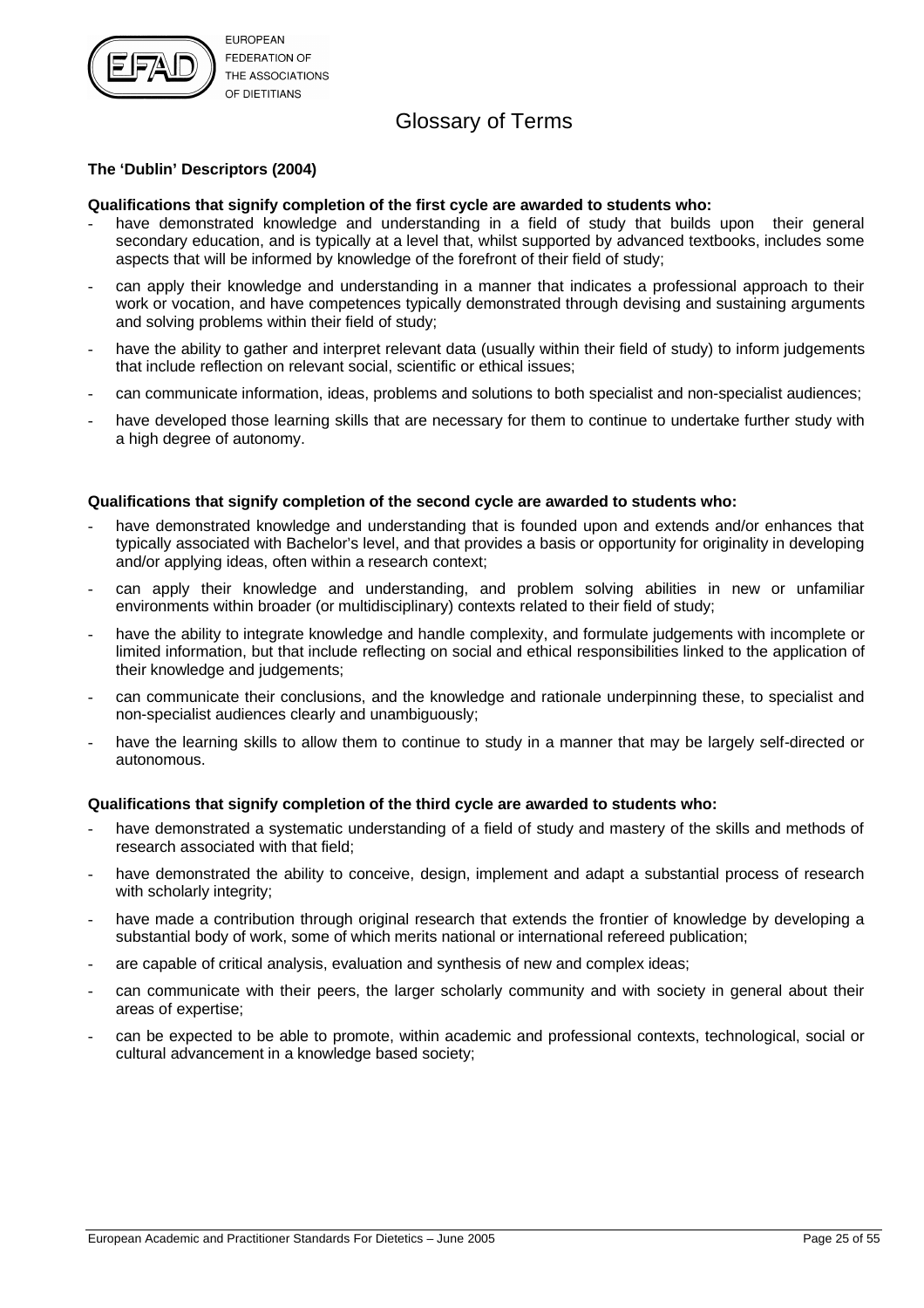

Articles of EFAD

# *ARTICLES*

## **I NAME**

A Federation is set up by the Associations of Dietitians, having as its title: The European Federation of the Associations of Dietitians (EFAD)

## **II AIMS**

The aims of EFAD are to:

- promote the development of the dietetic profession
- develop dietetics on a scientific and professional level in the common interest of the member associations
- facilitate communication between national dietetic associations and other organisations professional, educational, and governmental
- encourage a better nutrition situation for the population of the member countries of the Council of Europe.

These aims shall be pursued in co-operation within the member associations and with international organisations.

EFAD does not pursue any political, religious or financial ends

# **III REGISTERED OFFICE**

The registered office of EFAD is the appointed secretariat.

### **IV MEMBERSHIP**

Full membership of the Federation is open to National Associations of Dietitians from any country which is a member of the Council of Europe and who admit members meeting the EFAD definition of dietitian

Observer status is open to National Associations of Dietitians from any country having Observer Status in the Council of Europe and

who admit members meeting the EFAD definition of dietitian

Affiliated membership is open to all other relevant associations of dietitians and/or nutritionists.

Honorary members are persons who have distinguished themselves in the service of the Federation.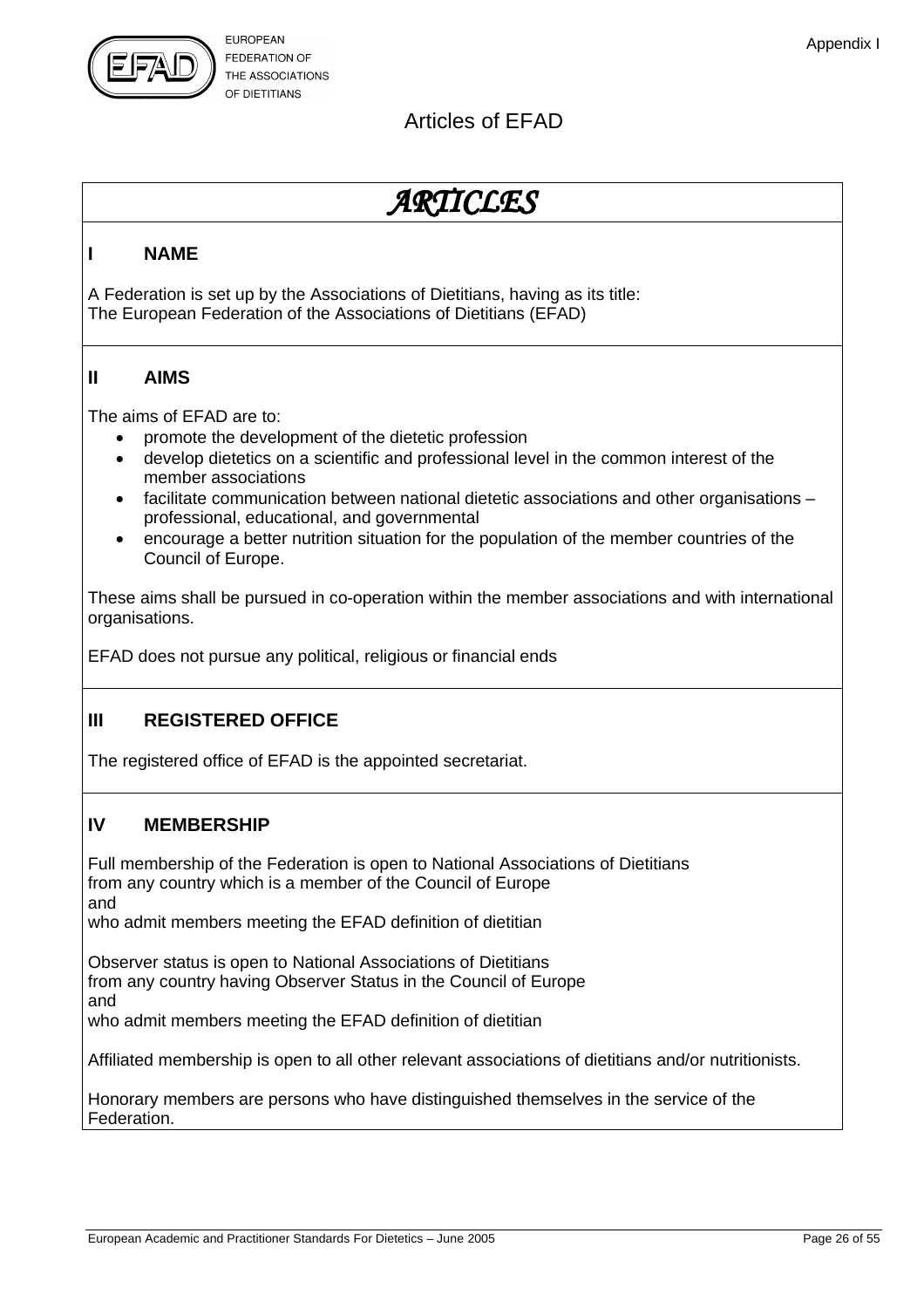

Articles of EFAD

# *ARTICLES - continued*

### **V ORDINARY GENERAL MEETING**

The Ordinary General Meeting is made up of representatives of each of the member associations. It is held at least every second year.

The invitation with a draft agenda is sent out by the Honorary Secretary at least six months before the General Meeting.

Each member Association has a right to only one vote. A member association is entitled to vote by proxy.

Decisions on alterations to the Articles will only be taken on a 2/3 majority of votes cast in favour.

Votes on all other matters will be by a simple majority of votes cast in favour. In the event of an equal number of votes cast, the Honorary President will have a casting vote.

# **VI EXTRAORDINARY GENERAL MEETING**

An Extraordinary General Meeting can be called by the Honorary President or on the written request of a quarter of the member associations of the EFAD.

The reason for calling the Extraordinary General Meeting must be submitted in writing to each member association at least two months before the date of the Extraordinary General Meeting.

Each member association has a right to one vote only.

A member association is entitled to vote by proxy.

Decisions on alterations to the Articles will only be taken on a 2/3 majority of votes cast in favour. Votes on all other matters will be by a simple majority of votes cast in favour.

In the event of an equal number of votes cast, the Honorary President will have a casting vote.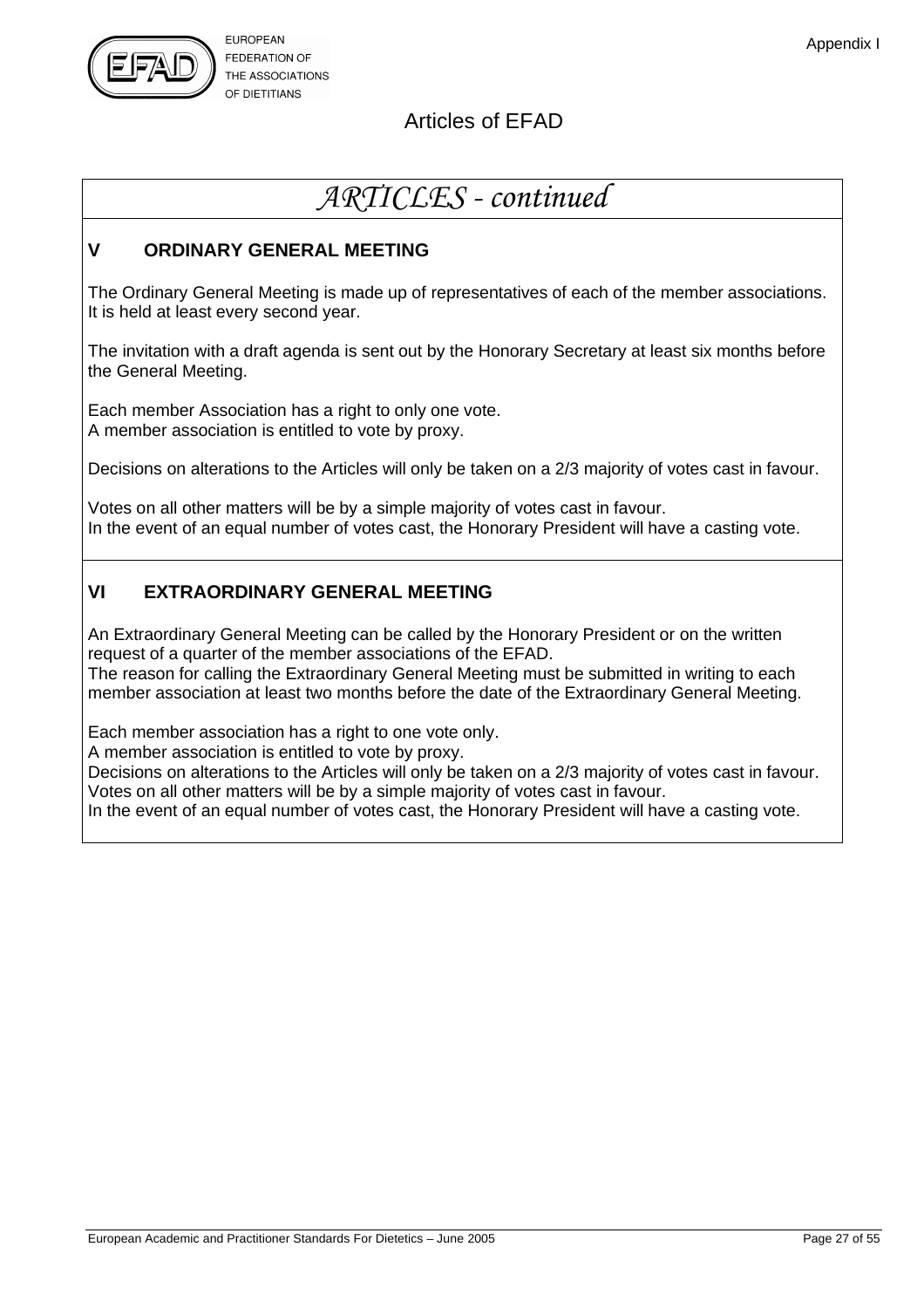

Appendix I

Articles of EFAD

# *ARTICLES - continued*

# **VII EXECUTIVE COMMITTEE**

EFAD is directed and represented by an Executive Committee made up of an Honorary President and four member associations, one of them acting as Honorary Secretary, and one as Honorary Treasurer.

A member association can only have one representative on the Executive Committee.

The member associations of the Executive Committee and the Honorary President are elected by the General Meeting for four years from among the full members of EFAD. All members of the Executive Committee are eligible for re-election.

The Executive Committee can suspend and dismiss a member association or the Honorary President at any time, with reasons given to the following General Meeting. Vacancies will be filled as soon as possible or by election at the following General Meeting.

The Executive Committee meets at least once a year.

Each member of the Executive Committee has a right to only one vote. Decisions are taken on a simple majority of votes cast in favour. In the event of an equal number of votes, the Honorary President will have a casting vote.

Besides the Executive Committee, two members of the Executive Committee acting together (one of whom should be the Honorary President) are authorised to represent EFAD.

Contrary to the above mentioned, the Honorary Treasurer is authorised to legally receive and pay in the name of the Federation but to a maximum amount, to be determined by the General Meeting for a maximum period of two years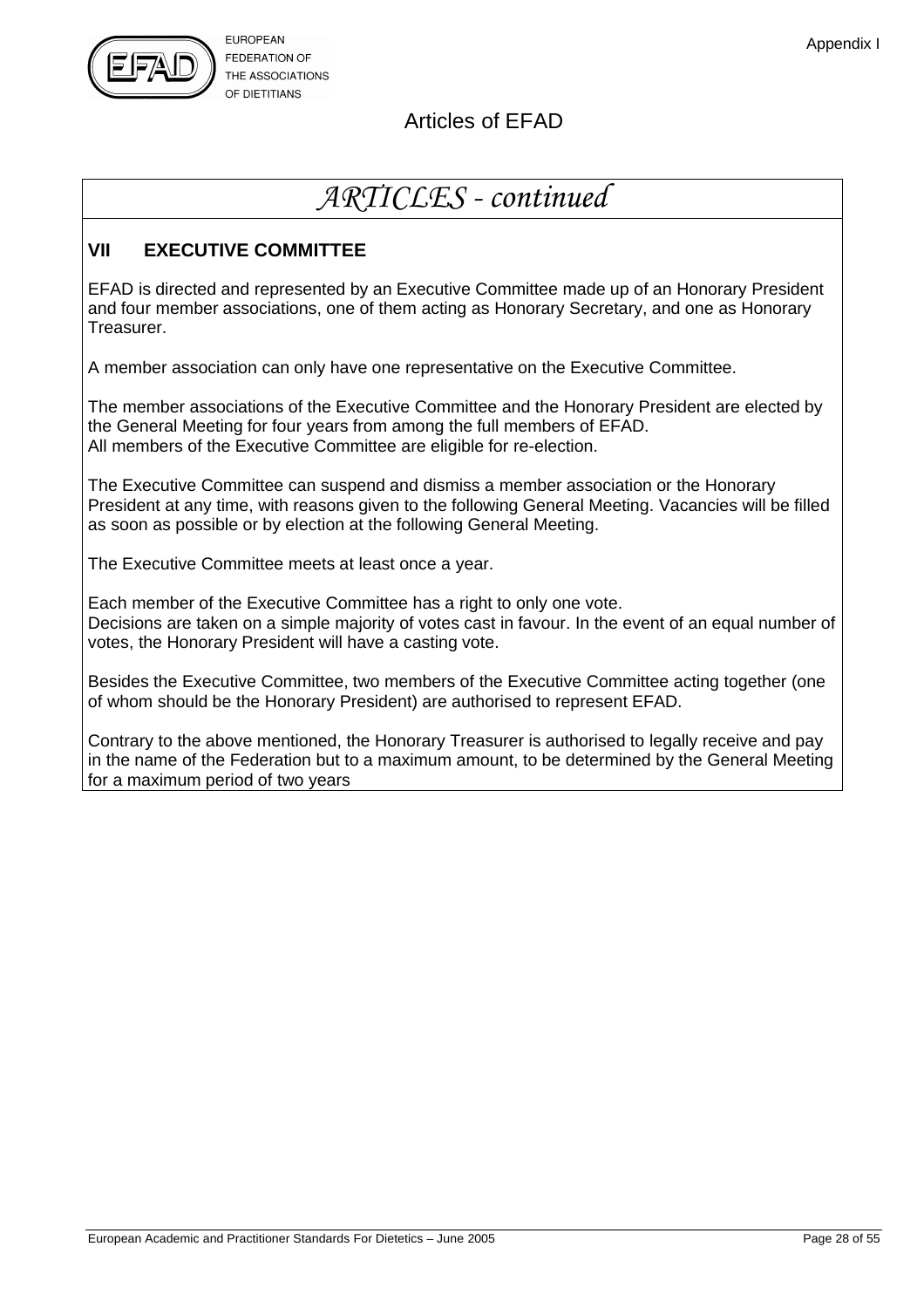

Articles of EFAD

# *ARTICLES - continued*

### **VIII RESOURCES**

The resources of EFAD consist of:

subscription of member Associations fixed by the Ordinary General Meeting on a proposal of the Executive Committee;

grants and other resources authorised by law.

## **IX DISSOLUTION OF EFAD**

Decisions on dissolution of EFAD can only be taken at an Extraordinary General Meeting.

Decisions on dissolution of EFAD will only be taken on a 2/3 majority of votes cast in favour.

In the event of dissolution of EFAD the Extraordinary General Meeting decides by simple majority upon the use of the residual funds.

# **X INTERIM REGULATIONS**

An interim regulation may be established by the Executive Committee, but this must be approved, amended or discontinued by the next general meeting. This Article is intended to allow for the continued administration of EFAD

# **XI LANGUAGE**

The official languages of EFAD are English and French with English being designated as the first language

These articles are approved by EFAD's General Meeting, Roskilde, Denmark, September 2003

Honorary President Honorary Treasurer

Irene C I Mackay Heidrun Blochwitz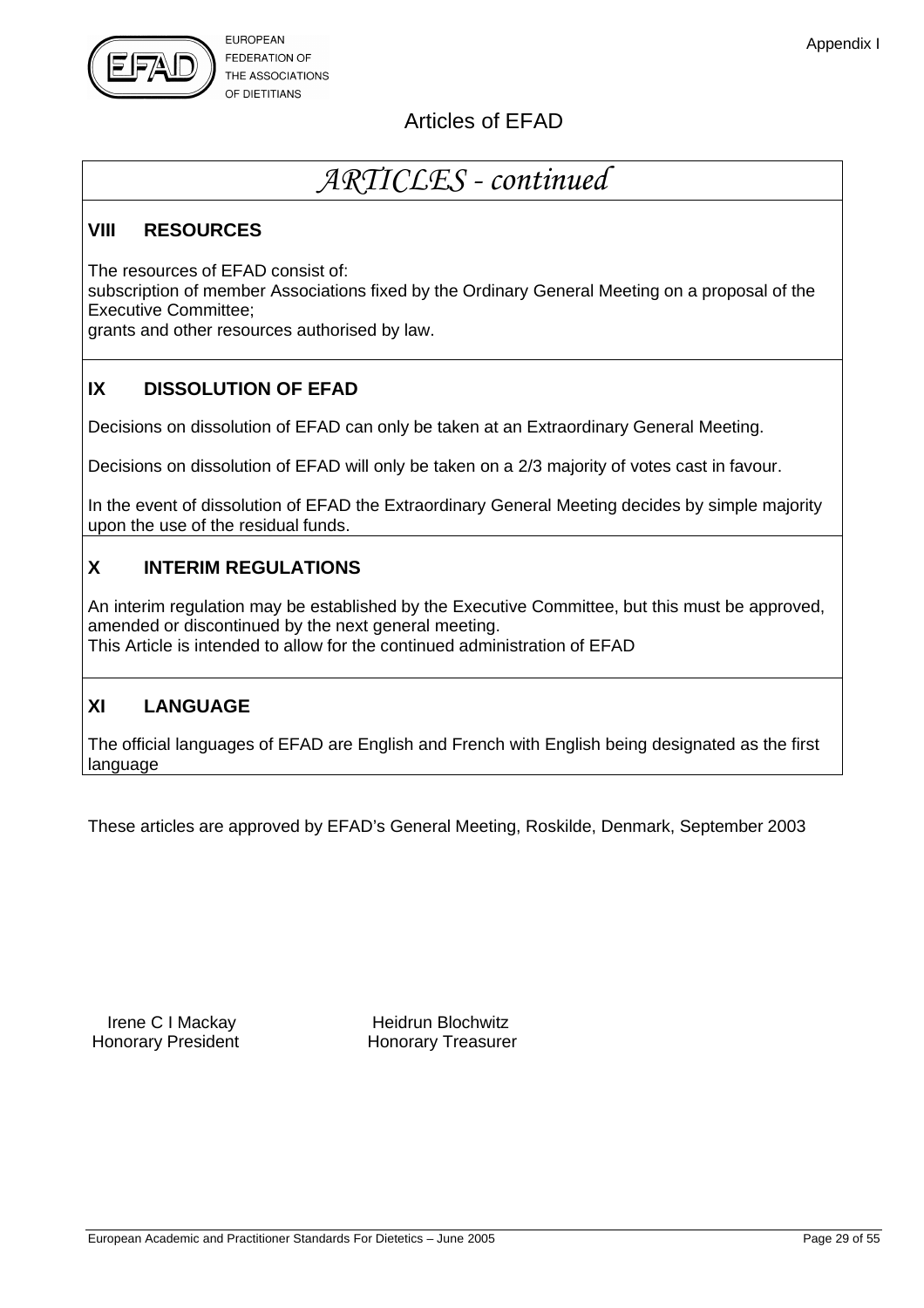

# Official Terms to Identify the Profession in each Member State

| <b>Country</b>        | Title in national language                                                                        |
|-----------------------|---------------------------------------------------------------------------------------------------|
| Austria               | Diplomierte(r) Diatassistentin und<br>Ernahrungsmedizinische Beraterin                            |
| <b>Belgium</b>        | Gegradueende in voedings-en Dietkunde;<br>Gradue en dietetique                                    |
| <b>Denmark</b>        | <b>Klinisk Diaetist</b>                                                                           |
| Finland               | Laillistettu Ravitsemusterapeutti                                                                 |
| France                | <b>Dieteticien</b>                                                                                |
| Germany               | staatlich. anerkannter Diätassistent                                                              |
| Greece                | <b>Dietitian Nutritionist</b>                                                                     |
| Hungary               | <b>Dietetikus</b>                                                                                 |
| Iceland               | Naeringarraogjafi                                                                                 |
| Ireland               | Nutritionist/Dietitian; Community Dietitian;<br><b>Community Nutritionist</b>                     |
| Italy                 | <b>Dietista</b>                                                                                   |
| Luxembourg            | <b>Dieteticien</b>                                                                                |
| <b>Netherlands</b>    | <b>Dietist</b>                                                                                    |
| Norway                | Klinisk Ernoeringsfysiolog (Clinical)<br>Kostokonom (Administrative)                              |
| Spain                 | Diplomado en Nutricion Humana y Dietetica (Clinical)<br>Tecnico superior en dietetica (Technical) |
| Sweden                | Dietist (Clinical)<br>Kostekonom (Administrative)                                                 |
| Switzerland           | Ernaehrungsberaterin                                                                              |
| <b>Turkey</b>         | Diyetisyen; Dietitian                                                                             |
| <b>United Kingdom</b> | <b>Registered Dietitian</b>                                                                       |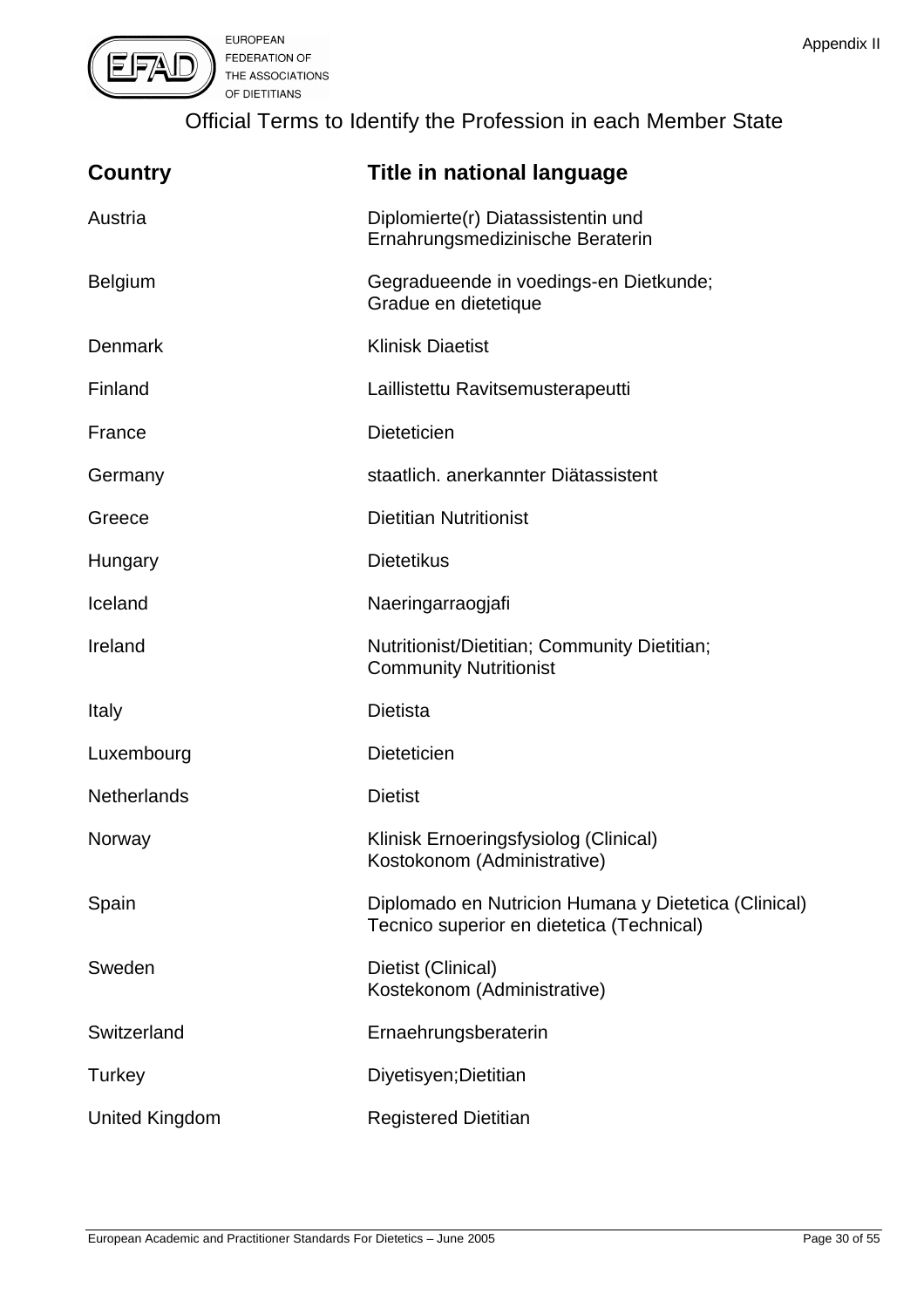

# Member Associations

### **The Austrian Association of Dietitians**

Verband der Diplom Diätassistentinnen und ernährungsmedizinischen Beraterinnen Österreiches Grüngasse 9 /Top 20 A-1050 Vienna Austria

Telephone: +43 1 602 7960 Fax: +43 1 600 3824 Email: dda[-verband@cheese.at](mailto:verband@cheese.at)<br>Internet: www.ernaehrung.or.at [www.ernaehrung.or.at](http://www.ernaehrung.or.at)

Number of members: 569

### **The Flamish Association of Nutritionists & Dietitians**

Vlaamse Vereniging van Voedingskundigen en Diëtisten v.z.w.

Vergote Square 43 B-1030 Brussel Belgium

Telephone: +32 478 48 20 48<br>Fax: 02/3808360 Fax: 02/3808360<br>Email: dietisten@s Email: [dietisten@skynet.be](mailto:dietisten@skynet.be)<br>Internet: www.yyyd.be [www.vvvd.be](http://www.vvvd.be)

Number of members: 600

### **The Cyprus Dietetic Association (CyDA)**

Σύνδεσμος Διαιτολόγων Κύπρου

P.O.Box: 28823 2083 Nicosia Cyprus

Telephone: +357 22673473 or +357 22669575<br>Fax: +357 22665762 +357 22665762 Email: aeleni@spidernet.com.cy Internet: [www.cydadiet.org](http://www.cydadiet.org)

Number of members: 111

### **The Danish Diet and Nutrition Associaton**  Økonomaforeningen

Nørre Voldgade 90 DK-1358 Copenhagen K Denmark

Telephone: +45 33 41 46 60 Fax: +45 33 41 46 70<br>Email: post@kost.dk Email: [post@kost.dk](mailto:post@kost.dk)<br>Internet: www.kost.dk [www.kost.dk](http://www.kost.dk)

Number of members: 1552

## **The Association of Danish Clinical Dietitians**

The Association of Danish Clinical Dietitians

Emdrupvej 28 A. DK-2100 København Ø **Denmark** 

Telephone: +45 3332 0039 Fax: +45 3321 2810 Email: [post@diaetist.dk](mailto:post@diaetist.dk)<br>Internet: www.diaetist.dk [www.diaetist.dk](http://www.diaetist.dk)

Number of members: 435

# **The Association of Clinical and Public Health Nutritionists in Finland**

Ravitsemusterterapeuttien Yhdistys ry

Pohjoinen Makasiinikatu 6 A 8 FIN-00130 Helsinki Finland

Telephone: +358 9 25 11 16 30 Fax: +358 9 65 71 68<br>Email: info@rty.fi Email: [info@rty.fi](mailto:info@rty.fi)<br>Internet: www.rtv.fi [www.rty.fi](http://www.rty.fi)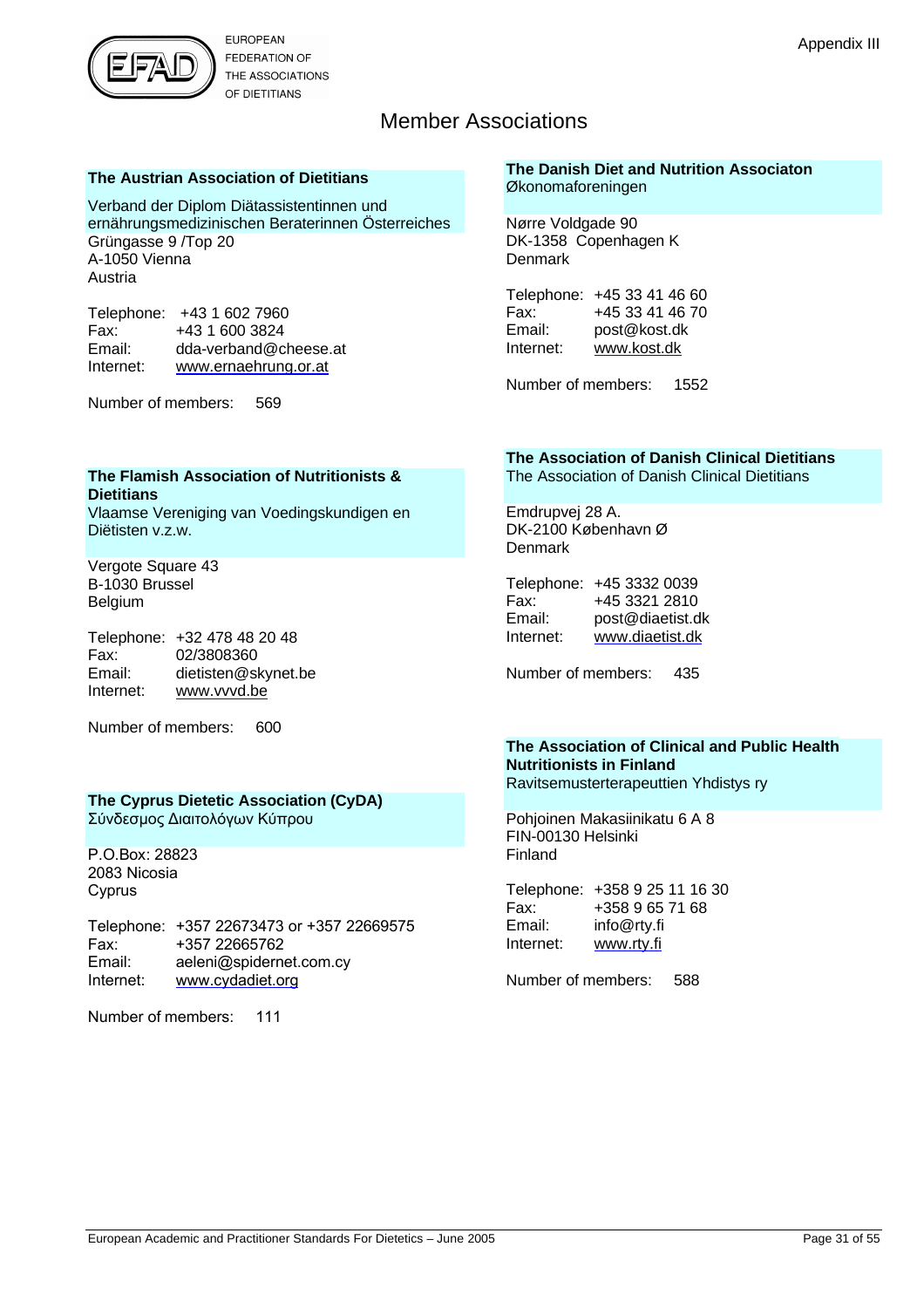

# Member Associations

### **Association of French Speaking Dietitians**

Association de Diététiciens de Laujue Francaise

35, Alee de Vivaldi F-75012 Paris France

Telephone: +33 1 40 02 03 40 Fax: +33 1 40 02 03 40 Email: [adlf@adlf.org](mailto:adlf@adlf.org)<br>Internet: www.adlf.org [www.adlf.org](http://www.adlf.org)

Number of members: 2238

### **The German Dietetic Association**

Verband der Diätassistenten – Deutscher Bundesverband e.V

P.O,Box 10 51 12 D-40042 Duesseldorf **Germany** 

Telephone: +49 211 162175 Fax: +49 211 357389<br>Email: vdd-duesseldorf Email: vdd-[duesseldorf@t-online.de](mailto:duesseldorf@t-online.de)<br>Internet: www.vdd.de [www.vdd.de](http://www.vdd.de)

Number of members: 3000

### **The Hellenic Dietetic Association**

The Hellenic Dietetic Association

Erythrou Stavrou 8-10 Gr-11526 Athens Greece

Telephone: +30 210 698 4400 Fax: +30 210 698 4400<br>Email: had@otenet.or Email: [had@otenet.gr](mailto:had@otenet.gr)<br>Internet: www.had.gr [www.had.gr](http://www.had.gr)

Number of members: 400

### **The National Association of Hungarian Dietitians** Magyar Dietetikusok Orságos Szövetsége

Arany Janos 31 H-1051 Budapest **Hungary** 

Telephone: 06 36 374 13 47 Fax: 06 36 374 13 47 Email: mdosz@mail.externet.hu<br>Internet: www.diet.hu [www.diet.hu](http://www.diet.hu)

Number of members: 1300

### **The Icelandic Dietetic Association** Næringarrádgjafafélag

Næringarrádgjafafélag National Hospital Reykjavik Næringastofa Landspitalinn IS-101 Reykjavik Iceland

Telephone: Fax: Email: Internet:

Number of members: 40

## **The Irish Nutrition & Dietetic Institute**

Irish Nutrition and Dietetic Institute

Ashgrove House Kill Avenue Dun Loaghaire Co. Dublin Ireland

Telephone: +35 32 80 48 39<br>Fax: +35 32 80 42 99 Fax: +35 32 80 42 99<br>Email: info@indi.ie  $info@indi.e$ Internet: [www.indi.ie](http://www.indi.ie)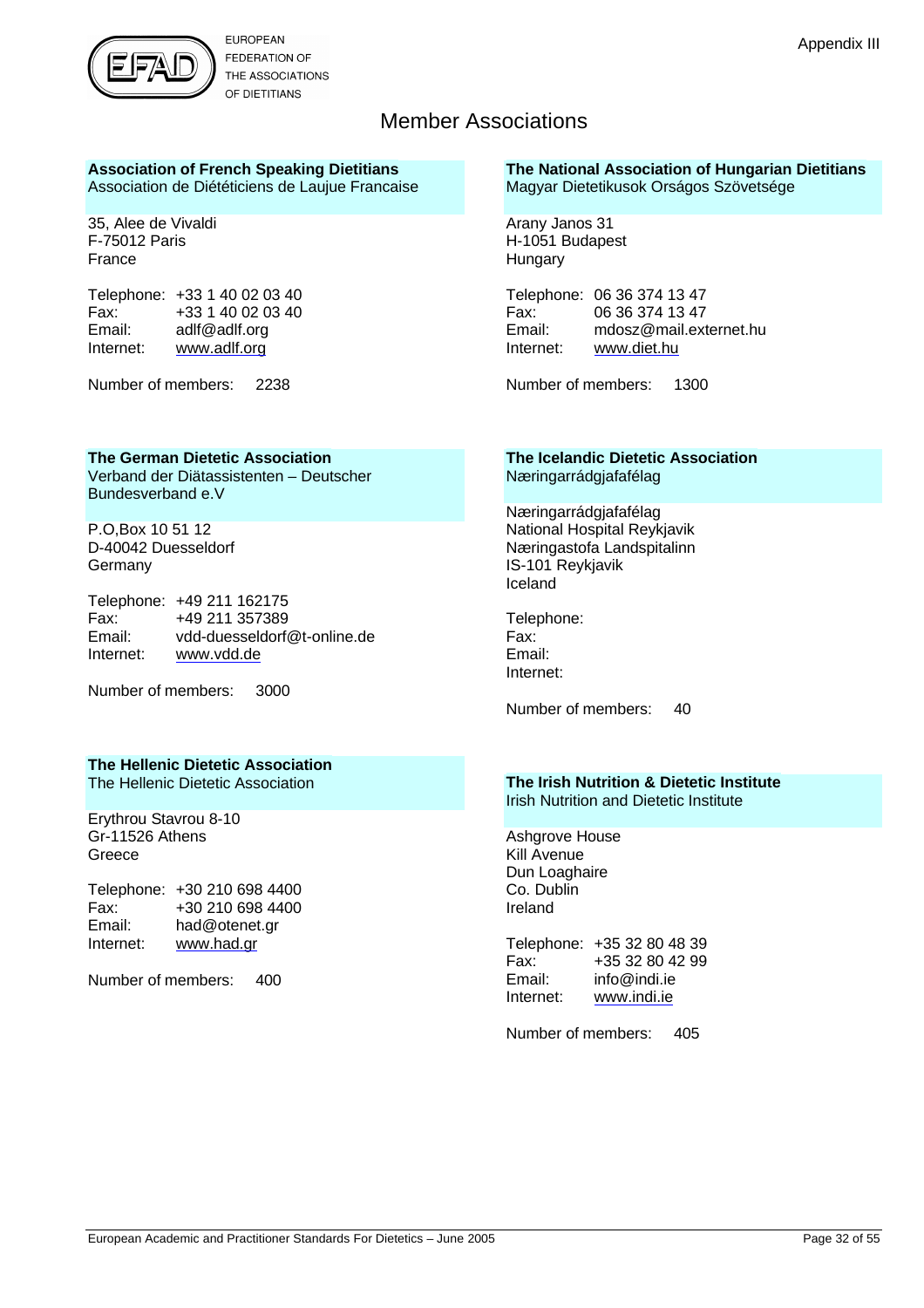

# Member Associations

#### **The Italian Association of Dietitians** Associazione Nazionale Dietisti

c/o Cogest M&C Vicolo S. Silvestro 6 I-37122 Verona Italy

Telephone: +39 045 800 8035 Fax: +39 045 800 8035<br>
Email: dietistiandid@virgil [dietistiandid@virgilio.it](mailto:dietistiandid@virgilio.it) Internet: [www.dietistiandid.it](http://www.dietistiandid.it)

Number of members: 700

**Luxembourg Dietetic Association** Association Nationale des Diététiciens du

Luxembourg

BP 62 L-7201 Walferdange Luxembourg

Telephone: +352 26 55 27 28 Fax: +352 26 55 27 28<br>Email: and @and J.lu Email: [andl@andl.lu](mailto:andl@andl.lu)<br>Internet: www.andl.lu [www.andl.lu](http://www.andl.lu)

Number of members: 53

### **The Dutch Association of Dietitians**

Nederlandse Vereniging van Diëtisten

Boterstraat 1a Postbus 341 NL-5340 AH Oss The Netherlands

Telephone: +31 412 624 543<br>Fax: +31 412 637 736 Fax: +31 412 637 736<br>Email: bureau@nvdietist Email: [bureau@nvdietist.nl](mailto:bureau@nvdietist.nl)<br>Internet: www.nvdietist.nl [www.nvdietist.nl](http://www.nvdietist.nl)

Number of members: 21812

#### **Norwegian Dietetic Association** Norsk Forening for Ernæring og Dietetikk

NFED PB 9202 Grønland N-0134 Oslo Norway

Telephone: +47 21 01 36 60 Fax: +47 21 01 36 60<br>Email: fied@kfo.no nfe[d@kfo.no](mailto:@kfo.no) Internet: [www.matomsorg.no](http://www.matomsorg.no)

Number of members: 454

**Polish Society of Dietetics** Polskie Towarzystwo Dietetyki

c/o A. Rudnicka ul. Komorowskiege 8/5 PL 30-106 Kraków Poland

Telephone: +48 0 1033 12 42 12 419<br>Fax: +48 0 1033 12 64 49 997 Fax: +48 0 1033 12 64 49 997<br>Email: btd@vp.pl Email: [ptd@vp.pl](mailto:ptd@vp.pl)<br>Internet: www.ptd.re [www.ptd.republika.pl](http://www.ptd.republika.pl)

Number of members: 617

### **Nutritionists & Dietitians Association of Slovenia**

Zbornica Nutricionistov - Dietetikov Slovenije

Zaloska 2 P.O.Box 2061 Si-1001 Ljubljana Slovenia

Telephone: +386 1 589 22 12<br>Fax: +386 1 589 22 33 Fax: +386 1 589 22 33<br>
Email: Stoian.kostanieve [Stojan.kostanjevec@guest.arnes.si](http://Stojan.kostanjevec@guest.arnes.si) Internet: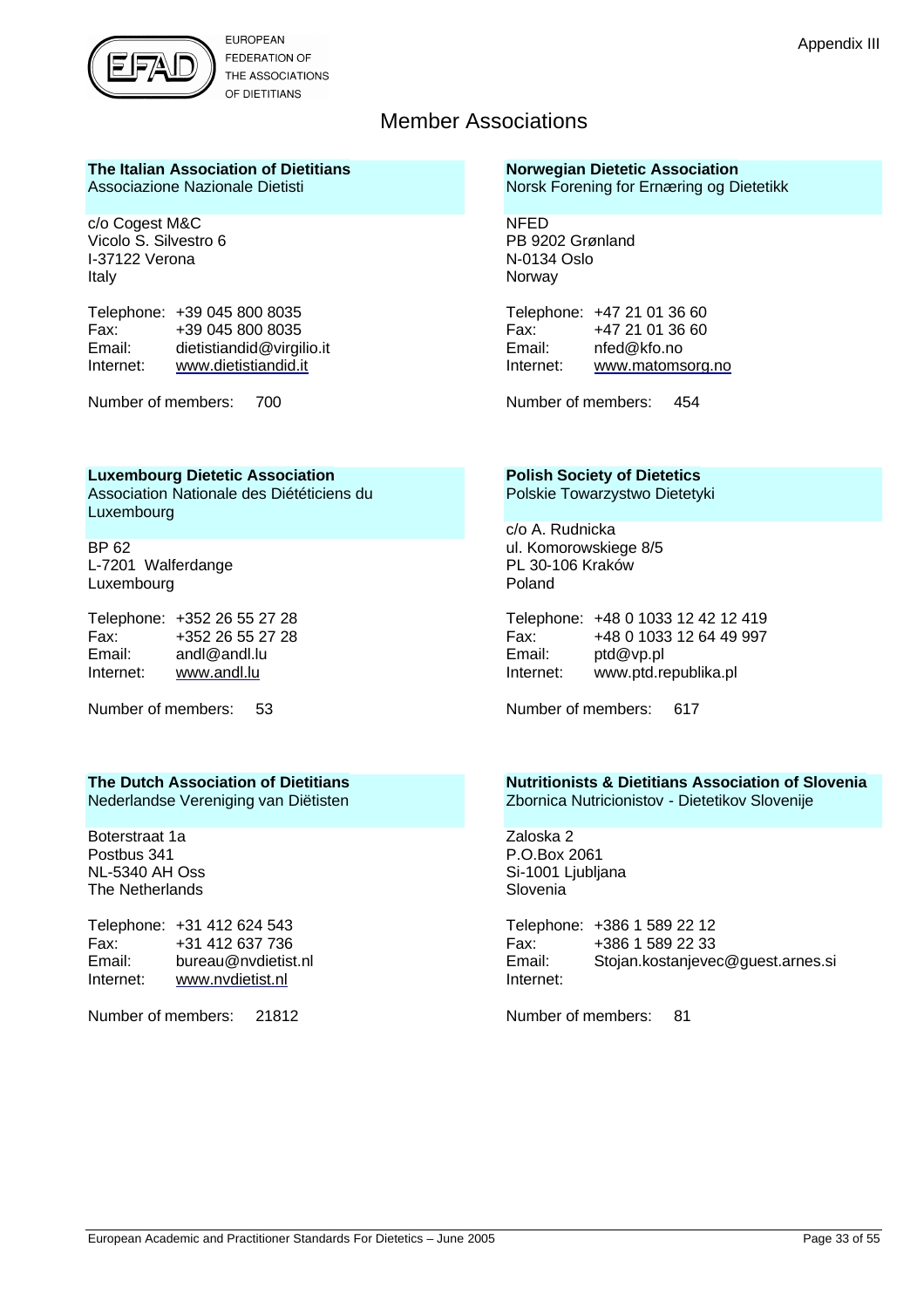

### **The Spanish Dietetic Association**

Associacion Espanola de Dietistas/Nutricion

Consell de Cent 314, ppi B E-08007 Barcelona Spain

Telephone: +34 93 487 00 80 Fax: +34 93 487 53 12 Email: aedn.es@retemail.es<br>Internet: www.aedn.es [www.aedn.es](http://www.aedn.es)

Number of members: 553

### **The Swedish Association of Dietitians** Svensk Dietistförening

SDF Box 12069 S-102 22 Stockholm Sweden

Telephone: +46 8 598 99 024 Fax: +46 8 598 99 055<br>Email: info@kostochnarii Email: [info@kostochnaring.se](mailto:info@kostochnaring.se)<br>Internet: www.kostochnaring.se [www.kostochnaring.se](http://www.kostochnaring.se)

Number of members: 1112

#### **The Swedish Association of Clinical Dietitians** Dietisternas Riksförbund

Elisabet Rothenberg Agrifack Lilla Nygatan 14 Box 2062 S-10312 Stockholm Sweden

Telephone: +46 7 06 41 45 81 Fax:<br>Fmail: anna.ottosson@drf.nu Internet: [www.drf.nu](http://www.drf.nu)

Number of members: 777

### **The Swiss Dietetic Association**

Schweizerischer Verband diplomierter ErnährungsberaterInnen SVDE

Geschäftsstelle SVDE **Stadthof** Bahnhofstrasse 7b CH-6210 Sursee **Switzerland** 

Telephone: +41 41 926 07 97 Fax: +41 41 926 07 99 Email: service@svde.asdd.ch<br>Internet: www.svde.ch [www.svde.ch](http://www.svde.ch)

Number of members: 733

### **Turkish Dietetic Association**

Türkiye Diyetisyenler Dernegi

Talatpasa Bulvari Gevher Nesibe Ishani 113/44 Hamamonu Ankara **Turkey** 

Telephone: +90 (312) 311 96 49<br>Fax: +90 (312) 309 13 10 Fax: +90 (312) 309 13 10<br>Email: eakal@hacettepe.ed Email: eakal@hacettepe.edu.tr<br>Internet: www.tdd.org.tr [www.tdd.org.tr](http://www.tdd.org.tr)

Number of members: 900

### **The British Dietetic Association**

The British Dietetic Association

5th Floor, Charles House 148/9 Great Charles St Queensway. Birmingham B3 3HT United Kingdom

Telephone: +49 121 200 8080 Fax: +49 121 200 8081 Email: info@bda.uk.com Internet: [www.bda.uk.com](http://www.bda.uk.com)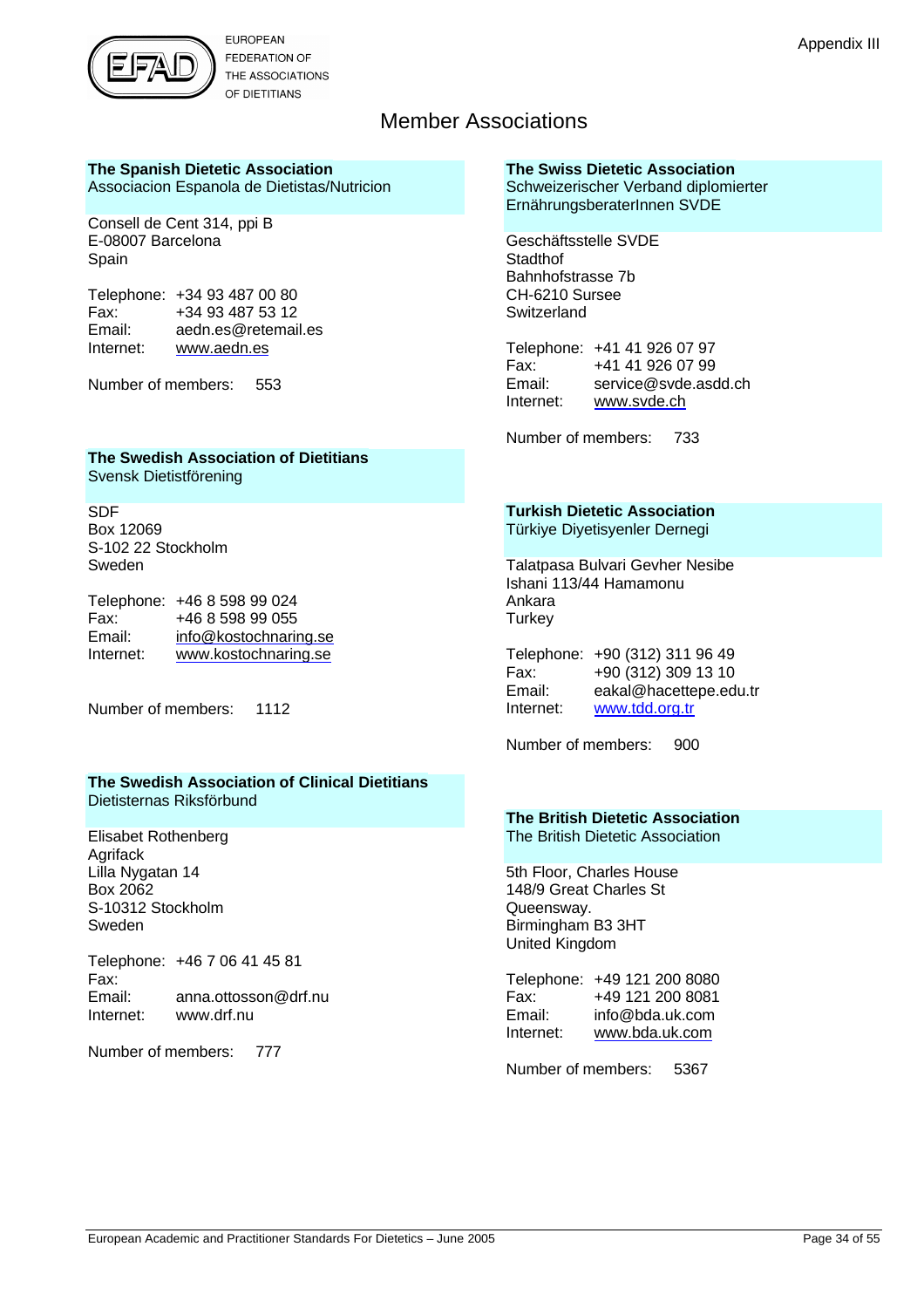



EFAD Education Report



**FUROPFAN** FEDERATION OF THE ASSOCIATIONS OF DIETITIANS

# **EDUCATION PROGRAMMES AND WORK OF DIETITIANS IN THE MEMBER COUNTRIES OF EFAD**

Commissioned by EFAD 2001 Data collected 2002

Report prepared by Carole Middelton and Margaret Lawson, the British Dietetic Association, Mary-Ann Soerensen, the Danish Dietetic Association, and Karin Hadell, the Swedish Dietetic Association, 2003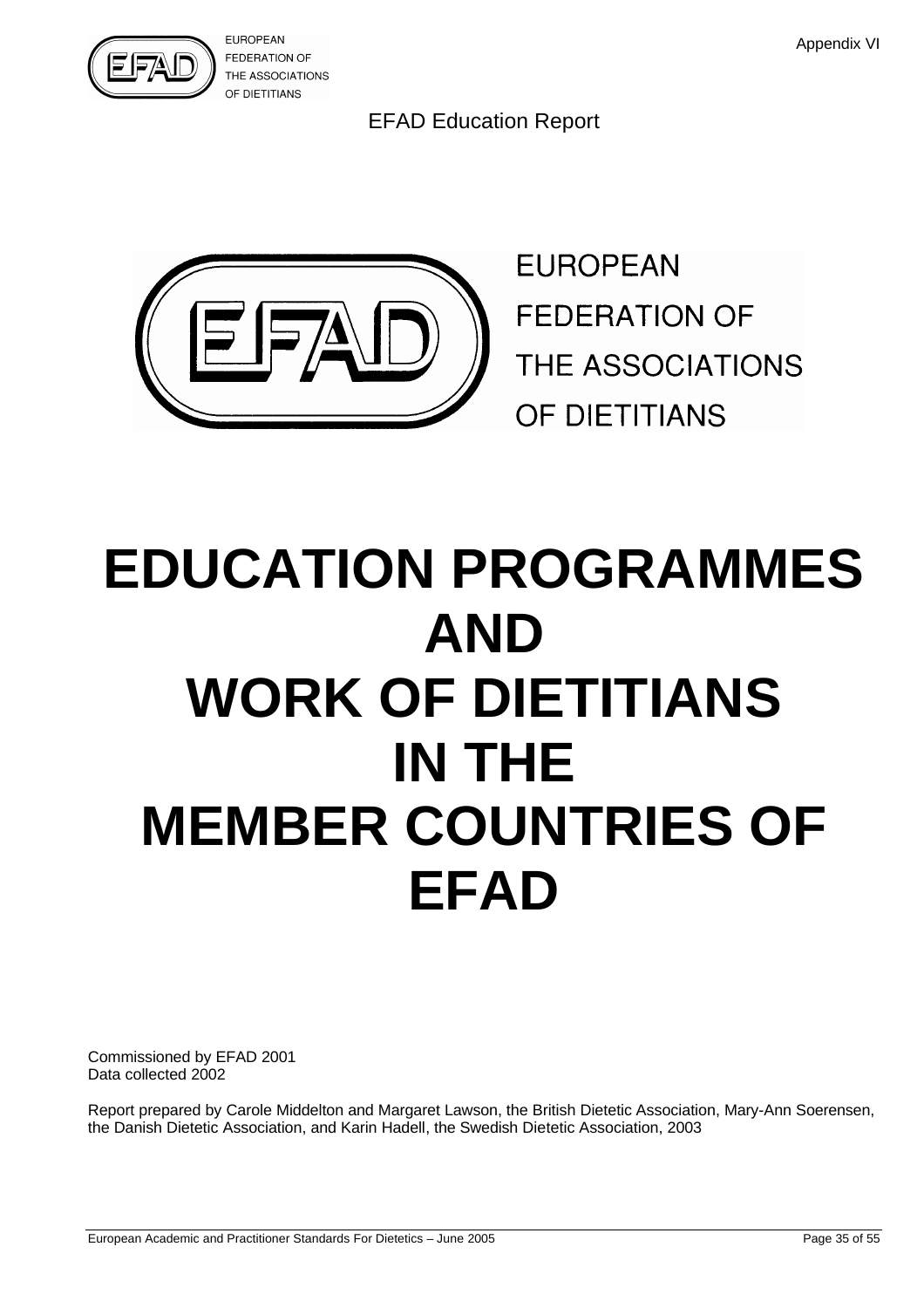

# EFAD Education Report

# **EDUCATION AND WORK OF DIETITIANS**

**Background**: At the General Meeting of EFAD in 2001 in Assisi it was decided that the reports from 1999 on education programmes for dietitians and on the work of dietitians in the members states of EFAD should be updated. The British, Danish and Swedish Associations of Dietitians offered to prepare the report in co-operation. The EFAD definition of dietitian is the basis for this report.

"A dietitian is a person with a legally recognised qualification (in nutrition and dietetics) who applies the science of nutrition to the feeding and education of groups of people and individuals in health and disease."

**Aims**: The aim of the report was to gather facts on education programmes and working fields of dietitians in the members states of EFAD to make it possible to compare the situation in different countries. A second aim was to see if there was any correlation between the level and length of the education programme and the type of work and the level of responsibility and independence at work.

**Method**: A questionnaire with 13 questions on basic education programmes, five questions on further education programmes and 19 questions on the working environment was sent out to the 21 EFAD member associations in 2002. Since the 1999 report Lithuania is no longer a member of EFAD. The member countries covered by this report are:

*Austria, Belgium, Denmark, Finland, France, Germany, Greece, Hungary, Iceland, Ireland, Italy, Luxembourg, the Netherlands, Norway, Poland, Slovenia, Spain, Sweden, Switzerland, Turkey* and *the United Kingdom.*

**Results**: 19 National Dietetic Association returned a completed questionnaire. Questionnaires were not received from *Poland* or *Slovenia*. As *Iceland* and *Luxembourg* have no national education programmes for dietitians they do not feature in the section on education.

# **EDUCATION PROGRAMMES FOR DIETITIANS – BASIC EDUCATION**

The responses have been divided into two groups: members states with education programmes leading to a BSc or equivalent and those members states with other types of education programmes.

| Table 1                          |                       |                               |  |  |
|----------------------------------|-----------------------|-------------------------------|--|--|
| <b>Programmes leading to BSc</b> |                       | Programmes not leading to BSc |  |  |
| Austria                          | Belgium               | France                        |  |  |
| Denmark                          | Finland               | Germany                       |  |  |
| Greece                           | Hungary               | Norway                        |  |  |
| Ireland Italy                    | Italy                 | Spain                         |  |  |
| <b>Netherlands</b>               | Norway                | Switzerland                   |  |  |
| Spain                            | Sweden                |                               |  |  |
| Turkey                           | <b>United Kingdom</b> |                               |  |  |

*Norway* and *Spain* have education programmes at two different levels, non BSc and BSc. Since the 1999 report there has been a change from a non BSc to a BSc programme in *Denmark*.

The education programmes give qualifications as administrative, clinical or general dietitian (definitions see below) in the following countries:

| Table 2                                                                           |         |         |  |  |
|-----------------------------------------------------------------------------------|---------|---------|--|--|
| <b>BSc</b>                                                                        |         |         |  |  |
| Administrative dietitian<br><b>Clinical dietitian</b><br><b>General dietitian</b> |         |         |  |  |
| Denmark                                                                           | Denmark | Austria |  |  |
| Hungary                                                                           | Finland | Belgium |  |  |
| Sweden                                                                            | Greece  | Greece  |  |  |
|                                                                                   | Hungary | Hungary |  |  |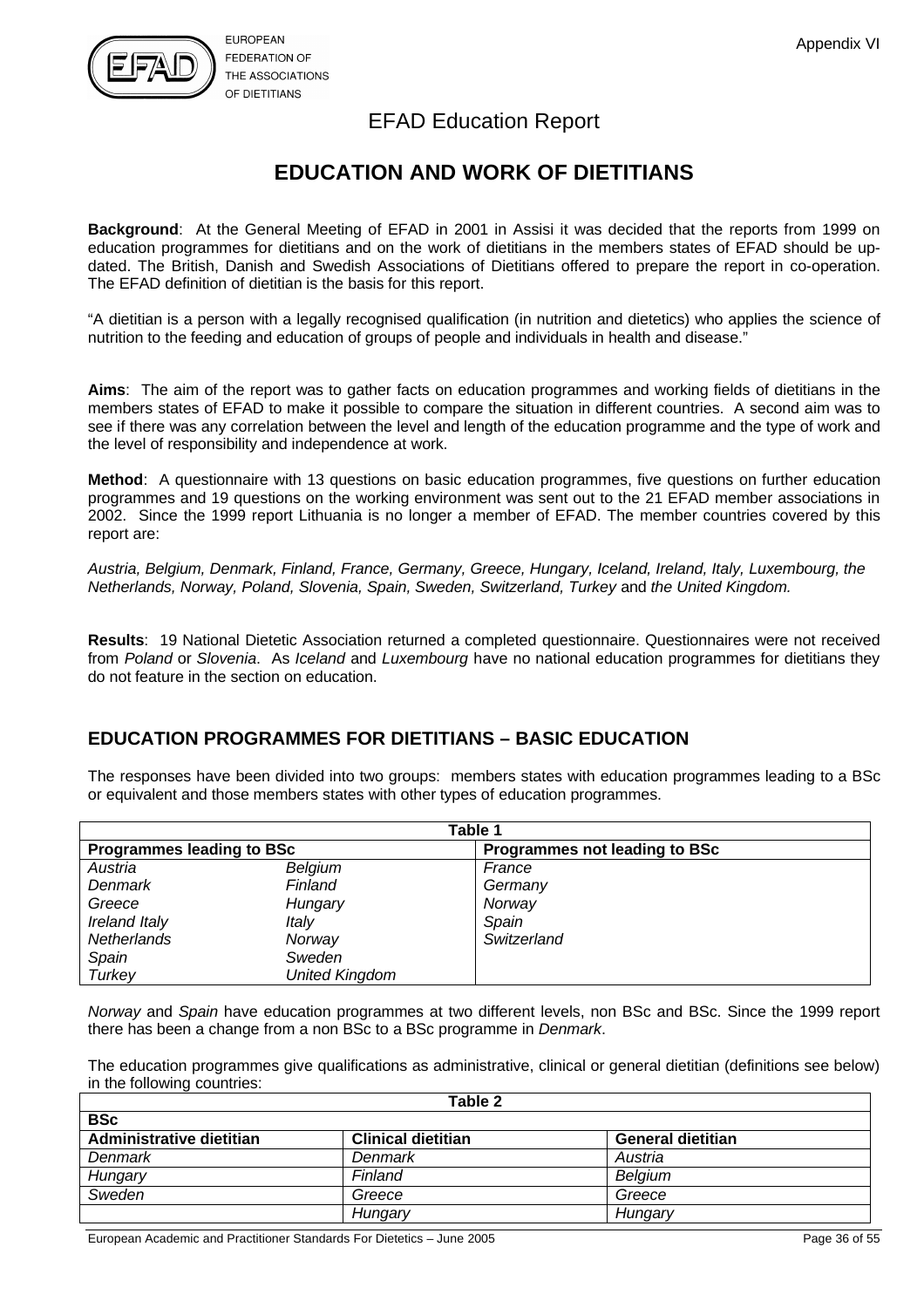

# EFAD Education Report

|         | Ireland               | Italy       |
|---------|-----------------------|-------------|
|         | Norway                | Netherlands |
|         | Sweden                | Spain       |
|         | <b>United Kingdom</b> | Turkey      |
| Non-BSc |                       |             |
| Norway  | Switzerland           | Germany     |
|         |                       | France      |
|         |                       | Spain       |

*Administrative Dietitian***:** An Administrative Dietitian is a dietitian with an education focused on food service management with responsibility for feeding of groups of people in health and disease in an institution or a community.

*Clinical Dietitian***:** A Clinical Dietitian is a dietitian with an education focused on clinical nutrition and dietetics with responsibility for dietary prevention and treatment of individuals in an institution or a community.

*General Dietitian***:** A General Dietitian is a dietitian with an education in clinical nutrition and dietetics and food service management with overall responsibilities for both aspects in an institution or a community.

In *Denmark* and *Sweden* the education programmes are divided in two different branches, administrative and clinical.

In *Norway* there are two different education programmes, a 2 year non BSc programme for administrative dietitians and a five year university programme for clinical dietitians.

In *Greece* both clinical and general dietitians are educated. There is no information whether the programme is the same for both or if it is divided in two branches.

### **National requirements**

*.*

The following member countries have national requirements for their education programmes for dietitians:

**Table 3 BSc**: *Austria, Belgium, Denmark, Finland, Greece, Hungary, Italy, Netherlands, Norway, Spain, Sweden and United Kingdom..*

**Non-BSc**: *France, Germany and Switzerland*

The following members states do not have national requirements for their education programmes for dietitians:

| ™able 4                        |
|--------------------------------|
| <b>BSc:</b> Ireland and Turkey |
| Non-BSc: Norway                |

Responsible for the national requirements are:

| Table 5                                                                                                                         |                                                                                                                                                                          |  |  |
|---------------------------------------------------------------------------------------------------------------------------------|--------------------------------------------------------------------------------------------------------------------------------------------------------------------------|--|--|
| Education:                                                                                                                      | A legal authority e.g. Ministry of Health or BSc: Austria, Belgium, Denmark, Finland, Greece,<br>Hungary, Italy, Netherlands, Spain, Sweden and<br><b>United Kingdom</b> |  |  |
|                                                                                                                                 | Non-BSc: France, Germany, Spain and Switzerland                                                                                                                          |  |  |
| <b>BSc: Belgium, Norway and Turkey</b><br>association or<br>type of<br>national<br>other<br>The<br>organisation or institution: |                                                                                                                                                                          |  |  |

The national dietetic associations have influence on the national requirements in

**BSc**: *Austria, Belgium, Denmark, Greece, Italy, Netherlands, Norway and UK.* **Non-BSc**: *Germany*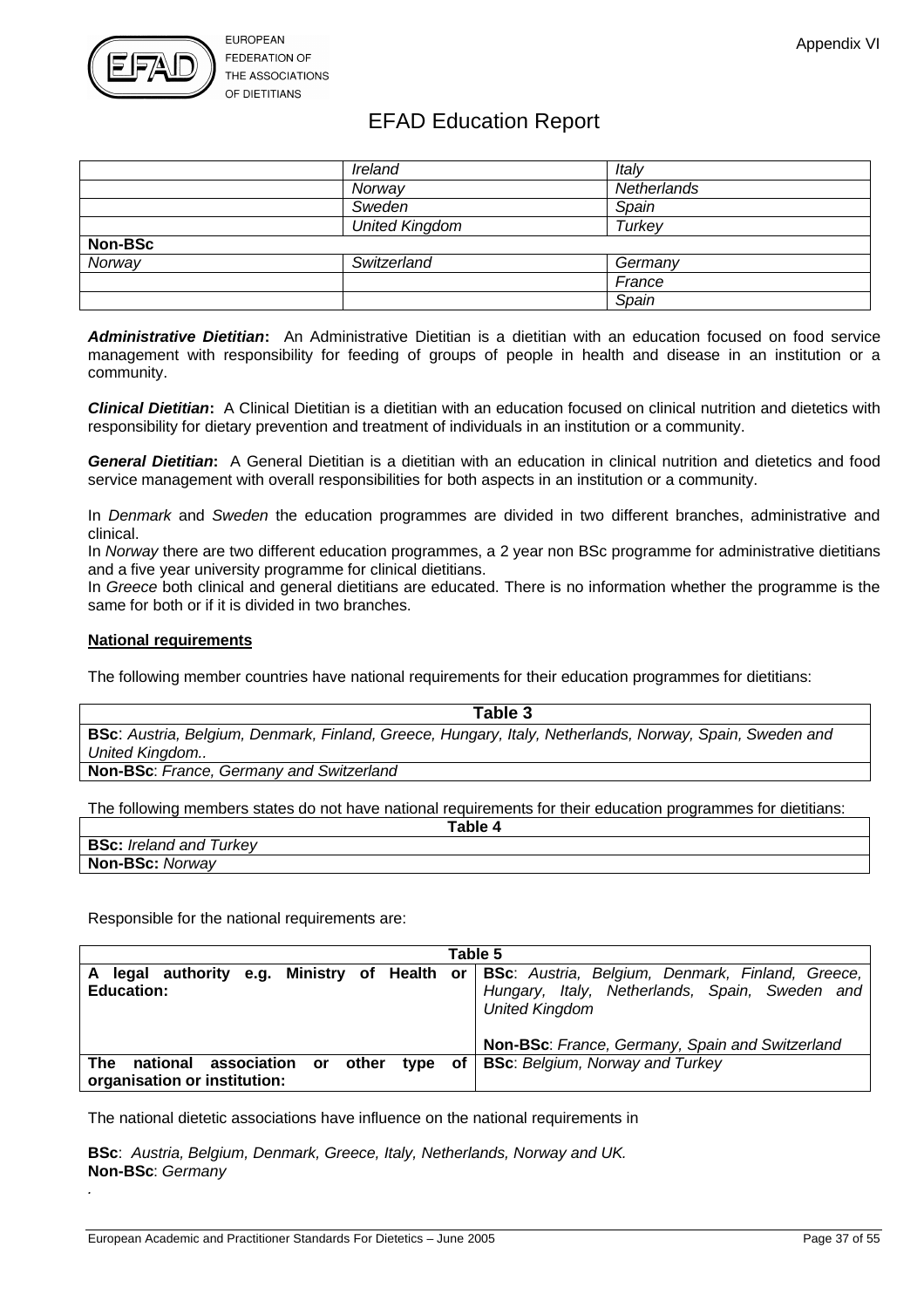

# EFAD Education Report

The national dietetic associations have no influence on the national requirements in: **BSc:** *Finland, Hungary, Ireland, Spain and Sweden* **Non-BSc:** France*, Spain and Switzerland* 

Compared to 1999 fewer associations seem to have an influence on the national requirements.

### **Length of education**

Total length of education from primary school to qualifying as a dietitian varies between the countries from 13 years to 18 years which is an increase compared to 1999 range 11-17.5

| Table 6  |                                   |                                    |  |
|----------|-----------------------------------|------------------------------------|--|
|          | <b>BSc</b>                        | Non-BSc                            |  |
| 13 years |                                   | Germany                            |  |
| 14 years |                                   | France                             |  |
| 15 years | Austria, Belgium, Denmark (15.5), | Norway, Spain, Switzerland (15-16) |  |
|          | Sweden (15-16), Turkey            |                                    |  |
| 16 years | Greece, Hungary, Italy, Spain     |                                    |  |
| 17 years | Finland, Ireland (17.5), United   |                                    |  |
|          | Kingdom                           |                                    |  |
| 18 years | Netherlands, Norway               |                                    |  |

### **Total length of the dietetic course**

The total length of the dietetic course varies between three and five years for the BSc programmes and between two and three years for the non-BSc programmes. Some countries have a minimum length to qualify but also an option for one more year (*Sweden* and *Switzerland*).

When the weeks or hours are calculated, a three year course in some countries can consist of as many weeks or hours as a four year course in other countries.

The students are expected to study (including lectures, seminars, practicals and private studies) between 20-50 hours a week (average 40h).

| Table 7               |                             |                             |                             |
|-----------------------|-----------------------------|-----------------------------|-----------------------------|
| <b>Country</b>        | <b>Total length - years</b> | <b>Total length - weeks</b> | <b>Total length - hours</b> |
| <b>BSc</b>            |                             |                             |                             |
| Austria               | 3                           | 132                         | >6500                       |
| Belgium               | 3                           | 83                          | 4500-5500                   |
| <b>Denmark</b>        | 3.5                         | 140                         | 5500-6500                   |
| Finland               | 5                           | 184                         | >6500                       |
| Greece                | 4                           | 146                         | $<$ 3500                    |
| Hungary               | 4                           | 130                         | 3500-4500                   |
| Ireland               | 4.5                         | 154                         | 5500-6500                   |
| Italy                 | 3                           | 125                         | No answer                   |
| Netherlands           | $\overline{\mathbf{4}}$     | 160                         | 5500-6500                   |
| Norway                | 5                           | 200                         | 5500-6500                   |
| Spain                 | 3                           | 90                          | 3500-4500                   |
| Sweden                | $3 - 4$                     | 120-160                     | 5500-6500                   |
| Turkey                | 4                           | 118                         | $<$ 3500                    |
| <b>United Kingdom</b> | 4                           | 172                         | >6500                       |
| <b>Non-BSc</b>        |                             |                             |                             |
| France                | $\boldsymbol{2}$            | 70                          | 3500-4500                   |
| Germany               | 3                           | 146                         | 5500-6500                   |
| Norway                | 2                           | 80                          | $<$ 3500                    |
| Spain                 | 2                           | 70                          | $<$ 3500                    |
| Switzerland           | 3                           | 138                         | 5500-6500                   |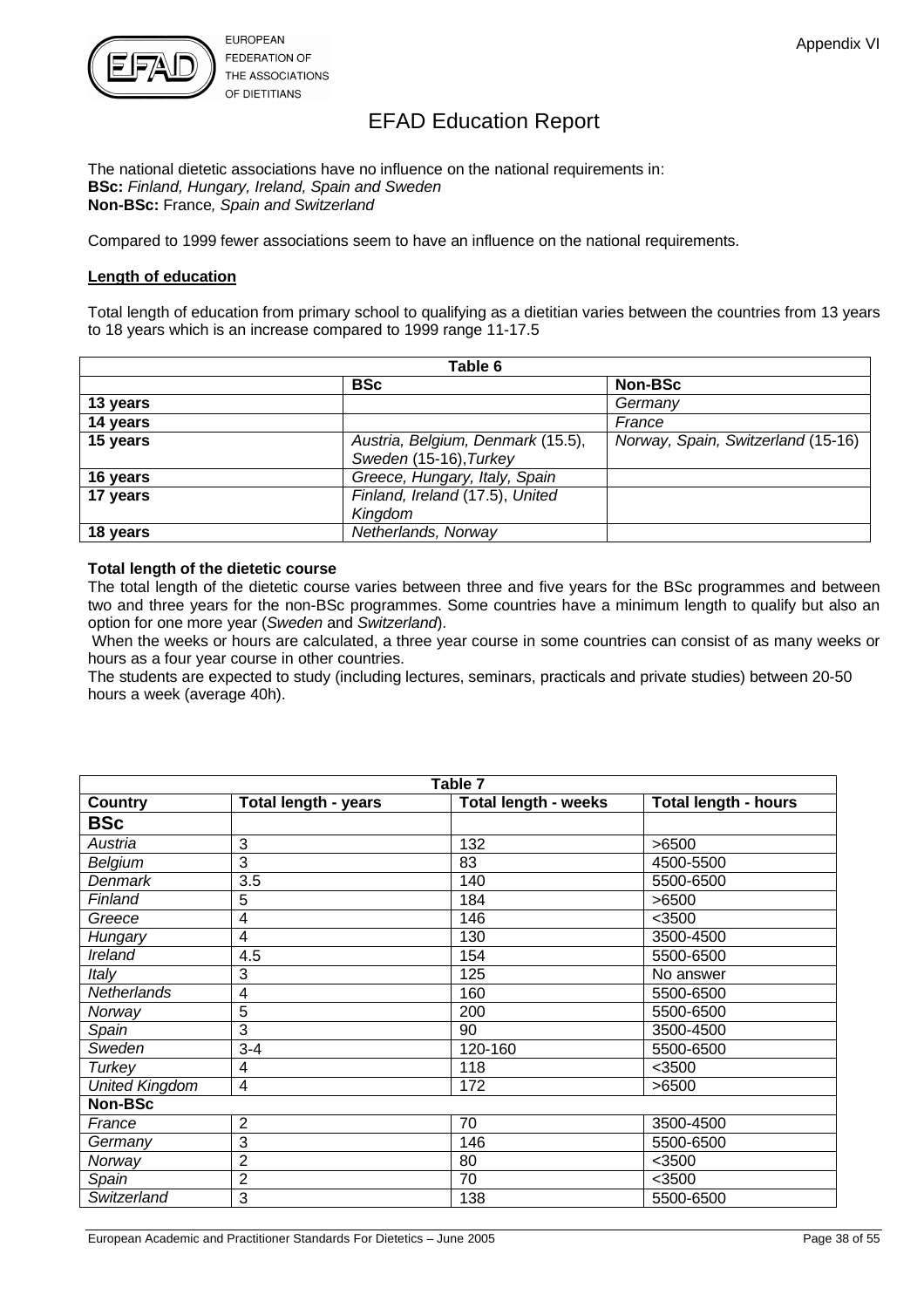

# EFAD Education Report

### **Requirements for admission to training**

All countries except *Belgium* and *Italy* have special requirements for admission to training. The level of the subjects required is not described.

| Table 8                     |                                             |                                            |
|-----------------------------|---------------------------------------------|--------------------------------------------|
|                             | <b>BSc</b>                                  | Non-BSc                                    |
| <b>Natural sciences:</b>    | Finland,<br>Greece,<br>Denmark,<br>Austria, | Spain,<br>Norway,<br>France, Germany,      |
|                             | Hungary, Ireland, Norway, Spain, Sweden,    | Switzerland                                |
|                             | Turkey, United Kingdom                      |                                            |
| <b>Mathematics</b>          | Greece.<br>Ireland,<br>Austria.<br>Denmark. | France,<br>Germany,<br>Norway,             |
|                             | Norway, Spain, Sweden, Turkey, United       | Switzerland                                |
|                             | Kingdom                                     |                                            |
| <b>National language</b>    | Austria.<br>Hungary,<br>Denmark.<br>Greece. | Germany, Norway, Spain, Switzerland        |
|                             | Ireland,<br>Netherlands, Norway,<br>Spain,  |                                            |
|                             | Sweden, Turkey, United Kingdom              |                                            |
| English language:           | Austria.<br>Denmark, Hungary,<br>Norway,    | Germany, Norway                            |
|                             | Sweden                                      |                                            |
|                             |                                             |                                            |
| <b>Practical experience</b> | There are no requirements for practical     | Norway (Trade certificate in cookery       |
|                             | experience in any of the countries with BSc | practical experience in a<br>including     |
|                             | programmes                                  | kitchen or other institutional<br>hospital |
|                             |                                             | kitchen)                                   |
|                             |                                             | Switzerland (6 months work in a diet       |
|                             |                                             | kitchen and hospital ward)                 |

### **Theoretical programme**

The theoretical programme is divided into five groups:

| Table 9                             |                                                                                     |
|-------------------------------------|-------------------------------------------------------------------------------------|
| <b>Basic Sciences:</b>              | physics, chemistry, biochemistry and genetics, biology, physiology and histology,   |
|                                     | anatomy, mathematics, statistics, research methods, computer skills                 |
| <b>Food and Nutrition Sciences:</b> | nutrition, dietetics, medicine, food science, technology and analysis microbiology, |
|                                     | techniques of food preparation, sensory evaluation, nutritional assessment, food    |
|                                     | safety and food hygiene                                                             |
| <b>Food Service Administration:</b> | management, health care organisation, food planning and production, legislation,    |
|                                     | economics, equipment, purchasing, marketing                                         |
|                                     |                                                                                     |
| <b>Nutrition Education and</b>      | health promotion, philosophy and ethics, sociology, psychology,<br>teaching         |
| <b>Community Nutrition:</b>         | methods, communication, food culture, epidemiology, community services.             |
| Miscellaneous:                      |                                                                                     |

The answers should be given in percentage of the total study time however some countries have not included the practical part of the education programme in their calculations while other countries have. In some countries the programme differs between universities. In the Netherlands 40% of the theoretical programme is designed as problem based learning where all the five groups are integrated.

There is also some uncertainty in definitions seen in what is described as "other".

### **BSc and non-BSc**

The most important subject in all countries seems to be food and nutrition science except in *Belgium* where basic sciences are most important and *Norway* and *Sweden* (administrative branch) with food service administration as number one.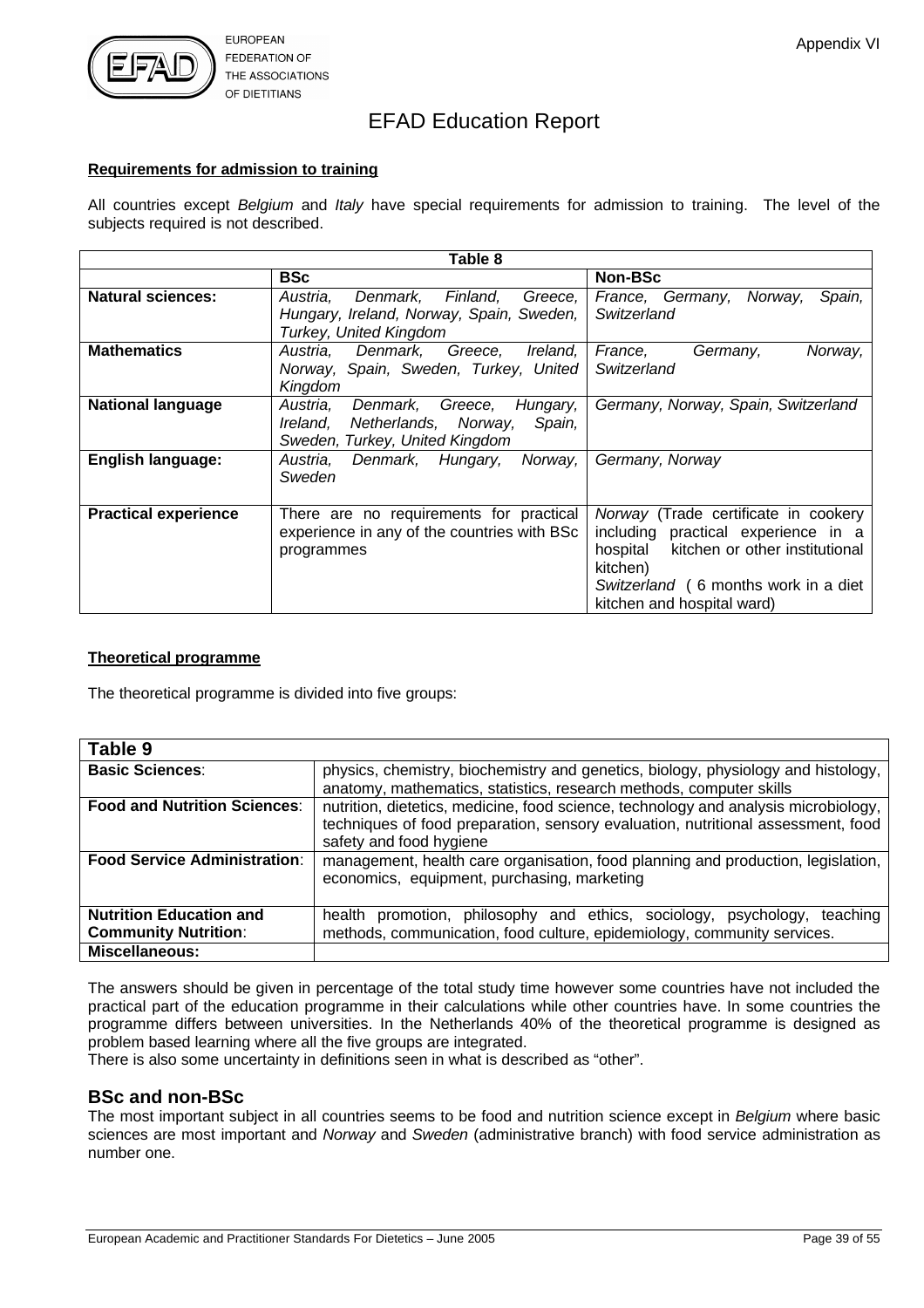

# EFAD Education Report

Next come basic sciences for most countries. *Belgium* has food and nutrition science as number two. Finland has nutrition education and community nutrition as number two. In the Netherlands nutrition education and community nutrition and basic sciences are given the same amount of hours.

In some countries subjects not directly related to the dietetic profession are included in the course (language, religion, first aid). In some countries subjects like physics or mathematics are included in the course while these subjects in other countries are required for admission to the course. In Ireland language (not specified which) is included, in Spain and Turkey foreign language is included and in France the French language is included in the programme– not a requirement for admission

### **Practical programme**

All countries have practical programmes included in the training. The practical programme can include:

- a) clinical dietetics, health promotion, primary health care
- b) practical catering (cooking)
- c) catering management

Practical training as a percentage of total education varies between 1.5% and 51%.

| Table 10              |     |                |    |
|-----------------------|-----|----------------|----|
| <b>BSc</b>            | %   | <b>Non-BSc</b> | %  |
| Austria               | 51  | Switzerland    | 50 |
| <b>Italy</b>          | 40  | France         | 29 |
| <b>Turkey</b>         | 29  | Germany        | 27 |
| Greece                | 26  | Spain          | 14 |
| Belgium, Ireland      | 22  | Norway         | 0  |
| Hungary, Netherlands  | 19  |                |    |
| <b>United Kingdom</b> | 16  |                |    |
| Finland, Spain        | 13  |                |    |
| Denmark               | 12  |                |    |
| Sweden                | 8   |                |    |
| Norway                | 1.5 |                |    |

*Norway* (non BSc) has no practical programme as the required trade certificate in cookery for admission to training mostly consists of practical training.

### **BSc**

All countries spend most time on clinical dietetics, even those countries that educate general dietitians. Only in *Sweden* do the administrative students spend most practical training on catering management.

### **Non-BSc**

Also in non BSc programmes most of the time in the practical programme is spent on clinical dietetics. In *Spain* the practical programme is equally divided into clinical dietetics, practical catering and food companies.

Passing the practical programme is obligatory in order to qualify as a dietitian in all countries.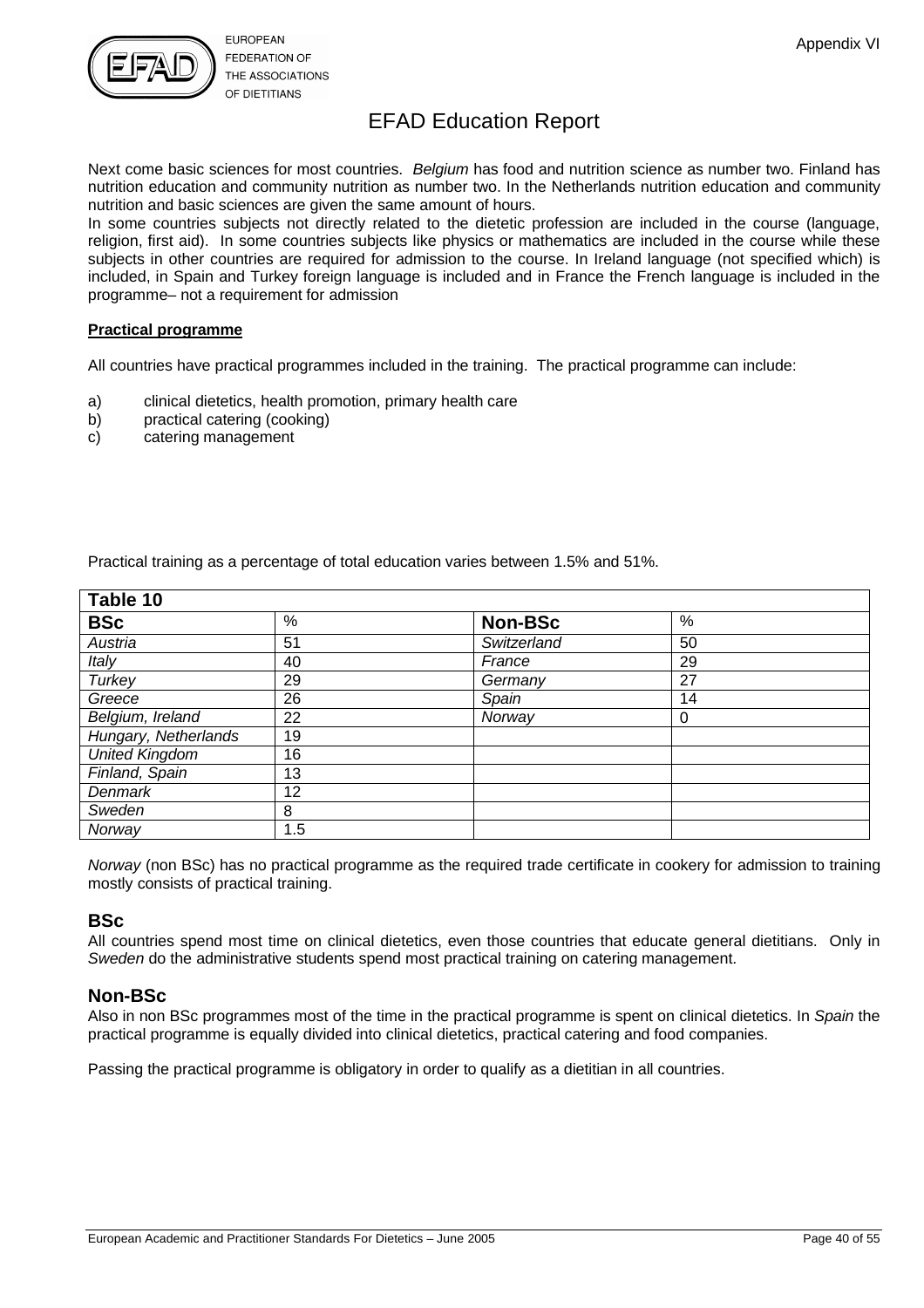

# EFAD Education Report

### **Project/study report**

In all BSc countries is a project/study report (2.3–40 weeks) using research methods is obligatory for passing the examination. In most non-BSc countries a shorter report (1.5-15 weeks) is obligatory. In *Germany* there is no demand for a report to pass the examination.

| Table 11                        |                                                           |  |
|---------------------------------|-----------------------------------------------------------|--|
| <b>BSc</b>                      |                                                           |  |
| <10 weeks                       | Austria, Turkey                                           |  |
| 10-15 weeks                     | Ireland, Sweden, United Kingdom                           |  |
| 15-20 weeks                     | Denmark, Finland, Greece, Hungary, the Netherlands, Spain |  |
| 40 weeks                        | Norway                                                    |  |
| No information on the number of | Belgium and Italy                                         |  |
| weeks of project work required  |                                                           |  |
| <b>Non-BSc</b>                  |                                                           |  |
| $1-3$ week                      | Spain                                                     |  |
| 4-6 weeks                       | Norway                                                    |  |
| 15 weeks                        | France                                                    |  |
| No information on the number of | Switzerland                                               |  |
| weeks of project work required  |                                                           |  |

### **Registration/authorisation, protected title**

Graduation is often connected with some type of registration or authorisation.

| Table 12                                                                                    |                                                                                    |                                   |                                      |
|---------------------------------------------------------------------------------------------|------------------------------------------------------------------------------------|-----------------------------------|--------------------------------------|
| <b>Registration/Authorisation</b><br>by a legal authority e.g.<br><b>Ministry of Health</b> | <b>Registration/Authorisation</b><br>by other authority<br>recognised by the state | No registration/<br>authorisation | Title protected by the<br>government |
| <b>BSc</b>                                                                                  |                                                                                    |                                   |                                      |
| Denmark (clinical)                                                                          |                                                                                    | Belgium                           | Austria                              |
| Finland                                                                                     |                                                                                    | Denmark (admin.)                  | Denmark (clinical)                   |
| Hungary                                                                                     |                                                                                    | Greece                            | Finland                              |
| <b>Iceland</b>                                                                              |                                                                                    | Ireland                           | Hungary                              |
| <b>Italy</b>                                                                                |                                                                                    | Spain                             | <b>Iceland</b>                       |
| Luxembourg                                                                                  |                                                                                    | Sweden                            | Italy                                |
| Netherlands                                                                                 |                                                                                    |                                   | Luxembourg                           |
| Norway                                                                                      |                                                                                    |                                   | Netherlands                          |
| Turkey                                                                                      |                                                                                    |                                   | Norway                               |
| <b>United Kingdom</b>                                                                       |                                                                                    |                                   | Sweden (clinical)                    |
|                                                                                             |                                                                                    |                                   | <b>United Kingdom</b>                |
| <b>Non-BSc</b>                                                                              |                                                                                    |                                   |                                      |
| France                                                                                      | Switzerland                                                                        | Norway                            | France                               |
| Germany                                                                                     |                                                                                    | Spain                             | Germany                              |
|                                                                                             |                                                                                    |                                   | Norway                               |
|                                                                                             |                                                                                    |                                   | Switzerland                          |

Some countries have obligations to keep the authorisation e.g. continuing education (*Hungary, Italy, Luxembourg, and Netherlands*).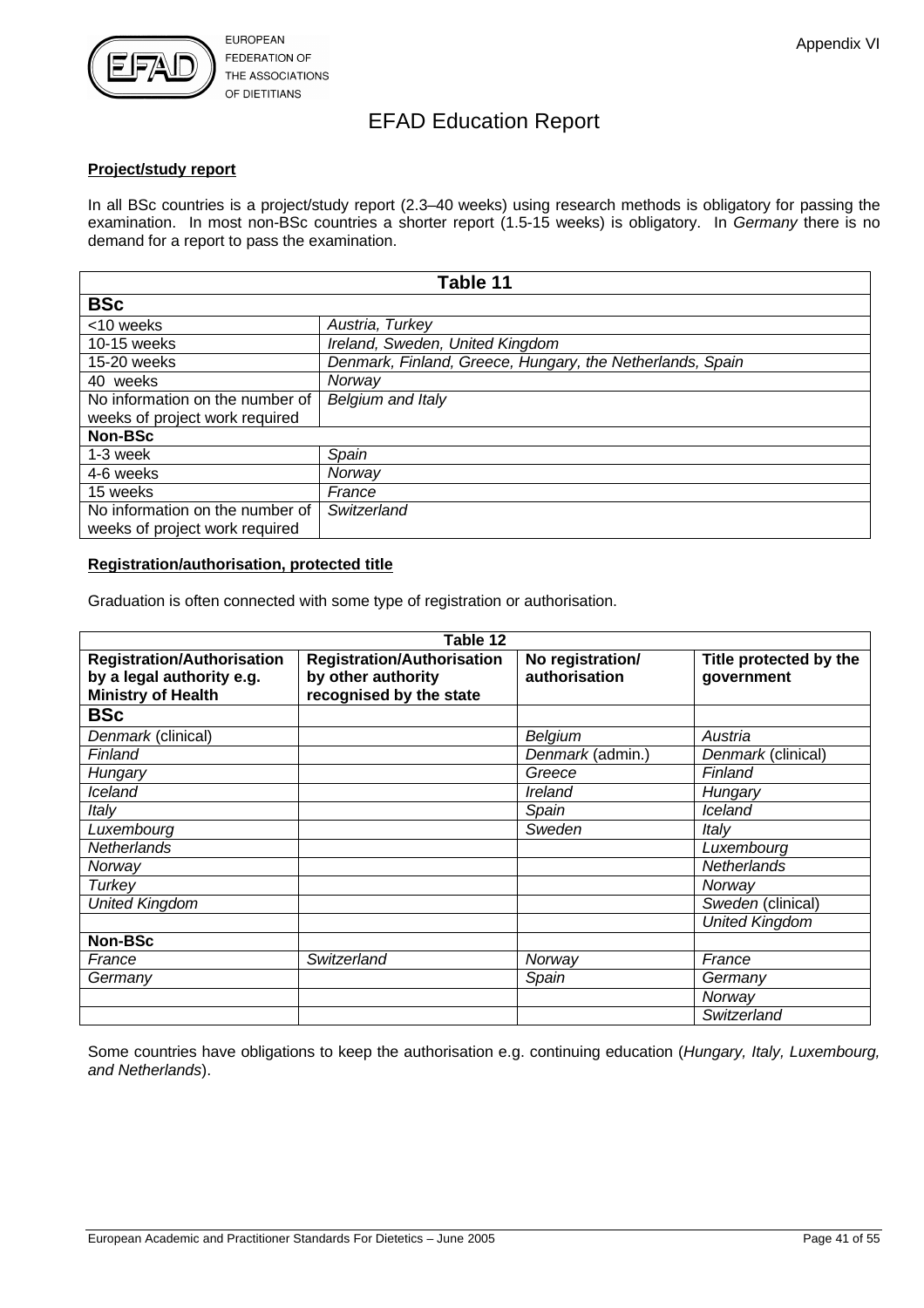

# EFAD Education Report

### **Number of dietitians passing the final qualification every year**

To make it possible to compare the number of dietitians is related to the population in the country. The range of newly qualified dietitians/year/ 100,000 population is 0.11-3.81.

| Table 13              |                                        |                                    |                                              |                                                 |                                                |
|-----------------------|----------------------------------------|------------------------------------|----------------------------------------------|-------------------------------------------------|------------------------------------------------|
| <b>Country</b>        | <b>Examined</b><br>dietitians/<br>year | <b>Population</b><br>(in millions) | Dietitians/100,0<br>00 population<br>(Admin) | Dietitians/100,0<br>00 population<br>(Clinical) | Dietitians/100,0<br>00 population<br>(General) |
| <b>BSc</b>            |                                        |                                    |                                              |                                                 |                                                |
| Austria               | 50                                     | 8.0                                |                                              |                                                 | 0.63                                           |
| Belgium               | 400                                    | 10.5                               |                                              |                                                 | 3.81                                           |
| Denmark               | 60 adm./60 clin.                       | 5.2                                | 1.15                                         | 1.15                                            |                                                |
| Finland               | 20                                     | 5.2                                |                                              | 0.38                                            |                                                |
| Greece                | 90                                     | 11.0                               |                                              | 0.36                                            | 0.45                                           |
| Hungary               | 70-90                                  | 10.0                               |                                              |                                                 | $0.70 - 0.90$                                  |
| Iceland*              |                                        | 0.29                               |                                              |                                                 |                                                |
| Ireland               | 24                                     | 3.8                                |                                              | 0.63                                            |                                                |
| Italy                 | 200                                    | 57.0                               |                                              |                                                 | 0.35                                           |
| Luxembourg*           |                                        | 0.35                               |                                              |                                                 |                                                |
| Netherlands           | 120-150                                | >15.0                              |                                              |                                                 | $0.80 - 1.00$                                  |
| Spain                 | no information                         | 40.0                               |                                              |                                                 |                                                |
| Sweden                | 100                                    | 8.9                                | 0.56                                         | 0.56                                            |                                                |
| Turkey                | 70                                     | 65.0                               |                                              |                                                 | 0.11                                           |
| <b>United Kingdom</b> | 250                                    | 59.7                               |                                              | 0.42                                            |                                                |
| <b>Non-BSc</b>        |                                        |                                    |                                              |                                                 |                                                |
| France                | 585                                    | 63.0                               |                                              |                                                 | 0.93                                           |
| Germany               | 700                                    | 81.0                               |                                              |                                                 | 0.86                                           |
| Norway                | 25                                     | 4.5                                | 0.55                                         |                                                 |                                                |
| Spain                 | no information                         | 40.0                               |                                              |                                                 |                                                |
| Switzerland           | 50                                     | 7.0                                |                                              | 0.71                                            |                                                |

no education programme

### **Number of practicing dietitians per 100 000 population**

| Table 14  |                       |                           |                              |
|-----------|-----------------------|---------------------------|------------------------------|
|           | <b>Administrative</b> | <b>Clinical</b>           | General                      |
| $1 - 5$   | <b>Iceland</b>        | Finland, Greece, Iceland, | Greece, Italy, Turkey        |
|           |                       | Ireland, Norway           |                              |
| $6 - 10$  |                       | Denmark, Sweden, UK       | France,                      |
| $11 - 15$ | Norway                | Switzerland               | Austria, Hungary, Luxembourg |
| 16-20     |                       |                           | Netherlands                  |
| $21 - 25$ | Sweden                |                           |                              |
| >25       | Denmark               |                           |                              |

Information from Belgium, Germany and Spain is missing.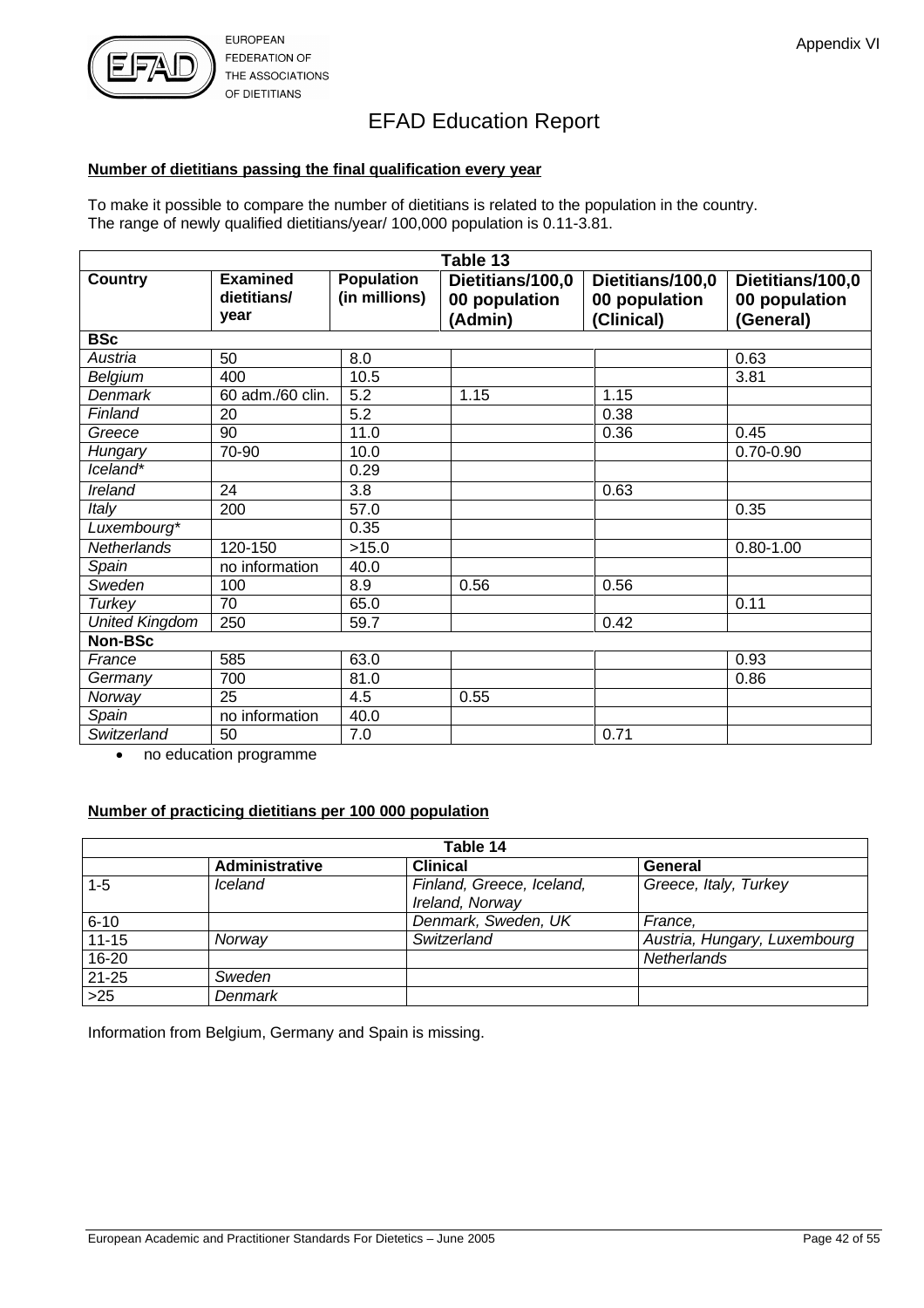

# EFAD Education Report

# **FURTHER EDUCATION**

### **BSc**

Formal further education with academic courses leading to a Major Diploma, MSc or PhD, are available in *Belgium, Denmark, Finland, Greece, Hungary, Ireland, Italy, Netherlands, Norway Spain, Sweden, Turkey* and *United Kingdom*.

In *Austria* such courses are not available.

Other types of further education courses (courses more than one month full-time or equivalent part-time studies) are available in *Austria*, *Denmark, Italy, Netherlands Sweden, Turkey* and *United Kingdom*. The length varies between five weeks and four years. It is not possible to determine which courses are part-time and which full-time. Subjects studied could be different aspects of clinical dietetics, health promotion, public health, health service management, food science & technology, economy.

Compared to 1999 the number of countries offering formal further education as well as other types of further education has increased

### **Non-BSc**

*Spain* offers further education leading to a BSc. *Germany, Norway and Switzerland* offer no further education leading to a BSc.

Other types of further education courses are available in *Germany and Switzerland,* but not in *Norway and Spain.*  The subjects studied could be natural sciences, nutrition, different aspects of clinical dietetics, teaching methods, therapy & health care, food service management and environment.

For the non BSc countries there seem to be fewer possibilities for further education than in 1999.

Further education courses are obligatory to practice in certain areas in 3 countries, BSc *Austria*, Non-BSC *France*  and *Germany*. In 10 countries a higher degree (MSc or PhD) creates new job opportunities mainly in research, academia or management.

Return to practice courses after a career break are available in 4 countries but are optional in all of them.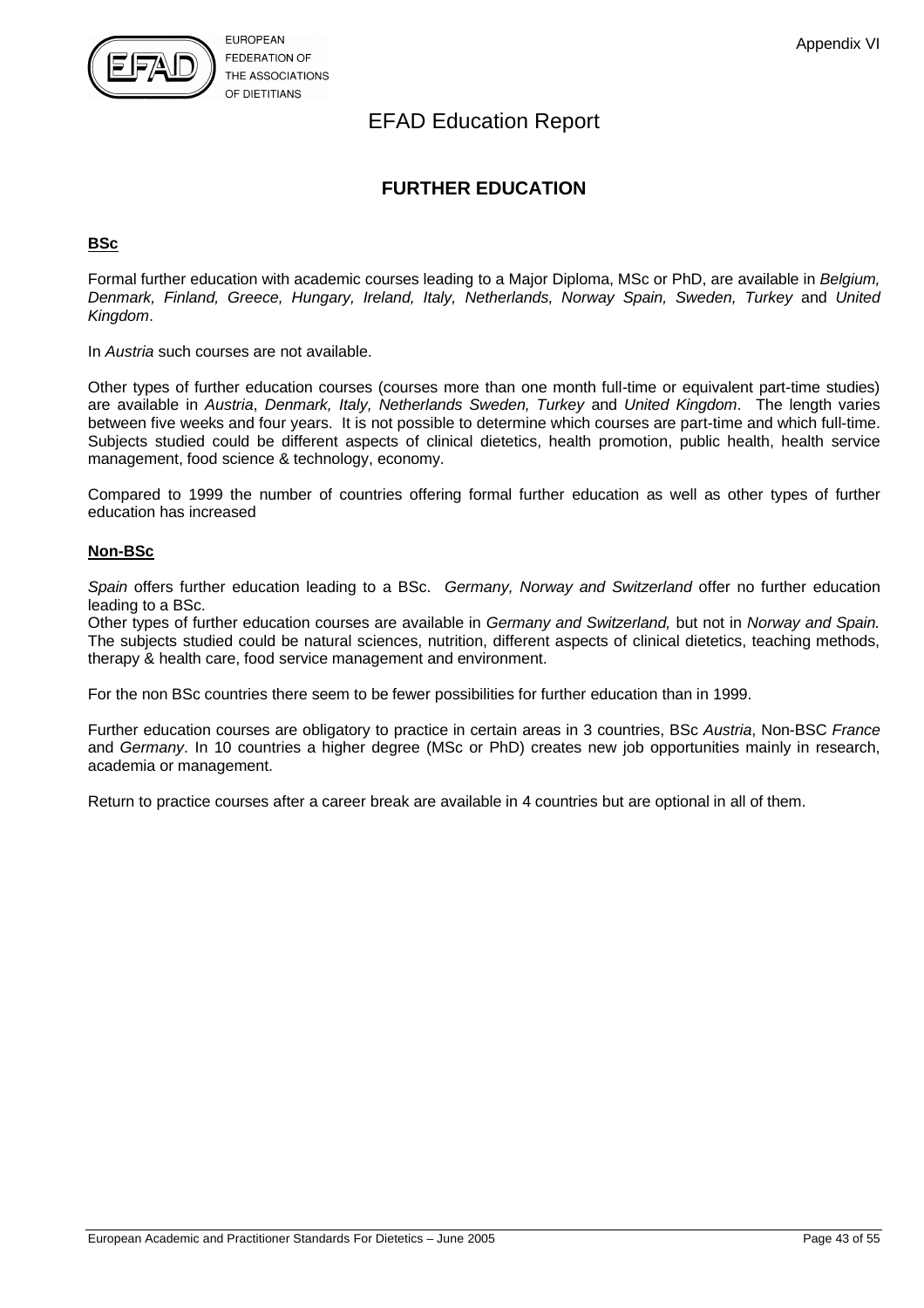

# EFAD Education Report

# THE WORK OF DIETITIANS

### **Areas of work**

The questionnaire asked which areas of work each category of dietitian may work in and as a %, which were the 3 most common areas.

The question was completed in very different ways, some just ticking with no %, others have amalgamated different areas, e.g. hospitals, family doctors and health centres. As the question has been answered differently, it is not possible to make comparisons but some significant trends can be seen:

- More than 50% of all dietitians work in hospitals (administrative dietitians 35.5%, range 25-40%;, clinical dietitians 50%, range 21-71%,; general dietitians 65%, range 0-100%.) Of all the dietitians only the *Greek* general dietitians do not work in hospital at all.
- Nursing homes are common places of employment for administrative dietitians, particularly *Denmark* 55% and *Norway* 40%
- Health education is significant in some countries 19% in Ireland, 10% *Luxembourg*, 5% *Germany*, but not undertaken at all in *Greece*, *Finland* and *Norway* and only by clinical dietitians in *Hungary, Denmark* and *Sweden* and by general dietitians in *Spain*.
- Employment for clinical dietitians is common in the food industry in *the Netherlands, Finland, Switzerland* and *Greece* and in Pharmaceutical companies in *Ireland, Norway, Greece* and *Sweden*.
- A small but significant number of administrative dietitians are employed in staff and military restaurants, the catering industry, as community advisors and in quality control.
- A small but significant number of dietitians work in research, and in education and the media.
- Acting as a consultant is very common in some countries, with up to 40% of dietitians employed in this way in *Greece* (General), *France, Belgium, Switzerland, Luxembourg* and *Denmark* (Admin).
- Other places of employment include beauty centres in *Greece* with a large number of dietitians working in this area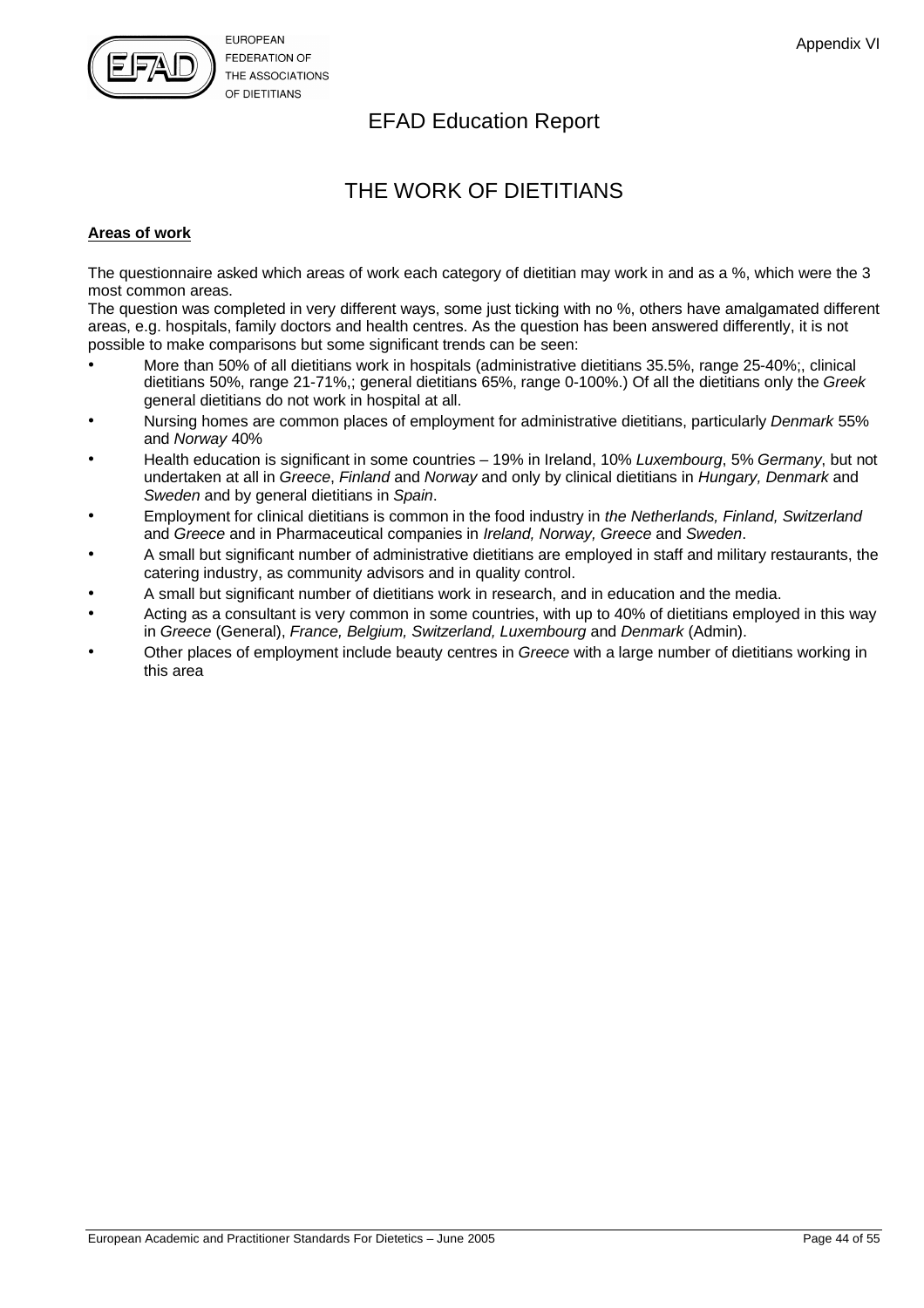

# EFAD Education Report

| The following chart identifies the 3 most common areas of work. |                                                                 |                                                                                                                                                  |                                                                                                                |
|-----------------------------------------------------------------|-----------------------------------------------------------------|--------------------------------------------------------------------------------------------------------------------------------------------------|----------------------------------------------------------------------------------------------------------------|
|                                                                 |                                                                 | <b>Table 15.1</b>                                                                                                                                |                                                                                                                |
| <b>Countries</b>                                                | <b>Administrative Dietitian</b>                                 | <b>Clinical Dietitian</b>                                                                                                                        | <b>General Dietitian</b>                                                                                       |
| <b>BSc</b>                                                      |                                                                 |                                                                                                                                                  |                                                                                                                |
| Austria                                                         |                                                                 |                                                                                                                                                  | 60% hospitals<br>22% with family doctors<br>9 % in health education                                            |
| Belgium                                                         |                                                                 |                                                                                                                                                  | No figures given                                                                                               |
| Denmark                                                         | 40 % in hospitals<br>55 % in nursing homes                      | 60% in hospitals<br>10-15% with family doctors or in                                                                                             |                                                                                                                |
|                                                                 | 5 % consultant/freelance                                        | health centres                                                                                                                                   |                                                                                                                |
| Finland                                                         |                                                                 | 21% hospitals, family doctors,<br>and health centres<br>19% in research<br>14% with food manufact. and<br>pharmaceutical co. in all<br>divisions |                                                                                                                |
| Greece                                                          |                                                                 | 43% in hospitals<br>35% beauty centres                                                                                                           | 59% beauty centres<br>40% consultant/freelance                                                                 |
|                                                                 |                                                                 | 11% consultant/freelance                                                                                                                         | 1% family doctors                                                                                              |
| Hungary                                                         | No figures given                                                | No figures given                                                                                                                                 | No figures given                                                                                               |
| <b>Iceland</b>                                                  | No figures given, but only<br>4 areas marked                    | $\overline{No}$ figures given,<br>but<br>only<br>hospitals are marked                                                                            |                                                                                                                |
| Ireland                                                         |                                                                 | 61% hospitals<br>19% health education incl. family<br>doctors<br>10% pharmaceutical co                                                           |                                                                                                                |
| Italy                                                           |                                                                 |                                                                                                                                                  | 80% hospitals                                                                                                  |
| Luxembourg                                                      |                                                                 |                                                                                                                                                  | 50% hospitals<br>40% consultant/freelance<br>10% health education                                              |
| Netherlands                                                     |                                                                 |                                                                                                                                                  | 50% hospitals<br>family<br>25%<br>doctors<br>and<br>health centres<br>15% food manufacturers, all<br>divisions |
| Norway                                                          |                                                                 | 71% in hospitals<br>8% in research<br>7% with pharmaceutical<br>companies, nutrition and<br>marketing divisions                                  |                                                                                                                |
| Spain                                                           | No figures given                                                | figures<br>only<br>given,<br>but<br>No.<br>hospitals marked                                                                                      | No figures given                                                                                               |
| Sweden                                                          | 25% hospitals<br>15% community adviser<br>10% catering industry | 50% hospitals<br>14% health centres and<br>fam.doctors<br>2% pharmaceutical co.                                                                  |                                                                                                                |
| Turkey                                                          |                                                                 |                                                                                                                                                  | 76% hospitals<br>6.1%<br>education<br>institutes<br>4,7% quality controller                                    |
| <b>United Kingdom</b>                                           |                                                                 | 40% in hospitals<br>20% With family doctors<br>10% health education                                                                              |                                                                                                                |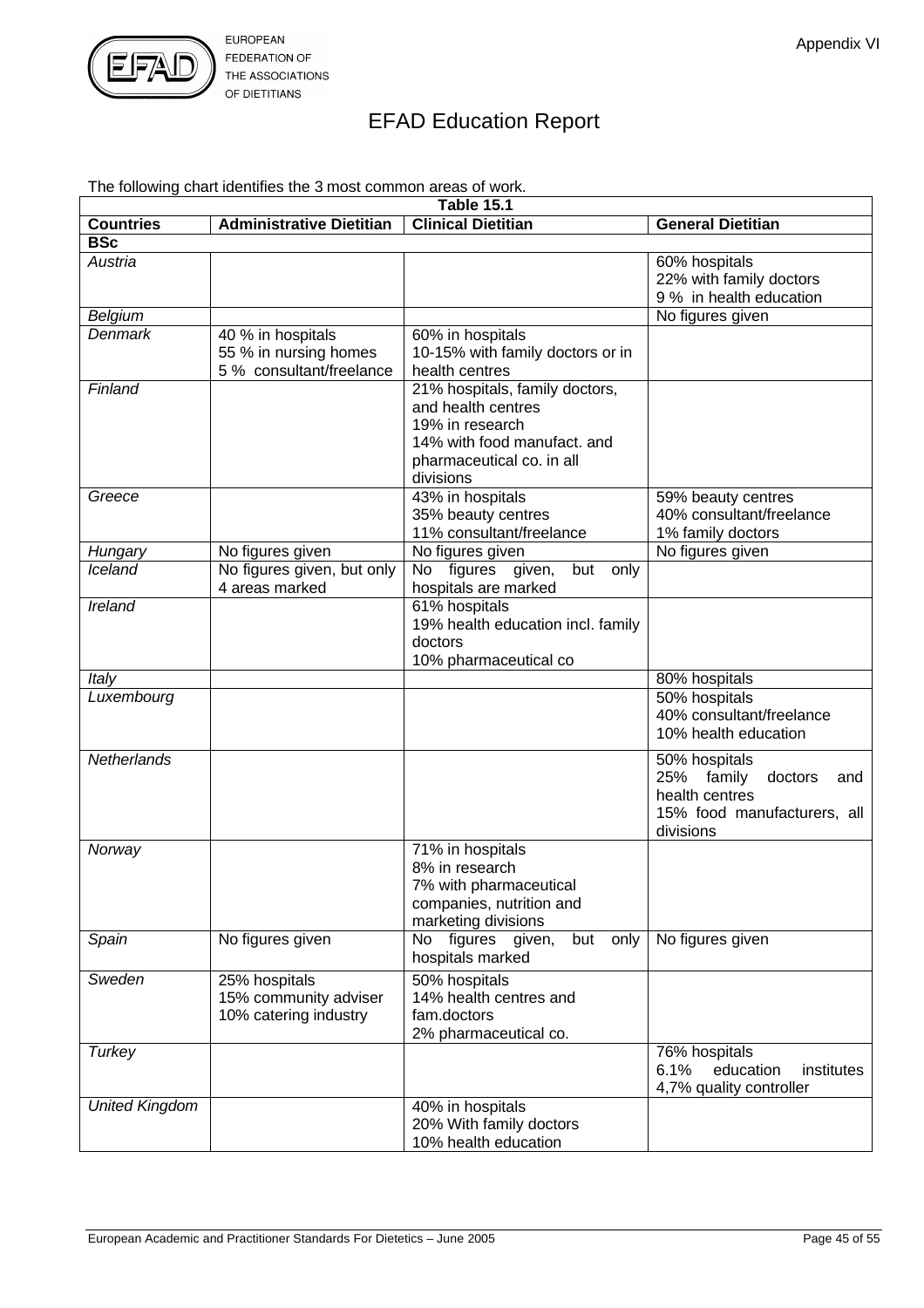

# EFAD Education Report

| <b>Table 15.2</b> |                                                                                                   |                                                                                       |                                                                                                                                                                        |
|-------------------|---------------------------------------------------------------------------------------------------|---------------------------------------------------------------------------------------|------------------------------------------------------------------------------------------------------------------------------------------------------------------------|
| <b>Countries</b>  | <b>Administrative Dietitian</b>                                                                   | <b>Clinical Dietitian</b>                                                             | <b>General Dietitian</b>                                                                                                                                               |
| <b>Non-BSc</b>    |                                                                                                   |                                                                                       |                                                                                                                                                                        |
| France            |                                                                                                   |                                                                                       | 65% hospitals, family doctors,<br>health<br>centres,<br>nursing<br>homes, health education,<br>community adviser<br>20% consultant/freelance<br>15% in all other areas |
| Germany           |                                                                                                   |                                                                                       | 90% hospitals<br>5% health education<br>5% consultant/freelance                                                                                                        |
| Norway            | 40% in hospitals<br>40% in nursing homes<br>5% in staff restaurants<br>5% in military restaurants |                                                                                       |                                                                                                                                                                        |
| Spain             | No figures given                                                                                  | No<br>figures given,<br>but only<br>hospitals marked                                  | No figures given                                                                                                                                                       |
| Switzerland       |                                                                                                   | 50% hospitals<br>25% freelance<br>10% food manufacturers in the<br>nutrition division |                                                                                                                                                                        |

### **Positions available**

### **This information was sought to establish if there is some variety and opportunity for career progression.**

Most countries only have the grades of dietitian and chief dietitian; although positions as senior dietitian and consultant dietitians are also quite common.

In *Ireland* there are positions as clinical specialist dietitian, in *Austria* as director and teaching assistant, and in *France* the highest grade is upper chief dietitian. In *Luxembourg* there is no hierarchy.

The opportunity for career progression through a number of grades only exists in *the Netherlands, UK, Ireland* and *Greece* (Clinical).

In *Spain* (technical) only the grade of dietitian exists

### **Departments employing dietitians**

All administrative dietitians and some general dietitians are organised in food service departments. Clinical and general dietitians are either in dietetic or medical departments. Some dietitians also work in civil departments (the Netherlands), nursing (Hungary) and nutrition units (Spain).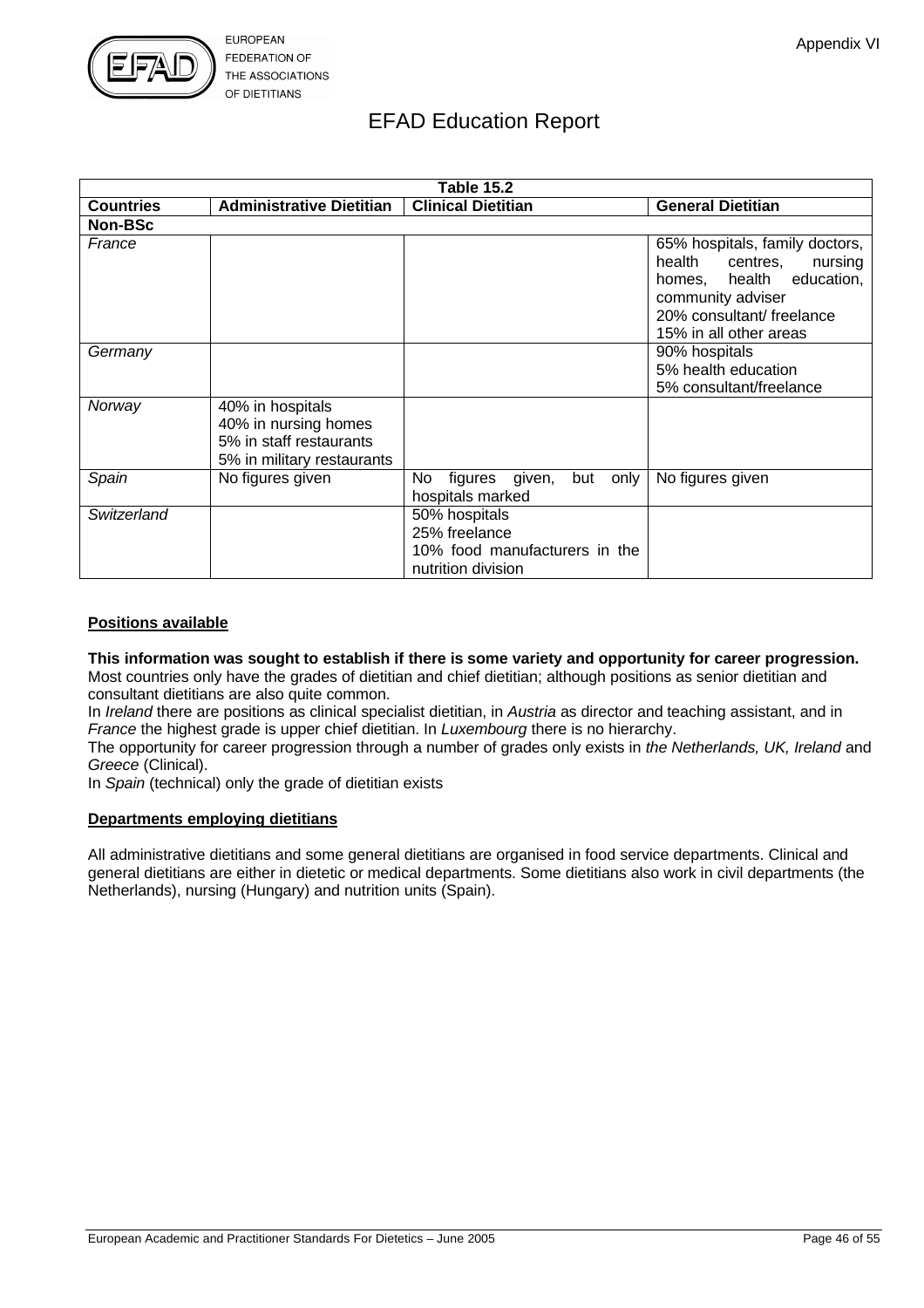

# EFAD Education Report

### **Work details of dietitians**

31 possible work tasks of dietitians were listed, and it was asked for each of the three categories of dietitian if they do this at all, and if yes whether it is done alone or supervised. **Table 16.1**

The following country codes have been used: *Austria (AT),Belgium (BE), Denmark (DK), Finland (FI), France (FR), Germany (DE), Greece (GR), Hungary (HU), Iceland (IS), Ireland (IE), Italy (IT), Luxembourg (LU), the Netherlands (NL), Norway (NO), Spain (ES), Sweden (SE), Switzerland (CH), Turkey (TR), United Kingdom (UK)*

|                              | $1000$ ( $000$ ), $1000$ and $1000$ ), $1000$ $1000$ , $1000$ $1000$ | <b>Clinical</b>         |                         |
|------------------------------|----------------------------------------------------------------------|-------------------------|-------------------------|
|                              | Administrative                                                       |                         | <b>General</b>          |
|                              | DK, FR, HU, IS, NO, ES,                                              | DK, FI, FR, GR, HU, IS, | AT, BE, FR, DE, GR, HU, |
|                              | SE, TR                                                               | IE, NL, NO, ES, SE, CH, | IT, LU, ES, TR          |
|                              |                                                                      | TR, UK                  |                         |
| Nutritional assessment /     | FR, TR                                                               | DK, FI, FR, GR, HU, IS, | AT, BE, FR, DE, HU, IT, |
| screening of healthy         |                                                                      | NL, ES, SE, CH, TR, UK  | LU, ES, TR              |
| individuals and groups       |                                                                      |                         |                         |
| Translate nutrition into     |                                                                      |                         |                         |
|                              | DK, FR, HU, NO, ES,                                                  | DK, FI, FR, GR, HU, IS, | AT, BE, FR, DE, HU, IT, |
| food/menus for groups*       | SE, TR                                                               | NL, SE, CH, TR, UK      | LU, TR                  |
| Plan production and          | DK, FR, HU, IS, NO, SE,                                              | FI, FR, GR, HU, NL,     | AT, BE, FR, DE, GR, HU, |
| distribution of food to meet | TR                                                                   | CH, TR, UK              | IT, LU, ES, TR          |
| recommendations              |                                                                      |                         |                         |
| Purchase of food             | DK, FR, HU, IS, NO, ES,                                              | FR, NL, TR              | AT, BE, FR, DE, LU, TR  |
|                              | SE, TR                                                               |                         |                         |
| Develop and measure          | DK, FR, HU, NO, SE, TR                                               | FR, GR, HU, IS, IE, NL, | AT, BE, FR, DE, HU, IT, |
| outcomes for food and        |                                                                      | ES, CH, TR, UK          | LU, ES, TR              |
| nutrition services and       |                                                                      |                         |                         |
| practice                     |                                                                      |                         |                         |
| Sensory evaluation of food   | DK, FR, HU, NO, ES,                                                  | FI, FR, GR, HU, NL, SE, | AT, FR, DE, GR, HU, LU, |
| and nutrition products       | SE, TR                                                               | CH, TR, UK              | TR                      |
| Nutritional assessment of    | <b>TR</b>                                                            | DK, FI, FR, GR, HU, IS, | AT, BE, FR, DE, HU, IT, |
|                              |                                                                      |                         |                         |
| high risk individuals and    |                                                                      | IE, NL, NO, ES, SE, CH, | LU, ES, TR              |
| people with medical          |                                                                      | TR. UK                  |                         |
| conditions                   |                                                                      |                         |                         |
| Decide on a nutritional      | <b>TR</b>                                                            | DK, FI, FR, GR, HU, IS, | AT, BE, FR DE, HU, IT,  |
| careplan/diet for people     |                                                                      | IE, NL, NO, ES, SE, CH, | LU, ES, TR              |
| with a medical condition     |                                                                      | TR, UK                  |                         |
| Follow a diet prescription   | DK, TR                                                               | FI, FR, GR, HU, IS, IE, | AT, BE, FR, DE, HU, IT, |
| made by a doctor             |                                                                      | NL, NO,ES, CH, TR,      | LU, ES, TR              |
| Implement a nutritional      | DK, SE, TR                                                           | DK, FI, FR, GR, HU, IS, | AT, BE, FR, DE, HU, IT, |
| careplan for people with a   |                                                                      | IE, NL, NO,ES, SE, CH,  | LU, ES, TR              |
| medical condition            |                                                                      | TR, UK                  |                         |
| Council/educate the          | DK, FR, SE, TR                                                       | DK, FI, FR, GR, HU, IS, | AT, BE, FR, DE, GR, HU, |
| individual and carers        |                                                                      |                         |                         |
|                              |                                                                      | IE, NL, NO, ES, SE, CH, | IT, LU, ES, TR          |
|                              |                                                                      | TR, UK                  |                         |
| Monitor/evaluate clinical    | <b>TR</b>                                                            | DK, FI, FR, GR, HU, IS, | AT, BE, FR, DE, HU, IT, |
| outcomes                     |                                                                      | IE, NL, NO, ES, SE, CH, | LU, ES, TR              |
|                              |                                                                      | TR, UK                  |                         |
| Take part in                 | FR, HU, TR                                                           | DK, FI, FR, GR, HU, IS, | AT, BE, FR, DE, GR, HU, |
| interdisciplinary team       |                                                                      | IE, NL, NO, ES, SE, CH, | IT, LU, ES, TR          |
| conferences about            |                                                                      | TR, UK                  |                         |
| patient/client treatment     |                                                                      |                         |                         |
| Refer patients to other      | TR                                                                   | DK, FI, FR, GR, HU, IS, | AT, BE, FR, DE, GR, HU, |
| health care professions      |                                                                      | IE, NL, NO,ES, SE, CH,  | IT, LU, ES, TR          |
|                              |                                                                      |                         |                         |
|                              |                                                                      | TR, UK                  |                         |
|                              |                                                                      |                         |                         |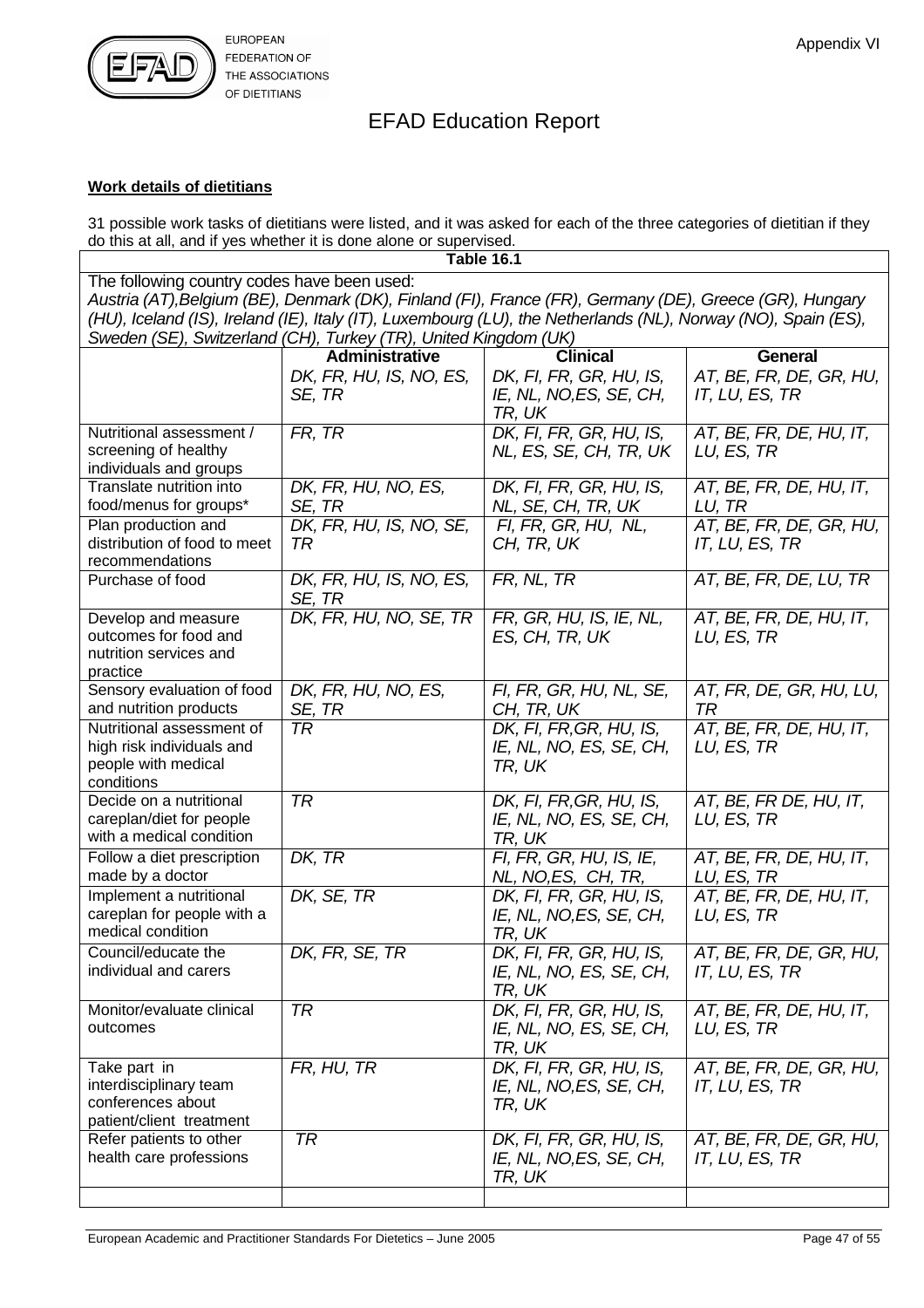

# EFAD Education Report

| <b>Table 16.2</b>                                                                |                                   |                                                          |                                                      |  |
|----------------------------------------------------------------------------------|-----------------------------------|----------------------------------------------------------|------------------------------------------------------|--|
|                                                                                  | <b>Administrative</b>             | <b>Clinical</b>                                          | <b>General</b>                                       |  |
| Perform relevant non<br>dietetic activities*                                     |                                   | FI, GR, NL, SE, UK                                       | DE, LU, TR                                           |  |
| Plan health promotion<br>activities within the<br>community                      | FR, SE, TR                        | DK, FI, FR, GR, HU, IE,<br>NL, ES, SE, CH, TR, UK        | DE, LU, TR                                           |  |
| Participate in health<br>promotion activities within<br>the community            | DK, FR, SE, TR                    | DK, FI, FR, GR, HU, IE,<br>NL, ES, SE, CH, TR, UK        | AT, BE, FR, DE, GR, HU,<br>IT, LU, ES, TR            |  |
| Evaluate health promotion<br>activities within the<br>community                  | FR, TR                            | DK, FI, FR, GR, HU, IE,<br>NL, ES, SE, CH, TR, UK        | AT, BE, FR, DE, GR, HU,<br>IT, LU, ES, TR            |  |
| Plan education of target<br>groups                                               | DK, FR, NO, SE, TR                | DK, FI, FR, GR, HU, IE,<br>NL, NO, ES, SE, CH, TR,<br>UK | AT, BE, FR, DE, GR, HU,<br>IT, LU, ES, TR            |  |
| Educate target groups                                                            | DK, FR, NO, SE, TR                | DK, FI, FR, GR, HU, IE,<br>NL, NO, ES, SE, CH, TR,<br>UK | AT, BE, FR, DE, GR, HU,<br>IT, LU, ES, TR            |  |
| Evaluate education of<br>target groups                                           | DK, FR, NO, SE, TR                | DK, FI, FR, GR, HU, IE,<br>NL, NO, ES, SE, CH, TR,<br>UK | AT, BE, FR, DE, GR, HU,<br>IT, LU, ES, TR            |  |
| Develop and review<br>education material for<br>target groups                    | DK, FR, NO, SE, TR                | DK, FI, FR, GR, HU, IE,<br>NL, NO, ES, SE, CH, TR,<br>UK | AT, BE, FR, DE, GR, HU,<br>IT, LU, ES, TR            |  |
| Participate in quality<br>improvement incl. systems<br>and customer satisfaction | DK, FR, HU, NO, ES,<br>SE, TR     | FI, FR, GR, HU, IE, NL,<br>NO, ES, SE, CH, TR, UK        | AT, BE, FR, DE, GR, HU,<br>IT, LU, ES, TR            |  |
| Manage change within the<br>organisation                                         | DK, FR. HU, NO, ES,<br>SE, TR     | DK, FR, GR, HU, IE, NL,<br>NO, ES, SE, CH, TR, UK        | AT, BE, FR, DE, GR, HU,<br>IT, LU, ES, TR            |  |
| Develop business and<br>operational plans                                        | DK, FR, HU, NO, ES, SE            | DK, FR, HU, IE, NL, ES,<br>SE, CH, UK                    | AT, BE, FR, GR, HU, IT,<br>LU, ES                    |  |
| Collection and processing<br>of financial data                                   | DK, FR, HU, NO, ES,<br>SE, TR     | DK, FR, HU, IE, NL, ES,<br>SE, CH, UK                    | AT, BE, FR, DE, GR, HU,<br>LU, ES, TR                |  |
| Collection and processing<br>of other management data                            | DK, FR, HU, NO, ES,<br>SE, TR     | DK, FR, HU, IE, NL, ES,<br>SE, CH, UK                    | $\overline{AT}$ , BE, FR, DE, GR, HU,<br>IT, LU, ES, |  |
| Perform marketing<br>functions                                                   | FR, IS, NO, ES, SE, TR            | DK, FR, NL, SE, CH, UK                                   | AT, BE, FR, DE, GR, HU,<br>LU                        |  |
| Participate in personnel<br>management functions                                 | DK, FR, HU, NO, ES,<br>SE, TR     | DK, FR, GR, HU, IE, NL,<br>NO, SE, CH, TR, UK            | AT, BE, FR, DE, GR, HU,<br>IT, LU, ES, TR            |  |
| Manage facilities incl.<br>equipment purchase and<br>design of work units        | DK, FR, HU, IS, NO, ES,<br>SE, TR | DK, FR, GR, HU, NL,<br>NO, CH, UK                        | AT, BE, DE, HU, IT, LU,<br>ES                        |  |
| Manage safety and<br>sanitation issues related to<br>food and nutrition          | DK, FR, HU, IS, NO, ES,<br>SE, TR | DK, FI, FR, GR, HU, NL,<br>TR, UK                        | AT, BE, FR, DE, GR, HU,<br>IT, LU, ES, TR            |  |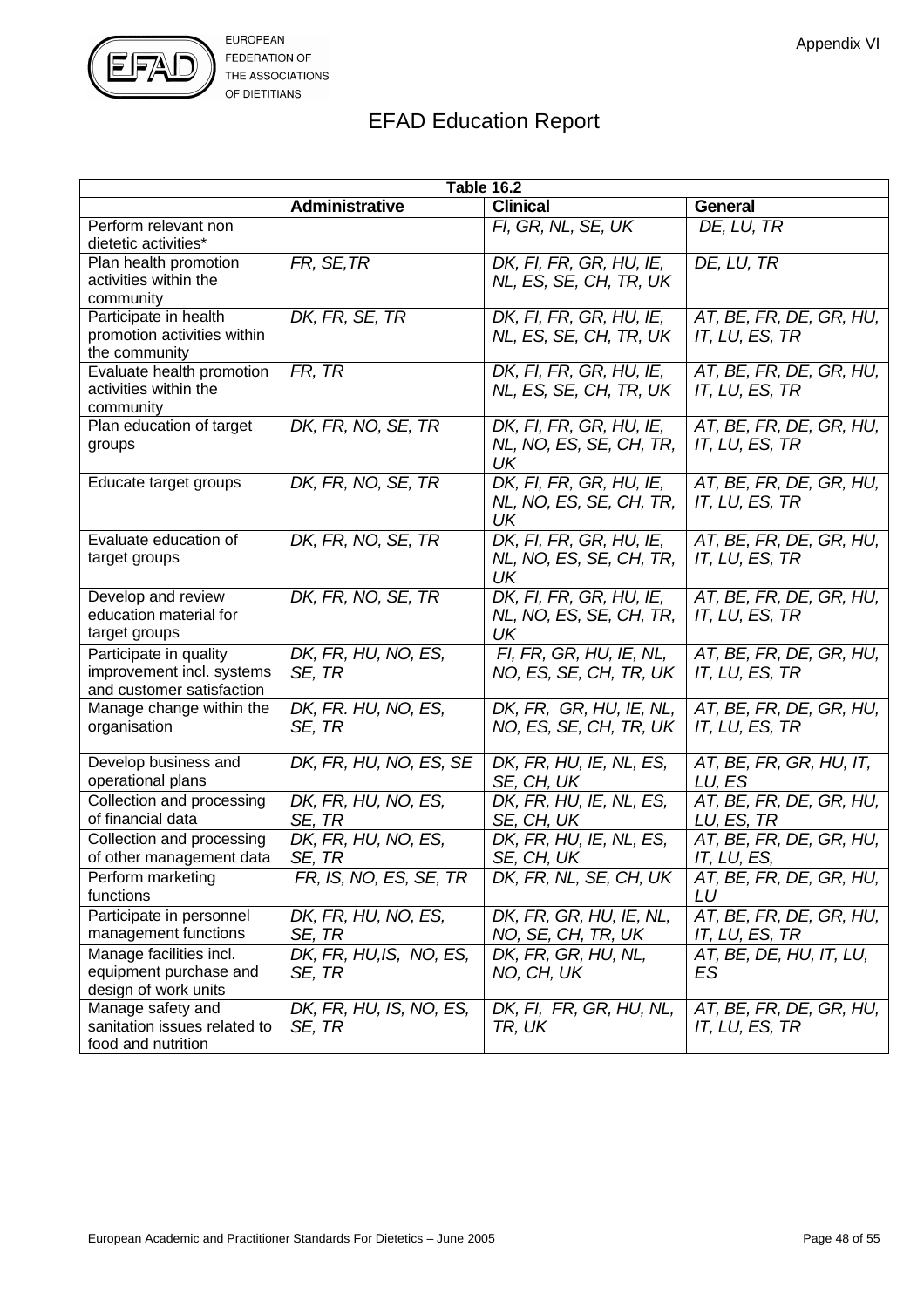

# EFAD Education Report

In most countries many of the tasks identified were carried out by one or all categories of dietitians.

The most common tasks for each of the categories are:

### Administrative dietitian (8 countries):

- Translate nutrition into food/menus for groups
- Plan production and distribution of food to meet recommendations
- Purchase of food
- Develop and measure outcomes for food and nutrition services and practice
- Quality improvement and customer satisfaction
- Management tasks
- Health promotion activities
- Education of target groups

30 of the 31 tasks are undertaken by administrative dietitians in one country or more. The one task not undertaken was performance of relevant non dietetic activities defined as e.g. monitoring of blood pressure, blood glucose, cholesterol, passing naso gastric tubes, changing drug prescriptions etc.

### Clinical dietitians (14 countries):

- Nutritional assessment/screening of both healthy and high risk individuals
- Decision and implementation of nutritional careplans
- Councelling/education of individuals and carers
- Monitoring/evaluation of clinical outcomes
- Participation in interdisciplinary conferences about patient/client treatment
- Education of target groups
- Quality improvement
- Management of change within the organisation
- All 31 tasks are undertaken by clinical dietitians in 3 countries or more.

Some clinical dietitians do undertake management tasks, but time spent is not as significant as administrative and general dietitians.

### General dietitians (10 countries):

All 31 tasks are undertaken by general dietitians in 3 countries or more. They cover the tasks described before under both administrative and clinical dietitian.

The tasks undertaken by the 3 categories of dietitians correspond well with the EFAD definitions.

It was asked whether dietitians are supervised in any of the activities they undertake, and if there is a difference between newly qualified and dietitians with 5 or more years experience.

Iceland is the only country where newly qualified dietitians are fully supervised.

In many countries the more clinical activities are carried out alone but the newly qualified dietitians are supervised in the management aspects such as business planning, managing change, processing of financial and management data, purchasing of equipment. After 5 years most of the activities, if they are undertaken, are carried out alone.

### **Responsibilities of chief dietitians:**

The level of responsibility of chief dietitians varies.

In most countries the Chief Dietitian has full responsibility for some or all of the staff, development, training and quality.

Economic responsibility is more likely to be only partial, but most administrative dietitians have full responsibility for this aspect of service.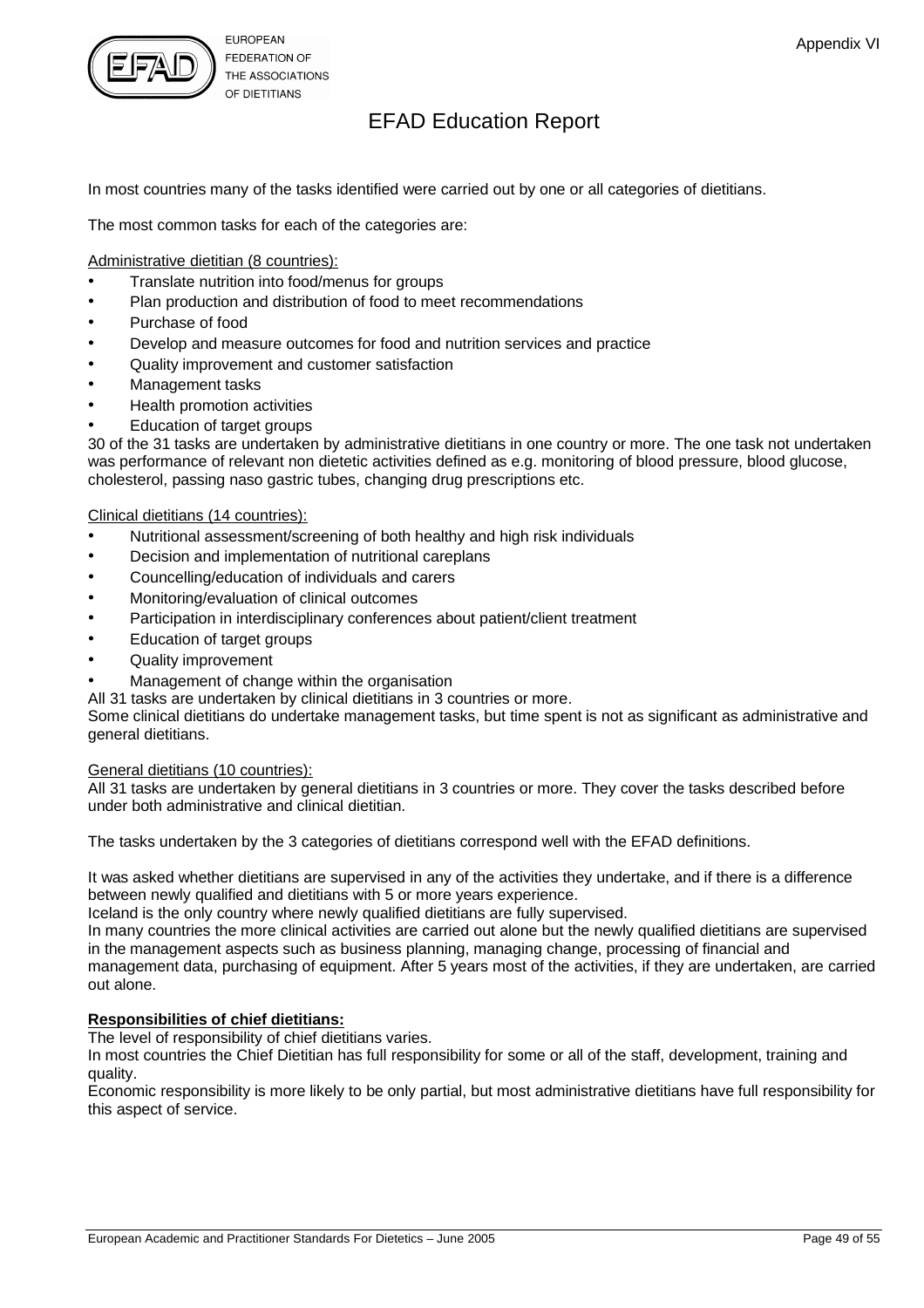

# EFAD Education Report

| Table 17                                                                                  |            |                                            |                                                                                            |                                  |
|-------------------------------------------------------------------------------------------|------------|--------------------------------------------|--------------------------------------------------------------------------------------------|----------------------------------|
|                                                                                           |            | <b>Administrative</b>                      | <b>Clinical</b>                                                                            | <b>General</b>                   |
| Those with full<br>responsibility for<br>staff, economics,<br>development and<br>training | <b>BSc</b> | Denmark<br><i><b>Iceland</b></i><br>Sweden | Finland<br>Iceland<br><b>Ireland</b><br>the Netherlands<br>Sweden<br><b>United Kingdom</b> | Austria<br>Belgium<br>Luxembourg |
|                                                                                           | Non-BSc    | Norway                                     |                                                                                            |                                  |

### **Dietitians in leading positions as a percentage of all dietitians**

Not all countries answered the question about what percentage of dietitians perform as chief dietitians.

Where the question was answered the ranges given were:

| Administrative | $20 - 80%$    |
|----------------|---------------|
| Clinical       | $0.4 - 100\%$ |
| General        | $3 - 30%$     |

### **Training of staff and/or students in nutrition and dietetics**

In all counties except Turkey dietitians are involved in the training of other health professionals. It is less common for them to train qualified dietitians or doctors but most are involved in training student dietitians. Clinical dietitians more frequently train qualified and student nurses and healthcare assistants and administrative dietitians more frequently train food service managers and staff.

### **Dietitians involvement in research**

It is common for dietitians to get involved in research in approximately half of the countries, mainly by clinical dietitians but also by general dietitians in *Greece* and *Turkey* and administrative dietitians in *Sweden*. *Switzerland*  is the only country where non BSc dietitians undertake research.

Where dietitians are involved in research it is at a local level for all of them, at a national level for all except *Norway*, and at an international level in *UK, Greece, Finland, Ireland, Switzerland* and *Sweden*.

Research is initiated by dietitians in *UK, Greece, Finland, Turkey, Sweden* (both administrative and clinical) and *Norway* (clinical), all of which have BSc.

Other research is initiated by medical staff in all of the countries where dietitians undertake research and less commonly by government departments, university departments or industry.

Where research is undertaken it is published in all countries in nutrition and dietetic and medical journals. In some countries it may also be published in food science journals and conference proceedings.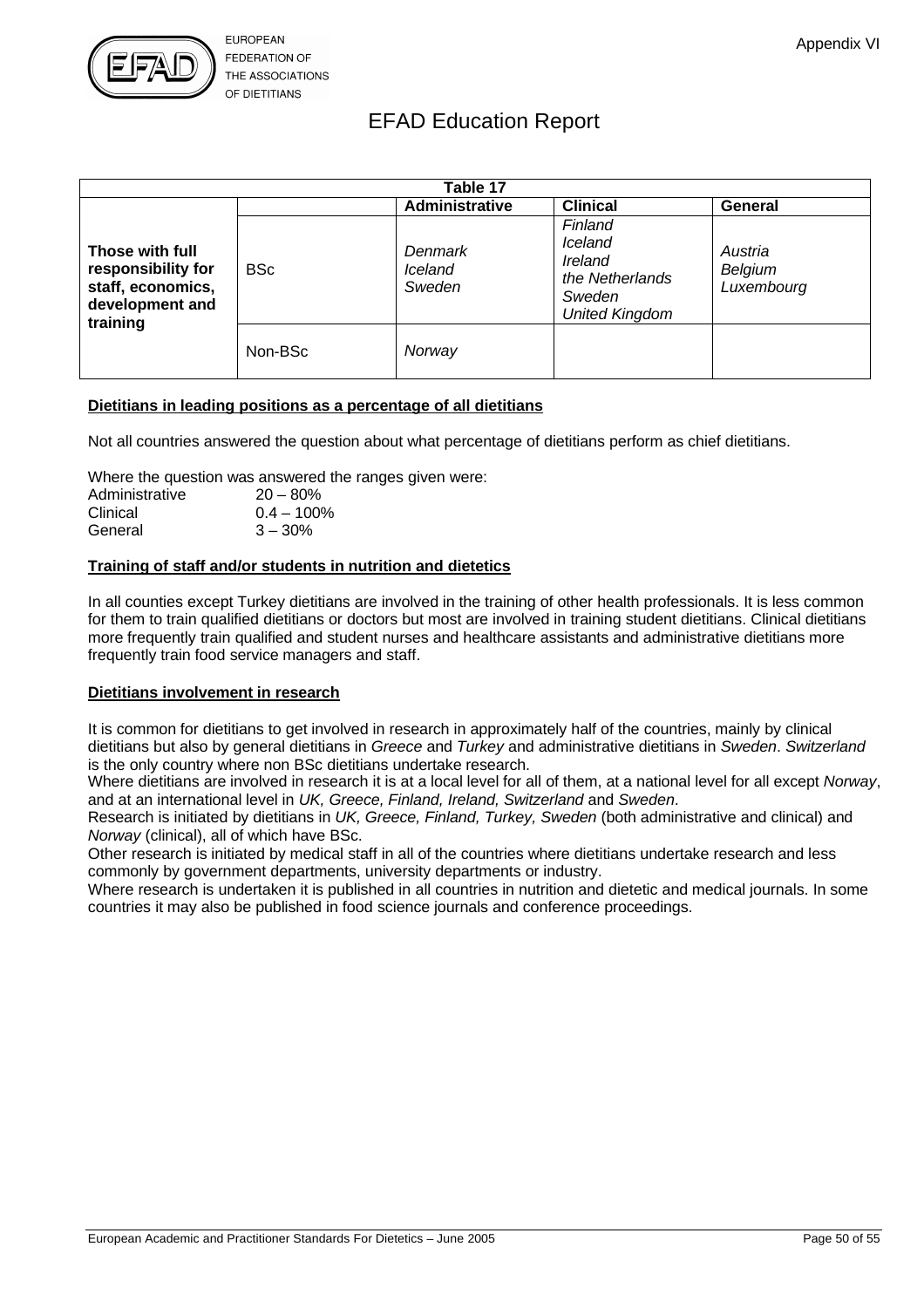

# EFAD Education Report

### **National regulations/obligations in relation to quality assurance/improvement programmes**

National requirements in relation to quality assurance and improvement programmes exist in 14 countries. There are none in *Austria, Finland Ireland, Germany*, or *Spain*:

| Table 18                         |                                                                                   |  |  |  |
|----------------------------------|-----------------------------------------------------------------------------------|--|--|--|
| <b>Dietetic Training</b>         | 5 countries (Greece, Hungary, Luxembourg, the Netherlands, UK)                    |  |  |  |
| <b>Food service</b>              | 12 countries (Belgium, Denmark, France, Greece, Hungary, Iceland, Luxembourg,     |  |  |  |
|                                  | the Netherlands, Norway, Sweden, Turkey, UK)                                      |  |  |  |
| Code of ethics                   | 3 countries(Luxembourg, the Netherlands, Turkey)                                  |  |  |  |
| <b>Health service directives</b> | 13 countries (Belgium, Denmark, France, Greece, Hungary, Iceland, Italy,          |  |  |  |
|                                  | Luxembourg, the Netherlands, Norway, Sweden, Turkey, UK)                          |  |  |  |
| <b>Clinical standards</b>        | 7 countries (Greece, Italy, Luxembourg, the Netherlands, Switzerland, Turkey, UK) |  |  |  |
| <b>Operational standards</b>     | 7 countries (Greece, Italy, Luxembourg, the Netherlands, Switzerland, Turkey, UK) |  |  |  |
| <b>Statement of conduct</b>      | 2 countries (Switzerland, UK)                                                     |  |  |  |

### **Unemployment of dietitians**

The range of unemployed dietitians is 0% - 20%

| Administrative dietitians $0 - 4.65\%$ |              |  |  |  |
|----------------------------------------|--------------|--|--|--|
| Clinical dietitians                    | $0 - 5.68\%$ |  |  |  |
| General dietitians                     | $0 - 20%$    |  |  |  |
| 4 countries did not answer.            |              |  |  |  |

Unemployment of dietitians compared to unemployment for the nation:

In 11 countries the unemployment of dietitians is lower than the national unemployment rate.

In 3 countries the unemployment of dietitians is higher than the national unemployment rate.

5 countries did not complete the question:

| Table 19              |                       |                 |                |               |  |
|-----------------------|-----------------------|-----------------|----------------|---------------|--|
|                       | <b>Administrative</b> | <b>Clinical</b> | <b>General</b> | <b>Nation</b> |  |
| Austria               |                       |                 | 1%             | 3.6%          |  |
| Belgium               |                       |                 |                | No answer     |  |
| Denmark               | 4.65 %                | 5.68%           |                | 5.4 %         |  |
| Finland               |                       | No answer       |                | 9.5%          |  |
| France                |                       |                 | 20 %           | 10 %          |  |
| Germany               |                       |                 | 5 %            | 13%           |  |
| Greece                |                       | 1%              |                | No answer     |  |
| Hungary               | 0%                    | 0%              | $0\%$          | 6 %           |  |
| Iceland               | 0%                    | 0%              |                | 2.4 %         |  |
| Ireland               |                       | 0%              |                | 4.3%          |  |
| <b>Italy</b>          |                       |                 | No answer      | No answer     |  |
| Luxembourg            |                       |                 | $0\%$          | 3.3%          |  |
| Netherlands           |                       | 1%              |                | 3 %           |  |
| Norway                | 0%                    | 2%              |                | $2 - 3 %$     |  |
| Spain                 |                       | No answer       | No answer      | 12 %          |  |
| Sweden                | 4 %                   | 4 %             |                | 3.8%          |  |
| Switzerland           |                       | $< 1 \%$        |                | 2%            |  |
| Turkey                |                       | 20 %            |                | 13 %          |  |
| <b>United Kingdom</b> |                       | 0%              |                | 5.1%          |  |

Shortages of dietitians are reported in 9 countries: *UK, Greece, Finland, Hungary, Turkey, Ireland, Luxembourg* and *Norway* (Clinical)

Administrative dietitians: shortage of newly qualified dietitians in 1 country and experienced dietitians in 2 countries Clinical dietitians: Shortage of newly qualified dietitians in 7 countries and experienced dietitians in 6 countries General dietitians: Shortage of newly qualified dietitians in 4 countries and experienced dietitians in 4 countries. Some countries have a shortage of all dietitians and feature in all of the above categories.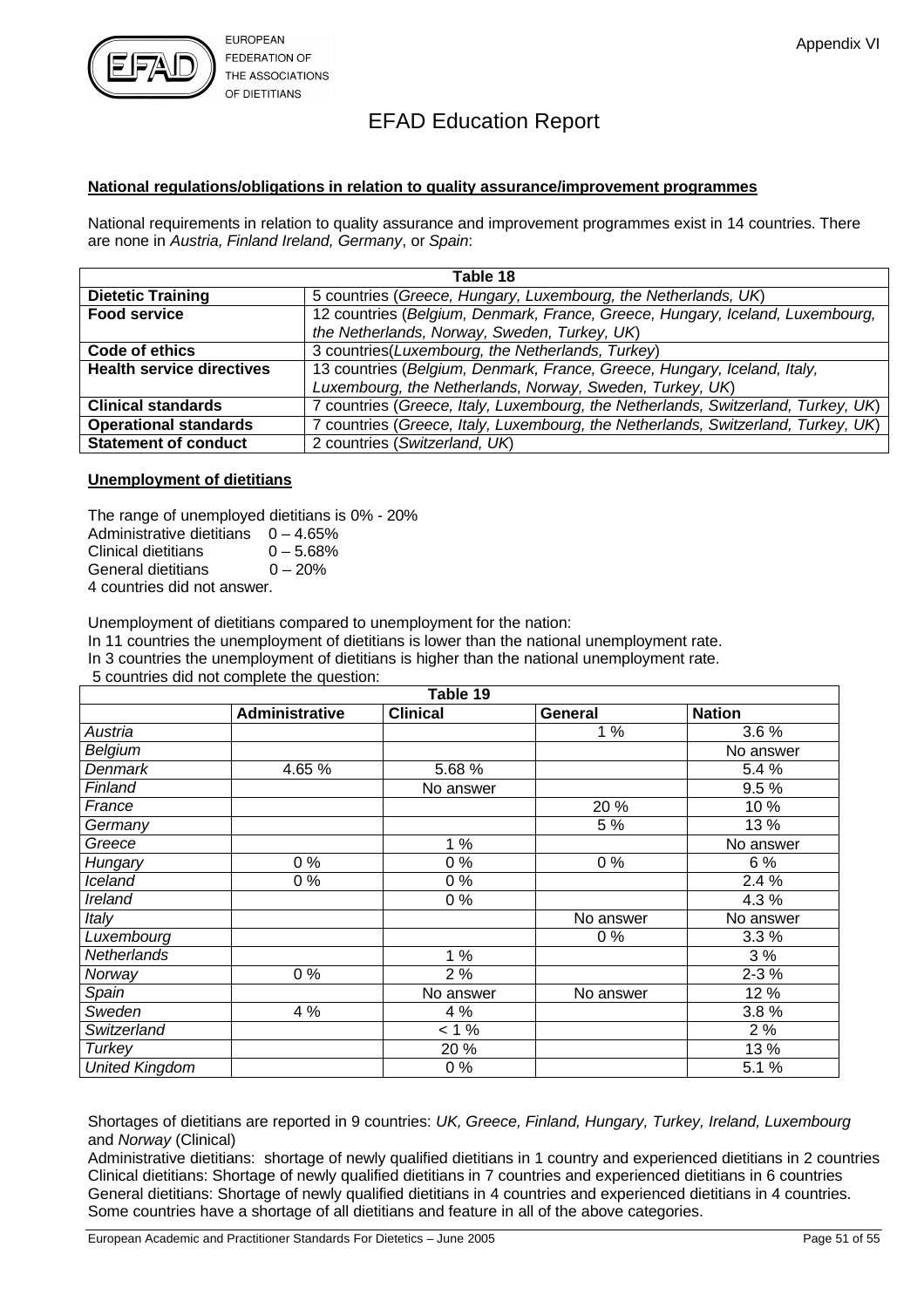

# EFAD Education Report

Generally where there is 0% unemployment of dietitians there is reported to be a shortage in most but not all those countries.

It was also reported in one country that there is 20% unemployment of Dietitians but a shortage, so it could be assumed that posts exist but the Dietitians have chosen not to work.

### **Salaries of dietitians compared with national average wage**

| Table 20                      |                      |               |                 |                 |                 |               |
|-------------------------------|----------------------|---------------|-----------------|-----------------|-----------------|---------------|
|                               | Admin.               |               | <b>Clinical</b> |                 | <b>General</b>  |               |
| <b>Country</b>                | <b>Actual salary</b> | % of national | <b>Actual</b>   | $%$ of national | <b>Actual</b>   | % of national |
|                               |                      | salary        | salary          | salary          | salary          | salary        |
|                               |                      |               |                 |                 |                 |               |
| Austria                       |                      |               |                 |                 | 21000-          | $82 - 165$    |
|                               |                      |               |                 |                 | 42000           |               |
| Belgium                       |                      |               |                 |                 | <b>NA</b>       | <b>NA</b>     |
| <b>Denmark</b>                | 28749-43735          | <b>NA</b>     | 32160-<br>35561 | <b>NA</b>       |                 |               |
| Finland                       |                      |               | 26844           |                 | 145             |               |
| France                        |                      |               |                 |                 | 15600-<br>24000 | $120 - 185$   |
| Germany                       |                      |               |                 |                 | 14100           | 65            |
| Greece                        |                      |               | 9100-14300      | 78 - 122        | 6890-13390      | 59 - 114      |
| Hungary                       | 5760-6240            | $103 - 111$   | 3288-5400       | $59 - 96$       | 4560-6120       | $81 - 109$    |
| <b>Iceland</b>                | 27600 NA             |               | 27600 NA        |                 |                 |               |
| <b>Ireland</b>                |                      |               | 27490-<br>48730 | $108 - 191$     |                 |               |
| Italy                         |                      |               |                 |                 | 13200-          | $76 - 110$    |
|                               |                      |               |                 |                 | 19200           |               |
| Luxembour<br>$\boldsymbol{g}$ |                      |               |                 |                 | 42336-<br>60312 | $95 - 135$    |
| Netherlands                   |                      |               | 18500-<br>24000 | $81 - 106$      |                 |               |
| Norway                        | 32250-35000          | $92 - 100$    | 43000-          | $123 - 143$     |                 |               |
|                               |                      |               | 50000           |                 |                 |               |
| Spain                         |                      |               |                 |                 | 20000           | 111           |
| Sweden                        | 23430-45553          | 116 - 226     | 21475-          | $106 - 213$     |                 |               |
|                               |                      |               | 42950           |                 |                 |               |
| Switzerland                   |                      |               | 32760-          | $77 - 122$      |                 |               |
|                               |                      |               | 51960           |                 |                 |               |
| <b>Turkey</b>                 | 6000-9600            | $100 - 160$   | 3120-7200       | 52 - 120        | 3120-7200       | $52 - 120$    |
| UK                            |                      |               | 28686-<br>59055 | 100 - 207       |                 |               |

Though the salaries have been given in Euros, a comparison between the countries is not realistic, as price and tax levels in each country differ.

Where countries have given the national average salary, the lowest salary for dietitians is under national average in 10 countries and higher in 6 countries. The total range is 52-207% of national salary. In one country the highest salary for clinical dietitians is below average (96%).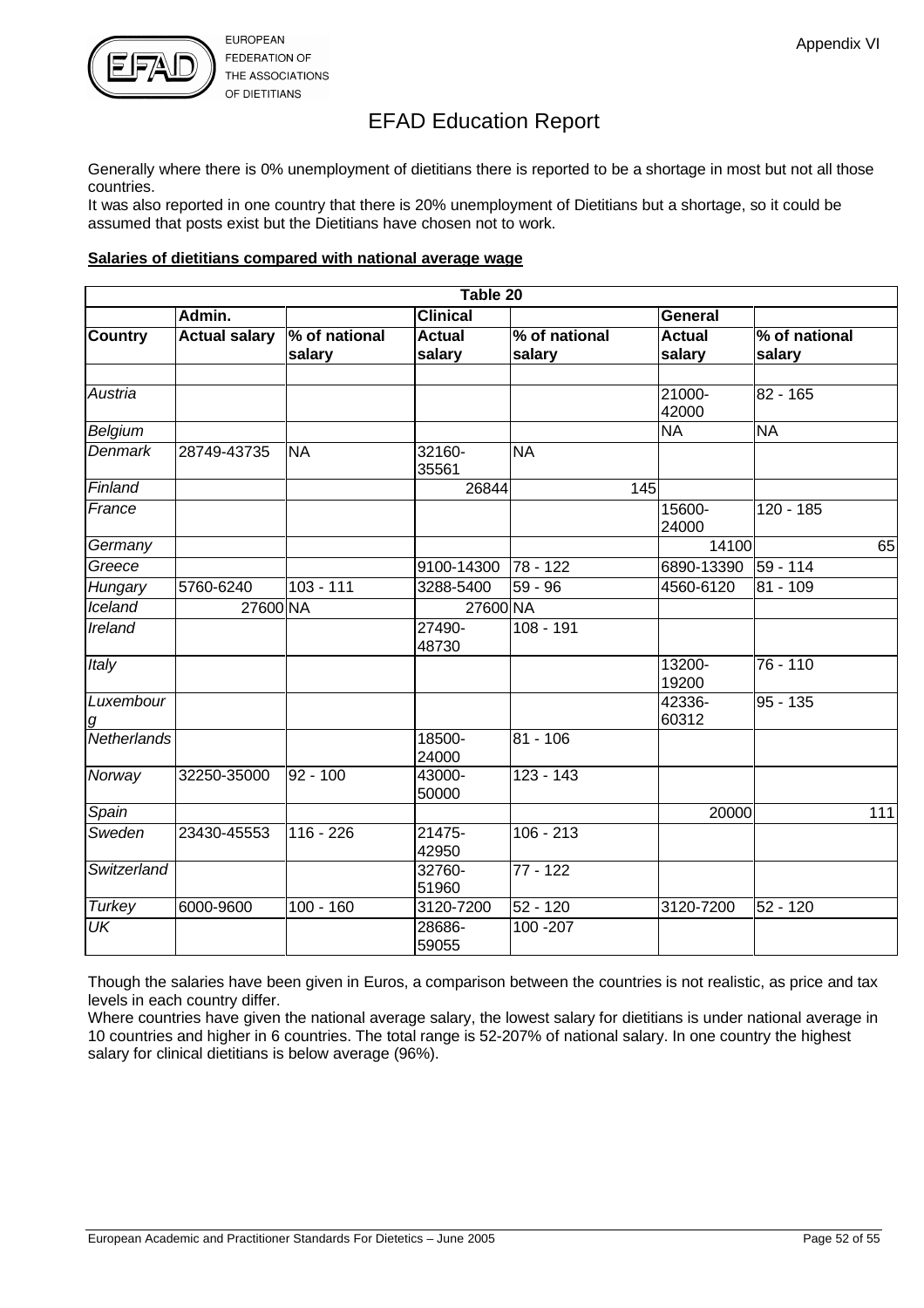

# EFAD Education Report

### **Holidays, working hours, and retirement age**

| Table 21                                            |             |                |                          |                      |           |  |
|-----------------------------------------------------|-------------|----------------|--------------------------|----------------------|-----------|--|
| <b>Country</b>                                      | Paid annual | Bank holidays/ | <b>Full time working</b> | State retirement age |           |  |
|                                                     | leave, days | Saint's days   | week, hours              |                      |           |  |
|                                                     |             |                |                          | Women                | Men       |  |
|                                                     |             |                |                          |                      |           |  |
| Austria                                             | 25          | 13             | 40                       | 60                   | 65        |  |
| Belgium                                             | 20          | 10             | 38                       | $63*$                | 65        |  |
| Denmark                                             | 30          | 9              | 37                       | 65                   | 65        |  |
| Finland                                             | 30          | $\overline{3}$ | 37,5                     | 63                   | 63        |  |
| France                                              | 25          | $7 - 11$       | 35-39                    | 60                   | 60        |  |
| Germany                                             | 24          | 5              | 40                       | 65                   | 65        |  |
| Greece                                              | 20-25       | 7              | 37,5                     | 60                   | No answer |  |
| <b>Hungary</b>                                      | 30          | 8              | 40                       | 62                   | 62        |  |
| Iceland                                             | 20-30       | 13             | 40                       | 67                   | 67        |  |
| Ireland                                             | 23-30       | $11 - 12$      | 35                       | 65                   | 65        |  |
| Italy                                               | 36          | 4              | 36                       | 65                   | 57        |  |
| Luxembourg                                          | 23          | 10             | 40                       | 60                   | 60        |  |
| The                                                 | 24          | 9              | 36                       | 65                   | 65        |  |
| Netherlands                                         |             |                |                          |                      |           |  |
| Norway                                              | 25          | 10             | 37,5                     | 67                   | 67        |  |
| Spain                                               | 24          | 14             | 40                       | 65                   | 65        |  |
| Sweden                                              | 25-33       | 10             | 40                       | 65                   | 65        |  |
| Switzerland                                         | min. 20     | $8 - 14$       | 42                       | 65                   | 65        |  |
| Turkey                                              | 20-30       | 15-20          | 40                       | 60                   | 58        |  |
| <b>United Kingdom</b>                               | 25          | 10             | 36,5                     | 65                   | 65        |  |
| *Increasing until 2009 to the same level as for men |             |                |                          |                      |           |  |

The possible range of total holidays, bank holidays and saint days is 28-50days per year.

The range of working hours per week is 35-42 hours.

The range of retirement age is 57-67 years. 4 countries have different retirement age for women and men with a range of 2-8 years lower retirement age for women.

### **Maternity and paternity rights**

As there are great variations in the maternity and paternity rights in Europe it has not been possible to make a table.

In some countries the mother can have up to 3 years paid leave, and in one country she only has 10 days. Most countries have some kind of paternity rights with a minimum of 3. Some have an option of sharing leave with the mother. Some countries also give leave to the parents at the same time. There is a large variation in possibilities of paid and unpaid leave, shared or not shared.

### **Trends for employment in the dietetic profession**

Overall there seems to have been an increase in the number of dietitians across Europe but it is not possible to give an actual figure as this information was not collected previously. In the questionnaire it was only asked for the trends. There are currently > 24.750 dietitians practising across the countries included in the survey.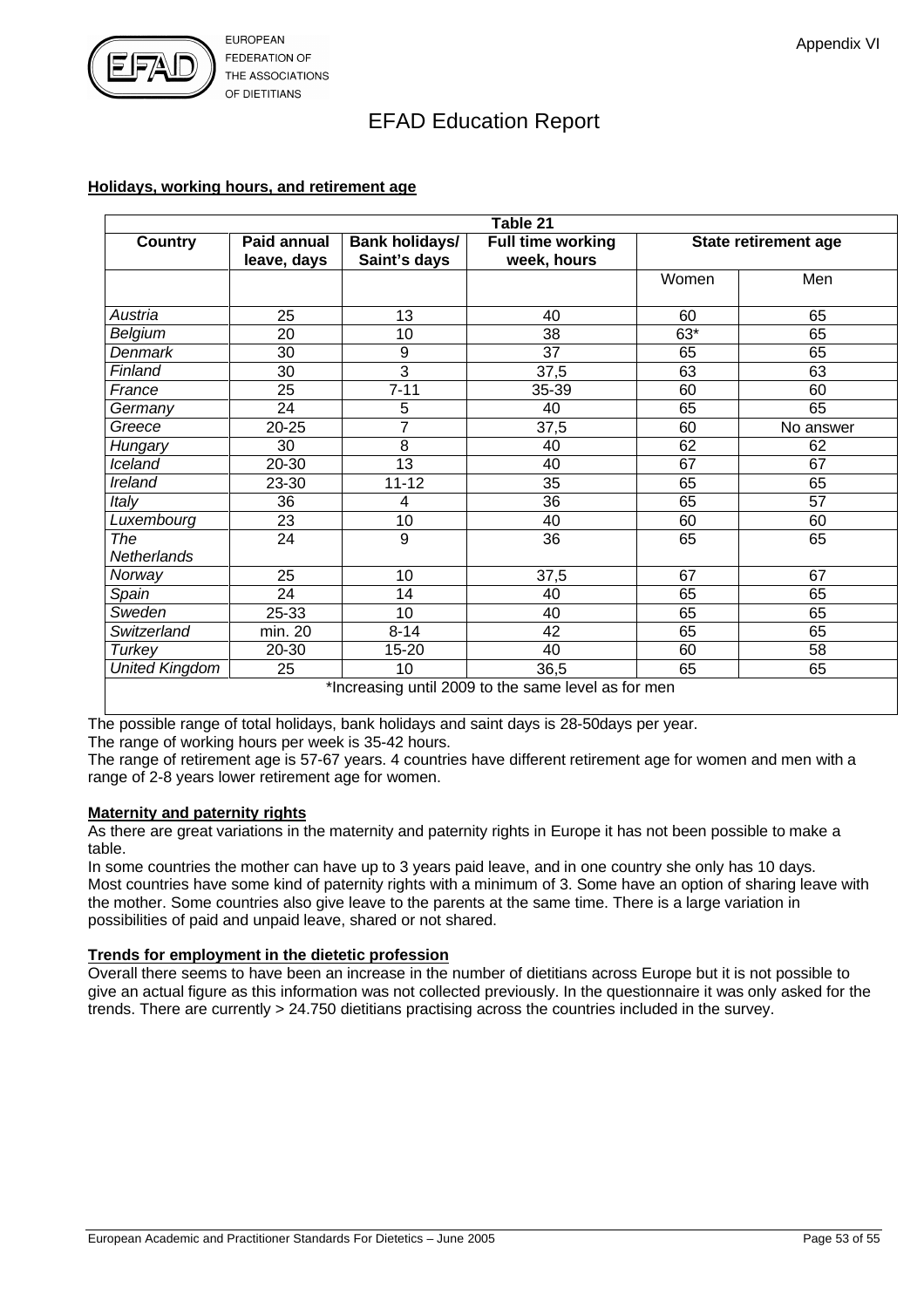

# EFAD Education Report

Appendix VI

### **Conclusion**

The education and work of dietitians in the member countries of EFAD is a very complex and multifaceted subject. This makes comparison extremely difficult. The majority of countries have programmes leading to a BSc but the content and length of study is very variable, which means that dietitians with the same level of qualification cannot necessarily work in another country.

Most dietitians work in hospitals or nursing homes whatever their basic education. There is, however, a large variety of other areas where dietitians find employment.

Most dietitians work in hospitals or nursing homes whatever their basic education. There is, however, a large variety of other areas where dietitians find employment.

The range of duties undertaken by each category of dietitian corresponds well with the definitions, though dietitians in some countries have a much more limited role than in others.

The career structure is also more developed in some countries, with dietitians having the opportunity for promotion through a number of grades. This compares with other countries where there is only one grade with no hierarchy and many dietitians work as consultants or freelance.

The different cultures in each country create different expectations from professionals, politicians, and the public. This in turn can affect the education that is provided, the qualification gained, and the work undertaken.